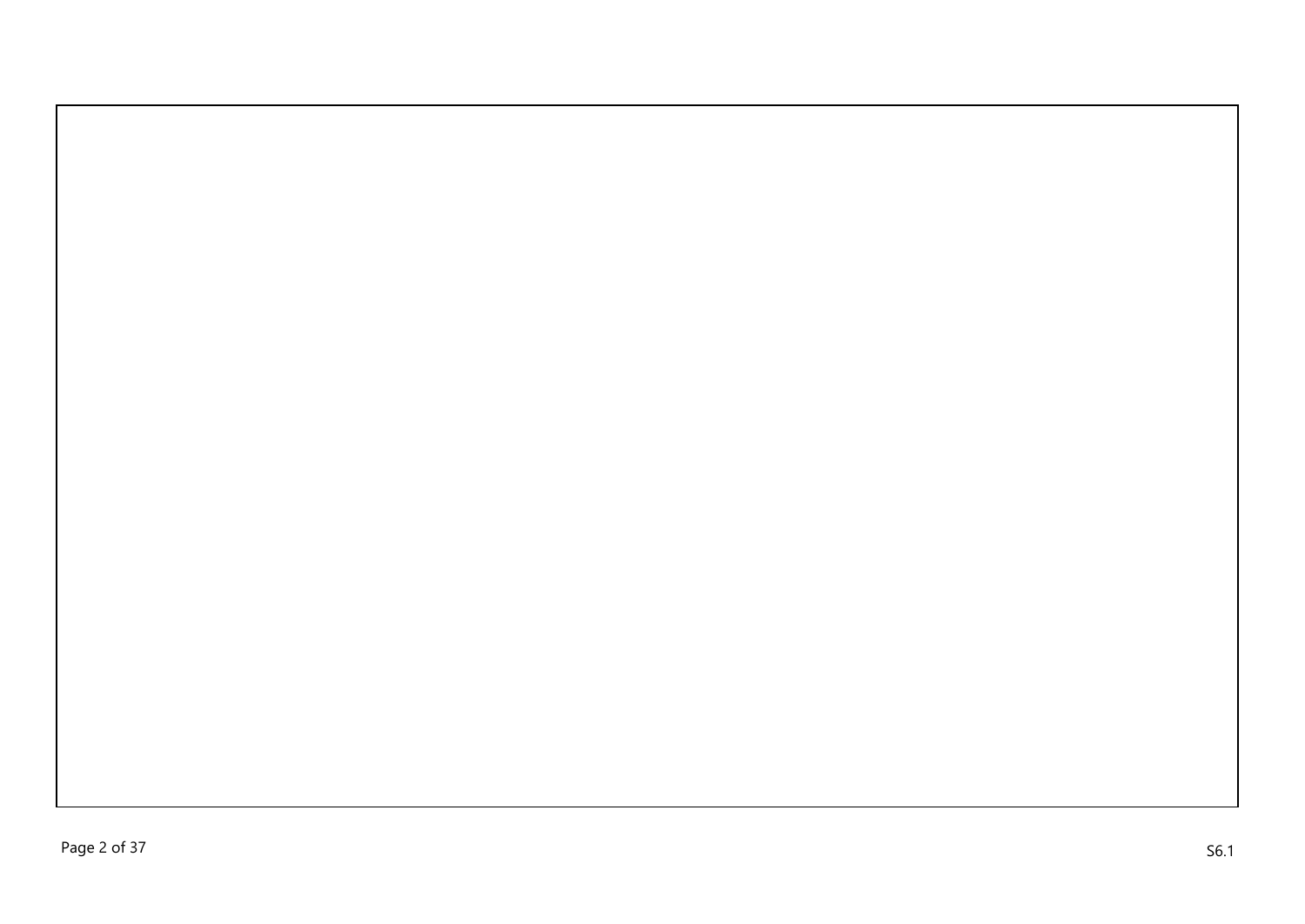| #                        | Island       | House Name     | Name                    | Sex | National ID | ، ه ، بر <u>م</u>                    | ىئرىتر                                           |
|--------------------------|--------------|----------------|-------------------------|-----|-------------|--------------------------------------|--------------------------------------------------|
|                          | S. Hithadhoo |                |                         |     |             |                                      |                                                  |
|                          | S. Hithadhoo | Aaro           | Adnan Ahmed             | M   | A019710     | پڑ                                   | روم و ره رو                                      |
| $\overline{c}$           | S. Hithadhoo | Aaro           | Fathimath Shifaza Adnan | F   | A161302     | پري                                  | ژودۇ جۇڭ مەرگىر                                  |
| $\overline{3}$           | S. Hithadhoo | Aaro           | Aishath Shifza Adnan    | F   | A296487     | پڑ                                   | مەم ئىكىمى ئىستى ئەمەر ئىرىكى                    |
| $\overline{\mathcal{A}}$ | S. Hithadhoo | Aaro           | Mohamed Shiushaan Adnan | M   | A296549     | پر جر                                |                                                  |
| 5                        | S. Hithadhoo | Aaro           | Mariyam Shirfaa Adnan   | F   | A296558     | پڑ                                   | ر ٥ ر ٥ ر و ٥ د ٥ د ٥ د ٥<br>و بربرو سينزل اړترس |
| $\,$ 6                   | S. Hithadhoo | Abadhahhiyaage | Maryam Ameena           | F   | A019321     | ر که تر شر برد ؟<br>مرگه تر شر برد ؟ | د وره د د پر                                     |
| $\overline{7}$           | S. Hithadhoo | Abadhahhiyaage | Aishath Naseera         | F   | A020269     | ر ر ر ه<br>پرېفر تر ر بر د           | أقهر مشكرة التكريبونتي                           |
| 8                        | S. Hithadhoo | Abadhahhiyaage | Ali Naseer              | M   | A020327     | <br>  د ځه تر تر بر بر د             | كالمج الكرسولي                                   |
| $\boldsymbol{9}$         | S. Hithadhoo | Abadhahhiyaage | Ahmed Didi              | M   | A020424     | ر ر ر ه<br>پرې تر بر بر و            | ر و ر و<br>د بر و ترتربر                         |
| 10                       | S. Hithadhoo | Abadhahhiyaage | Mohamed Sabaah Masroor  | M   | A277790     | ىر ئەرەر بەر<br>مەھەر ئىرىر بىرى     |                                                  |
| 11                       | S. Hithadhoo | Abadhahhiyaage | Aishath Sabaa Masroor   | F   | A277794     | ر که کر کر مرگز<br>مرگ کر مرکز ک     | ورشني بنته وسير                                  |
| 12                       | S. Hithadhoo | Adhunee        | Mariyam Hussain         | F   | A020370     | رتھ<br>اقتصریبر                      | و مره د مرد ه                                    |
| 13                       | S. Hithadhoo | Adhunee        | Fathimath Mohamed       | F   | A020376     | أروبير                               | و ده دره در                                      |
| 14                       | S. Hithadhoo | Adhunee        | Mariyam Rasheeda        | F   | A020377     | ارته فرمبر                           | رەرە بەجەنگە                                     |
| 15                       | S. Hithadhoo | Alcyon         | Ahmed Nazeer            | M   | A092367     | ومحرسوهم                             | أرەر ئە سەر ئىر                                  |
| 16                       | S. Hithadhoo | Alcyon         | Ali Mohamed             | M   | A132972     | ، و سره مر<br>مرغ سره مر             | أحكمي وره رد                                     |
| 17                       | S. Hithadhoo | Alcyon         | Mariyam Eeshath Ali     | F   | A308932     | ومحرسوهمر                            | و وره په شوه کرم                                 |
| 18                       | S. Hithadhoo | Alcyon         | Mohamed Muaviyath       | M   | A308934     | ومحرسوهمبر                           | כנסנכ כבינב                                      |
| 19                       | S. Hithadhoo | Alcyon         | Hawwa Zahira            | F   | A308935     | ە ۋىسە <i>م</i> بىر                  | برەۋ ئېرىتە                                      |
| 20                       | S. Hithadhoo | Alcyon         | Fathimath Didi          | F   | A308937     | ە ۋىسە <i>م</i> بىر                  | ۇ بەر ئەتەرىر                                    |
| 21                       | S. Hithadhoo | Alcyon         | Aminath Zahira          | F   | A308939     | ە ۋىسە <i>م</i> تىر<br>م             | أأدجن أأدبته                                     |
| 22                       | S. Hithadhoo | Alcyon         | Aishath Neesha Ali      | F   | A308940     | ە ۋىسە <i>م</i> بىر                  | أأمر يشكا أأسر المنفر أأكرم                      |
| 23                       | S. Hithadhoo | Alfa           | Khadheeja Hussain       | F   | A019481     | پره پيچ                              | أرَسِيعٌ بِرَسَمَ شَرَ                           |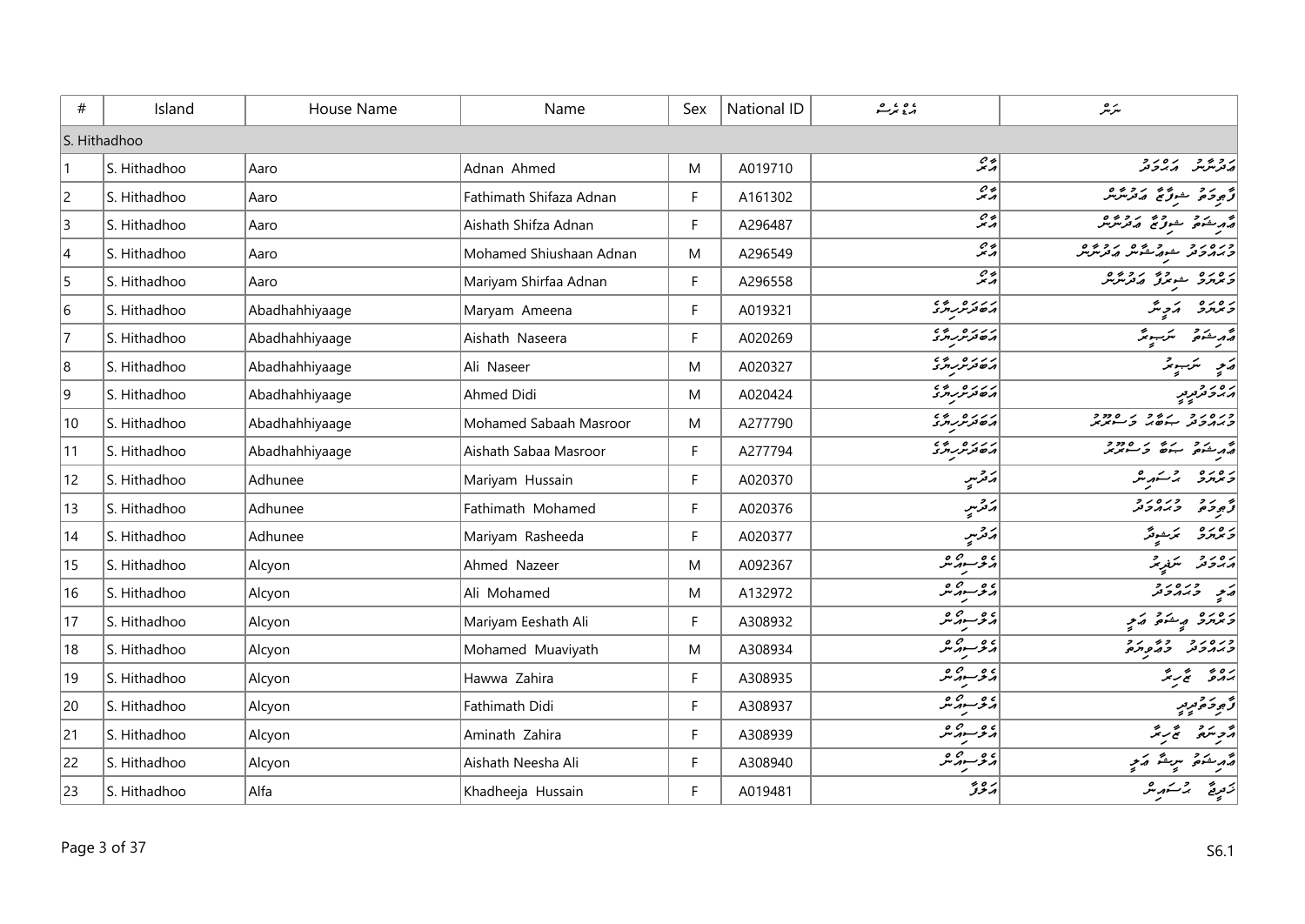| 24 | S. Hithadhoo | Alinaruge     | Khadheeja Shahida       | F  | A020004 | أرمو بتزبره                                     | ستەرىتر<br>  ترموقے<br>                                |
|----|--------------|---------------|-------------------------|----|---------|-------------------------------------------------|--------------------------------------------------------|
| 25 | S. Hithadhoo | Alinaruge     | Mariyam Mohamed         | F  | A020005 | برويروء                                         | ويوبره<br>و ر ه ر د<br>تر پر ژ تر                      |
| 26 | S. Hithadhoo | Alinaruge     | Abdulla Shaan           | M  | A020254 | لأحر يترجرنا                                    | برە تراللە<br>ىشەھر                                    |
| 27 | S. Hithadhoo | Alinaruge     | Aminath Zahida          | F. | A020315 | يروسروه                                         | أرمر تركيح<br>ىچ رىتر                                  |
| 28 | S. Hithadhoo | Aluminum Ge   | Ali Nazim               | M  | A019219 | ء و ۽ سر <i>د</i> ه ۽                           | ړې ش <sub>غو</sub> د                                   |
| 29 | S. Hithadhoo | Aluminum Ge   | Khadeeja Mohamed        | F  | A019930 | ه و ه د ه ه ه<br>مرکز سرگرد د                   | رَ ورِجَّ<br>رَ ورِجَّ<br>و رە ر د<br><i>د بە</i> د تر |
| 30 | S. Hithadhoo | Aluminum Ge   | Zahira                  | F  | A302088 | ووء سرده و<br>  مرکز سرد د                      | پر<br>پنج سرچڻه                                        |
| 31 | S. Hithadhoo | Aluminum Ge   | Mohamed Nabah Ali Nazim | M  | A302095 | ء وء سرد و ۽<br>مرڪز سرمرد <sub>ک</sub>         | ورەر د بروم كړم شرك                                    |
| 32 | S. Hithadhoo | Aluminum Ge   | Ahmed Nafaaz Ali Nazim  | M  | A302098 | ءوء سروء                                        | رورد تردو كالمح شروط                                   |
| 33 | S. Hithadhoo | Amfaa         | Abdulla Siba            | M  | A308760 | رەپى                                            | مَدْهُ قَدْ اللّه سِعدَّة                              |
| 34 | S. Hithadhoo | Anbaru        | Abdulla Shafeeu         | M  | A065365 | برەيرى                                          | ەھىراللە<br>شتور                                       |
| 35 | S. Hithadhoo | Araash        | Fathimath Shiyana       | F. | A020686 | ىر تېرىشە                                       | شەدگرىگر<br>ۇ بور د                                    |
| 36 | S. Hithadhoo | Araash        | Ahmed Shifau            | M  | A307371 | ىرىتىرىشە                                       | أربر ور و المستوفر                                     |
| 37 | S. Hithadhoo | Araash        | Mariyam Faanu           | F  | A307372 | برىژىشە                                         | ر ه ر ه و و.<br><del>د</del> بربرو ژ س                 |
| 38 | S. Hithadhoo | Asareege Aage | Aishath Ibrahim Didi    | F  | A020880 | پر سر پر پر پر پر<br>  پر سنو پیر پر پر         | و د شوه موه تر د و در د                                |
| 39 | S. Hithadhoo | Asareege Aage | Aminath Shahidha        | F  | A020894 | پر سر پر پر پر پر<br>  پر سنو پر پر پر          | ومحر المتعادية                                         |
| 40 | S. Hithadhoo | Asareege Aage | Khadeeja Ibrahim        | F. | A020930 | ئەسكەپرى تەرى<br>  ئەسكەپرى تەرى                | أرَسِيَّة مِنْ مُحَمَّدِة و                            |
| 41 | S. Hithadhoo | Asareege Aage | Abdulla Ibrahim         | M  | A020941 | ىر سەيدى دى<br>مەسىرى مەد                       | ة صرالله<br>مەھمەرد                                    |
| 42 | S. Hithadhoo | Asareege Aage | Hawwa Zahira            | F  | A020942 | ېز سنوپرۍ دي.<br>م                              | رە پە<br>پەرى<br>پھ ريگر<br>س                          |
| 43 | S. Hithadhoo | Asareege Aage | Ahmed Ibrahim           | M  | A072025 | ىر سەمبەدى.<br>مەسىمبەدى                        | ر ە ر د<br>ە ھەترىر ۋ                                  |
| 44 | S. Hithadhoo | Asareege Aage | Mariyam Naseera         | F  | A144106 | پر سے پر <sup>ی پر</sup> ی                      | ىئرىبەتتر<br>ر ہ ر ہ<br><del>ر</del> بربرو             |
| 45 | S. Hithadhoo | Asareege Aage | Asiyath Ibrahim         | F  | A146214 | پر سر پر پر پر پر<br>  پر سنو پر پر پر          | ومستروه وكالمرباد                                      |
| 46 | S. Hithadhoo | Asareege Aage | Aminath Nafahath Naseer | F. | A278087 | پر سر پر ور و<br>  پر سر پر پر ور و             | أدوسي سرور برب                                         |
| 47 | S. Hithadhoo | Asareege Aage | Hassan Ibrahim          | M  | A305426 | ئەسىئوپرىدى                                     | برسكش مقتررة                                           |
| 48 | S. Hithadhoo | Asareege Aage | Fathmath Faiza          | F  | A309170 | پر سے پر <sup>ی پو</sup> ی                      | وٌوِدَهُ وَ"                                           |
| 49 | S. Hithadhoo | Asareege Aage | Hussain Ibrahim         | M  | A309178 | پر سے پر <sup>ی پر</sup> ی<br>  پر سے پر ی پر ی | بر سکه شهر مره تر برد                                  |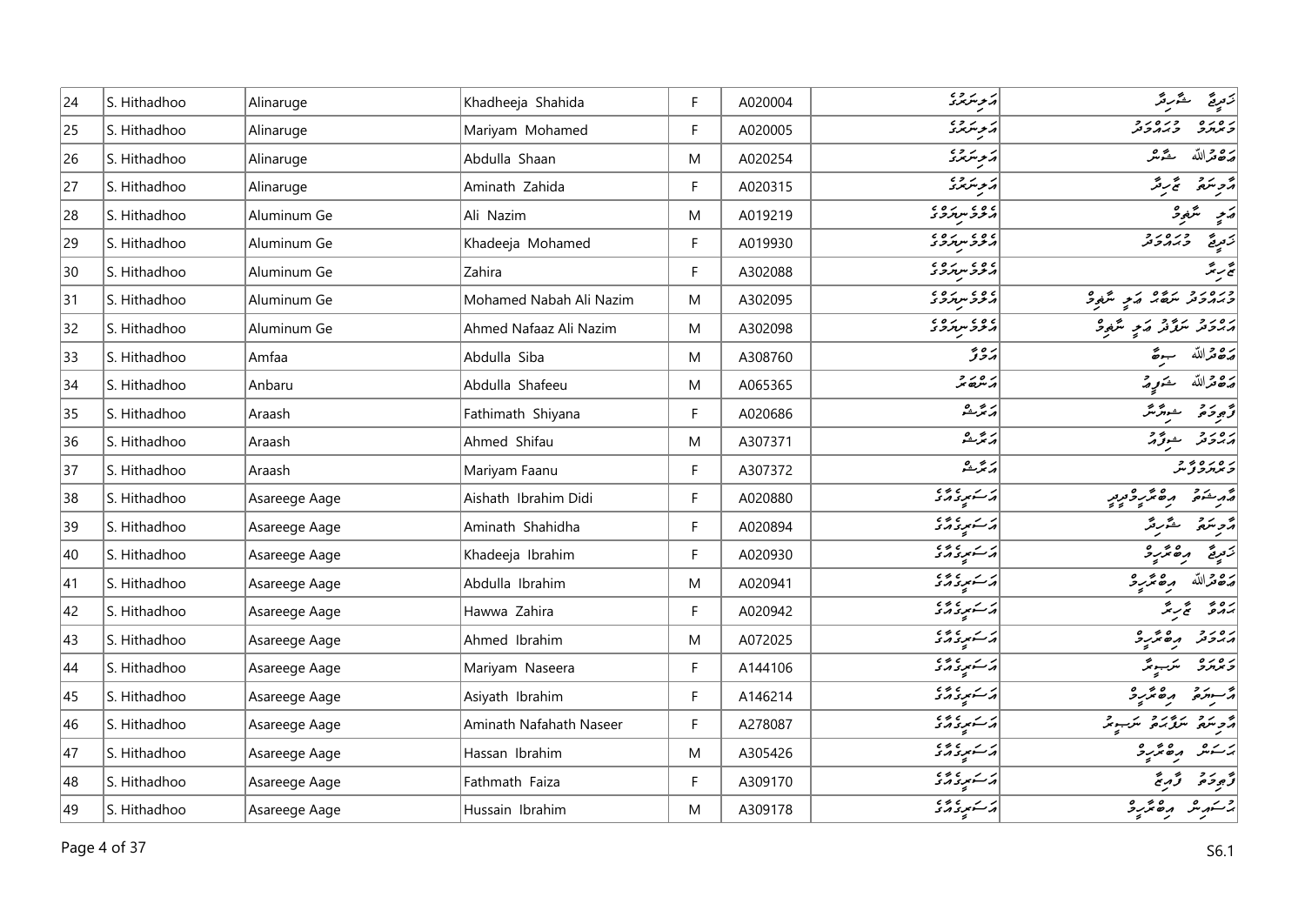| 50 | S. Hithadhoo | Asareege Aage        | Fathimath Yasman     | F           | A309186 | ئەسكەپرى ئەمى                                             | ىر ھەئەھر<br>و محرم د<br>اقرام در مح                    |
|----|--------------|----------------------|----------------------|-------------|---------|-----------------------------------------------------------|---------------------------------------------------------|
| 51 | S. Hithadhoo | <b>Ashraf Manzil</b> | Mariyam Dhie         | F           | A020935 | پر ۵۰۵۰ و بر ۵ بر ۶                                       | د ه بر ه بره                                            |
| 52 | S. Hithadhoo | Ashraf Manzil        | Khadeeja Saleem      | F           | A066623 | پر ۵۰۰ <u>۰</u> و ۶ رپولو                                 | زَمِرِيَّ سَنَجِرَدُّ                                   |
| 53 | S. Hithadhoo | Ashraf Manzil        | Mohamed Nishan       | M           | A130850 | ىز شەندى <sub>ر خ</sub> ەر بىرى<br>مەشھ <i>ىرى خ</i> ەشبى | ورەرو سىشەر                                             |
| 54 | S. Hithadhoo | Ashraf Manzil        | Saeedha              | $\mathsf F$ | A157077 | پر ۵۰۵۰ و بر ۵ بر ۶                                       | سەرپەتتە                                                |
| 55 | S. Hithadhoo | Ashraf Manzil        | Ahmed Nizar          | M           | A309176 | ىز شەنزى <sub>ر</sub> تەرىپ تۈ                            | أرەر دىكى ئى                                            |
| 56 | S. Hithadhoo | Ashraf Manzil        | Mohamed Imaran       | ${\sf M}$   | A309350 | ئەشمىر ئەر ھەيج مى                                        | ورەرو ھەمھىر                                            |
| 57 | S. Hithadhoo | Ashraf Manzil        | Fathimath Leena      | F           | A309351 | ىر شەنزى <i>ر جىرىنې</i> بىر                              | قهوزه ويتر                                              |
| 58 | S. Hithadhoo | Astral ge            | Fathimath Abdulla    | F           | A018522 | پر ٥٥ ره ٥<br>در سوچ برمرد                                | و ده ماه مالله                                          |
| 59 | S. Hithadhoo | Astral ge            | Ahmed Latheef        | M           | A044787 | پ <sub>ر ۱</sub> ۵۵۵ و <sup>م</sup>                       | رەر ئەچۇ                                                |
| 60 | S. Hithadhoo | Astral ge            | Hana Mohamed Rasheed | F           | A081428 | پر ٥٥ ره ٥<br>در سوچ <del>تر و</del> د                    | ر و دره رو بر دور                                       |
| 61 | S. Hithadhoo | Astral ge            | Shimla Ahmed         | F           | A084291 | پر ۱۵ ۵ ره ۷<br>در سوچ بربر د                             | $\frac{1}{2}$                                           |
| 62 | S. Hithadhoo | Astral ge            | Satheeh Ahmed        | ${\sf M}$   | A154012 | پر ۵ ۵ رو ،<br>تر سوچ ترنو <sub>ک</sub>                   | سَمِي دَ مَ بَرَه مَرَ مَرَ                             |
| 63 | S. Hithadhoo | Astral ge            | Shifza Ahmed         | $\mathsf F$ | A154183 | پ <sub>ر ۱</sub> ۵۵ د ه ،<br>د ک                          | أشوقرنج أرورو                                           |
| 64 | S. Hithadhoo | Astral ge            | Shifana Ahmed        | F           | A287624 | پر مەھ برە ي<br>تر سىھ مرمو ي                             | سورٌ سَرَ در و                                          |
| 65 | S. Hithadhoo | Astral ge            | Maseeh Ahmed         | ${\sf M}$   | A305873 | پ <sub>ر ۱</sub> ۵۵ د ه ،<br>در سوچ برمرد                 | ى سەير بەردىر<br>مەنبە                                  |
| 66 | S. Hithadhoo | Atharulaage          | Aminath Latheefa     | F           | A020326 | ر ر د د ،<br>پره برنژ د                                   | أزوينهم كالجوقر                                         |
| 67 | S. Hithadhoo | Atharulaage          | Mariyam Didi         | F           | A020423 | ر ر د د ،<br>پره برو د                                    | ر ج بره د ورور<br>د بر برگورور                          |
| 68 | S. Hithadhoo | Atharulaage          | Aishath Salha Salaah | F           | A306385 | ر ر و د ،<br>پره برڅ د                                    |                                                         |
| 69 | S. Hithadhoo | Atheena              | Shiyama Mohamed      | F           | A019776 | رَ جو مَرَّ                                               |                                                         |
| 70 | S. Hithadhoo | Atheena              | Sheela Mohamed       | $\mathsf F$ | A019961 | ر<br>مۇمچە ئىگر                                           | شوقر وبرە رو<br>  ئۇقر بىر ئەرىخ                        |
| 71 | S. Hithadhoo | Atheena              | Mohamed Ibrahim      | M           | A032077 | لهَ جو متَر                                               | בנסנכ תפתיפ                                             |
| 72 | S. Hithadhoo | Atheena              | Ali Shaheem          | ${\sf M}$   | A069483 | لهَ جو متَر                                               | أركمني المتكريني                                        |
| 73 | S. Hithadhoo | Atheena              | Ibrahim Shan         | ${\sf M}$   | A160343 | لهَ جو متَر                                               | ا پر ھو پڻر پار د<br>ىشەھر                              |
| 74 | S. Hithadhoo | Atheena              | Fathimath Shimlaa    | $\mathsf F$ | A277570 | لهَ جو يتَر                                               | وحجاجهم<br>شوره مخر<br>ر                                |
| 75 | S. Hithadhoo | Atheena              | Fathimath Zahura     | F           | A278983 | لهَ جو متَر                                               | $\frac{2}{2}$ $\frac{2}{2}$ $\frac{2}{2}$ $\frac{2}{2}$ |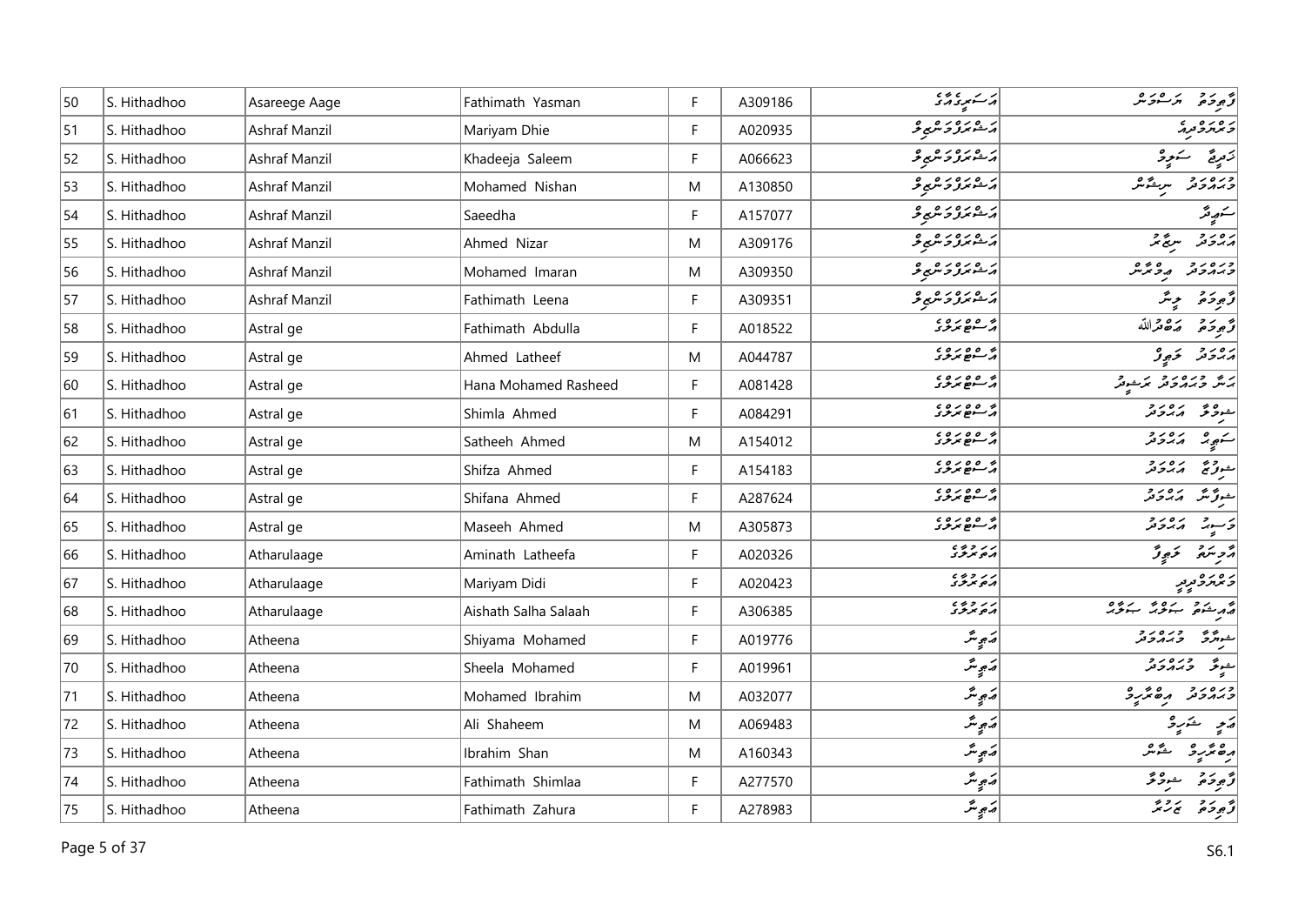| 76  | S. Hithadhoo | Atheena     | Shiyaah Mohamed     | M  | A278984 | لئە چەتتر                        | و رە ر د<br><i>د بە</i> پەر<br>  هودگر جر<br>  __ |
|-----|--------------|-------------|---------------------|----|---------|----------------------------------|---------------------------------------------------|
| 77  | S. Hithadhoo | Atheena     | Suhail Mohamed      | M  | A278985 | لەَ ھِيەتىگە                     | و رە ر د<br><i>د بە</i> پەر<br>سترترقه            |
| 78  | S. Hithadhoo | Atheena     | Mariyam Shaheema    | F. | A304476 | لأجيتنه                          | و ده ده شوردمی                                    |
| 79  | S. Hithadhoo | Atheena     | Hassan Shah         | M  | A304498 | لأجيتنه                          | يركبش كمشرخ                                       |
| 80  | S. Hithadhoo | Atheena     | Mohamed Shimaan     | M  | A304505 | رَ جو مَّر                       | و ره ر د<br><i>و پر د</i> تر<br>شەرگەش            |
| 81  | S. Hithadhoo | Atheena     | Sahulu Mohamed      | M  | A321794 | لئە چە ئىگر                      | سەرو ورەرو                                        |
| 82  | S. Hithadhoo | Atheena     | Shifa Mohamed       | F  | A362223 | پَه چوسگر                        | شوق وزه دو                                        |
| 83  | S. Hithadhoo | Baalhiyaage | Fathimath Ahmed     | F. | A048137 | ړه دي.<br>ځو دري                 | و د د ده د و                                      |
| 84  | S. Hithadhoo | Baazeege    | Reki Manikaa        | M  | A019746 | اھي تر<br>                       | بزرد که مر                                        |
| 85  | S. Hithadhoo | Baazeege    | Dhon Didi           | F. | A019927 | ر په په د                        | بيو چ <sub>رپور</sub><br>ترسرپور                  |
| 86  | S. Hithadhoo | Baazeege    | Fathimath Shazna    | F. | A019928 | ە ئىم ئىمى<br>م                  | و بر در د<br>ے پی س <i>گر</i>                     |
| 87  | S. Hithadhoo | Baazeege    | Aishath Shahuma     | F  | A019929 | ر په په په<br>م                  |                                                   |
| 88  | S. Hithadhoo | Baazeege    | Ahmed Shiham        | M  | A024504 | ائھی تو<br>                      | رەرو خەرجە                                        |
| 89  | S. Hithadhoo | Baazeege    | Abdulla Shah        | M  | A067518 | اھي تر<br>                       | ستذر<br>ەھىراللە                                  |
| 90  | S. Hithadhoo | Baazeege    | Aminath Shahuza     | F  | A302178 | ءِ<br>صحي                        | أأرضتهم المنادقي                                  |
| 91  | S. Hithadhoo | Baazeege    | Khadheeja Shehena   | F. | A302185 | اھي تر<br>                       | تزمريح التشريكر                                   |
| 92  | S. Hithadhoo | Baazeege    | Zulaikha Shehenaz   | F. | A302188 | اھي تر<br>                       | ے ی محرم<br>مشور سرچ<br>  پر خرمر ش               |
| 93  | S. Hithadhoo | Baazeege    | Hassan Shifaz       | M  | A302192 | اھ سمج تر<br>                    | رىسىقى سو <i>ۋى</i> ج                             |
| 94  | S. Hithadhoo | Baazeege    | Nahula Shaheem      | F  | A302193 | په مېچ <sup>چ</sup>              | <i>سرچيخ</i> ڪريزي                                |
| 95  | S. Hithadhoo | Bageechaage | Aminath Nasheeda    | F  | A021461 | ے پر پڑی<br>م                    | سكرشوقكر                                          |
| 96  | S. Hithadhoo | Bageechaage | Hawwa Dhie          | F  | A021462 | ے پر پڑی<br>م                    |                                                   |
| 97  | S. Hithadhoo | Bageechaage | Fathimath Zaain Ali | F  | A278034 | ر<br>صی گوی                      | والمجاورة وأناس وأمي                              |
| 98  | S. Hithadhoo | Binmatheege | Ibrahim Rafeeu      | M  | A019738 | ھ مرد ھ<br>پر                    |                                                   |
| 99  | S. Hithadhoo | Binmatheege | Fathmath Yumna      | F  | A020248 | ه مر <sub>کبر</sub> ي<br>پر مرکب | 707 7793                                          |
| 100 | S. Hithadhoo | Binmatheege | Aminath Milna       | F. | A020311 | <br> حو مر <sub>کبر</sub> ی      | أثر حريثهم<br>حرثخرمتر                            |
| 101 | S. Hithadhoo | Binmatheege | Hawwa Waheeda       | F  | A020415 | ومردوء                           | رەپ كەيد                                          |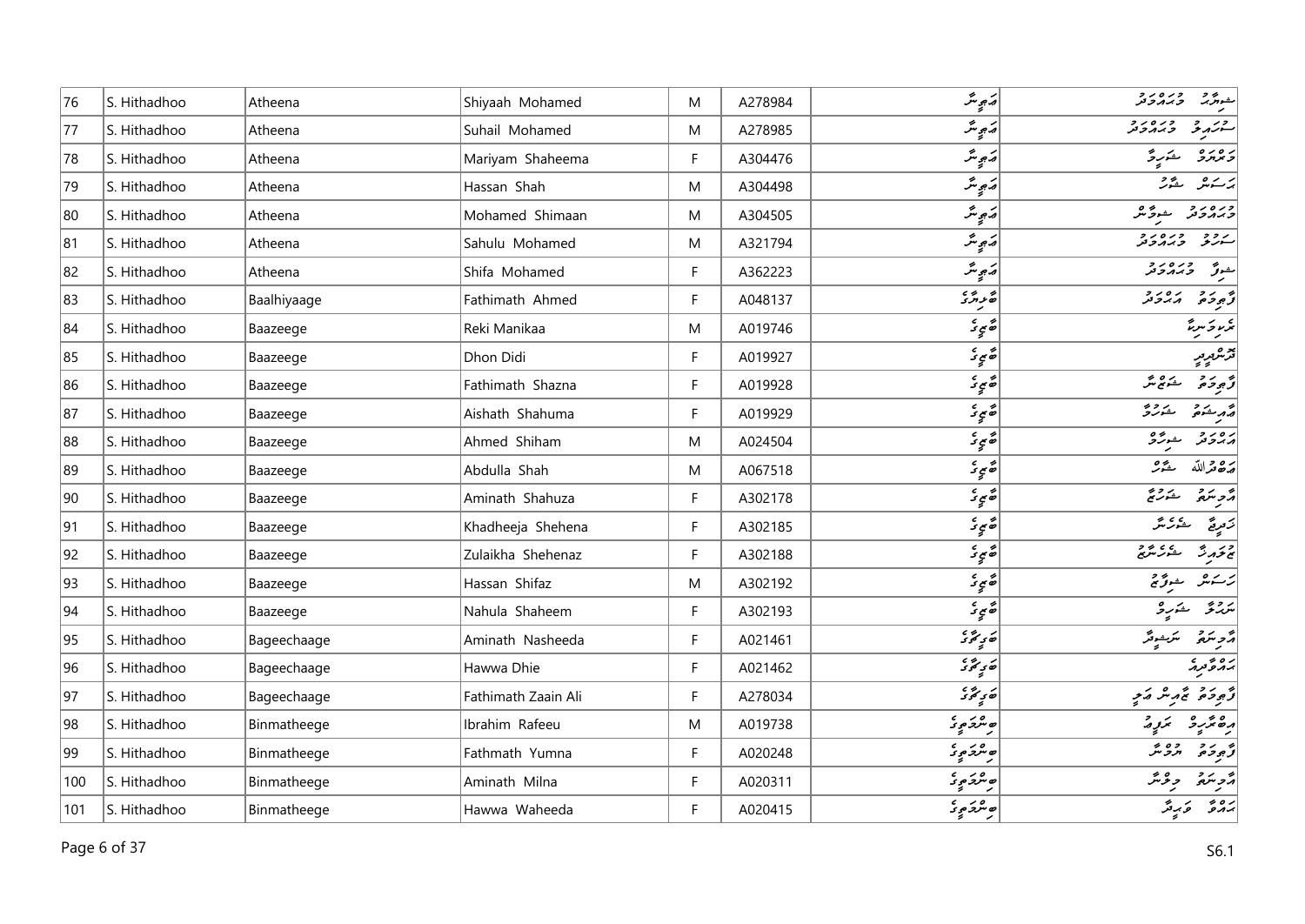| 102 | S. Hithadhoo | Binmatheege       | Rawnag Ahmed        | F           | A277762 | ە ئىرىز مې<br>ئىر               | بر 2 ر ح<br>م <i>ر</i> بر <del>و</del> تر<br>برە يىزچ                                                                                                                                                                               |
|-----|--------------|-------------------|---------------------|-------------|---------|---------------------------------|-------------------------------------------------------------------------------------------------------------------------------------------------------------------------------------------------------------------------------------|
| 103 | S. Hithadhoo | Binmatheege       | Yaris Rafeeu        | M           | A323425 | ه مر <sub>کز موٍی<br/>ر</sub>   | پژىر مە                                                                                                                                                                                                                             |
| 104 | S. Hithadhoo | <b>Blue Crest</b> | Aishath Dhie        | F           | A020769 | ە دە ە » دە<br>ھۆر بىر سوھ      | و مرکز در در در پاید<br>مرکز مرکز مرکز                                                                                                                                                                                              |
| 105 | S. Hithadhoo | <b>Blue Crest</b> | Mariyam Sharmeela   | F           | A020770 | ە دە ە » دە<br>ھۆر بىر سوھ      | رەرە شەردۇ                                                                                                                                                                                                                          |
| 106 | S. Hithadhoo | <b>Blue Crest</b> | Hussain Shah        | M           | A020912 | ە دە ە » دە ە<br>ھەر بىر سىر    | رحم مشر میگر<br>مراجع                                                                                                                                                                                                               |
| 107 | S. Hithadhoo | <b>Blue Crest</b> | Mohamed Nazeer      | M           | A070332 | ه دده ی مره<br><i>ه م</i> رس مر | ورەرو شۆرتە                                                                                                                                                                                                                         |
| 108 | S. Hithadhoo | <b>Blue Crest</b> | Ibrahim Shah        | M           | A308187 | ەددە ، رەھ                      | ەھ <i>ترى</i> ر شىر                                                                                                                                                                                                                 |
| 109 | S. Hithadhoo | <b>Blue Crest</b> | Soniya Ali          | F           | A308188 | ە دە ە دە ە<br>ھىرىر بىر سوھ    | م شهر مدرج مدرج به مدرج به مدرج به مدرج به مدرج استرات المرکز به استرات استرات استرات به مدام برات الله باشد<br>مدرج استرات الله به مدرج استرات استرات استرات استرات استرات استرات استرات استرات استرات استرات استرات استرات ا<br>م |
| 110 | S. Hithadhoo | <b>Blue Crest</b> | Shaam Ali           | M           | A308189 | ە دە ە » دە<br>ھۆر بىر سوھ      | $\frac{1}{2}$ $\frac{1}{2}$                                                                                                                                                                                                         |
| 111 | S. Hithadhoo | <b>Blue Crest</b> | Zaana Nizaar        | F           | A321753 | ە دە ە » دە<br>ھۆر بىر سوھ      | يح مثر سريح مر<br>مح                                                                                                                                                                                                                |
| 112 | S. Hithadhoo | <b>Blue Crest</b> | Mohamed Ziyan Nizar | M           | A340101 | ه دده ی مره<br><i>ه م</i> رس مر | ورورو پرځند سرځند                                                                                                                                                                                                                   |
| 113 | S. Hithadhoo | <b>Blue Link</b>  | Ali Moosa           | M           | A019592 | ە دوپەر ي <sub>ە</sub>          | $23 - 5$                                                                                                                                                                                                                            |
| 114 | S. Hithadhoo | <b>Blue Link</b>  | Fathimath Rayya Ali | $\mathsf F$ | A277203 | ە دو <sub>م</sub> رى <i>رى</i>  | وٌجودَ ۾ ره ۾ کرم                                                                                                                                                                                                                   |
| 115 | S. Hithadhoo | <b>Boige</b>      | Hussain Manikaa     | M           | A022036 | بد<br>ځېږ                       | جە سە <sub>م</sub> رىقە ئىبرىدىكى<br>مەسىر سىرىخىس                                                                                                                                                                                  |
| 116 | S. Hithadhoo | Catherine         | Fathimath Naswa     | F           | A019935 | ، د<br>پده پېرىتر               | توجدة سرعو                                                                                                                                                                                                                          |
| 117 | S. Hithadhoo | Catherine         | Hussain Zadee       | M           | A026019 | پر محر میں<br>  سو محر میں      | بر سکه سگه محمد محمد محمد محمد به کار در کار در حضرت کردند که در کار در حضرت کار در حضرت کردید کردید به این کا                                                                                                                      |
| 118 | S. Hithadhoo | Catherine         | Aminath Asma        | F           | A100415 | ، د پرېګر<br>موموس              | ړې شه ته د شر                                                                                                                                                                                                                       |
| 119 | S. Hithadhoo | Catherine         | Mohamed Aslam       | M           | A100455 | ] ، ه مریشه<br>  ما هم موریشه   | و ر ه ر د<br>تر پر تر تر<br>برشزو                                                                                                                                                                                                   |
| 120 | S. Hithadhoo | Catherine         | Mariyam Shahida     | F           | A125560 | ، د په ه<br>تاموسر ش            | رەرە شەرقە                                                                                                                                                                                                                          |
| 121 | S. Hithadhoo | Catherine         | Ahmed Asadh         | M           | A302127 | ءَ حرمير                        | پر ھير تر<br>بر ه بر د<br>م <i>.بر</i> و تر                                                                                                                                                                                         |
| 122 | S. Hithadhoo | Clear Land        | Hassan Didi         | M           | A024946 | م <i>و<sub>م</sub>ر برؤ</i> مرو | ئەسە ئىگە بەر بىر<br>مەسىر                                                                                                                                                                                                          |
| 123 | S. Hithadhoo | Clear Land        | Abdulla Nazim       | M           | A100462 | الأجربر ببوعية                  | 205 مرالله<br>سَّنْعِهِ رَ                                                                                                                                                                                                          |
| 124 | S. Hithadhoo | Coalin House      | Ali Rasheed         | M           | A019327 | م بە ھەر جە <mark>س</mark> ە    | كالمحي المخرجون                                                                                                                                                                                                                     |
| 125 | S. Hithadhoo | Coalin House      | Aminath Rasheed     | F           | A020191 | <i>م د مرد د</i> ه              | أأولكم أأرجع                                                                                                                                                                                                                        |
| 126 | S. Hithadhoo | Coalin House      | Ibrahim Rasheed     | M           | A020900 | م مر شرح م                      | دەنزېر<br>ىكەپ تەقىر<br>ئە                                                                                                                                                                                                          |
| 127 | S. Hithadhoo | Coalin House      | Fareedha Ali        | F.          | A020908 | <i>شوپېرېز گ</i>                | وَ يَرِمَّزُ - ايَاسٍ                                                                                                                                                                                                               |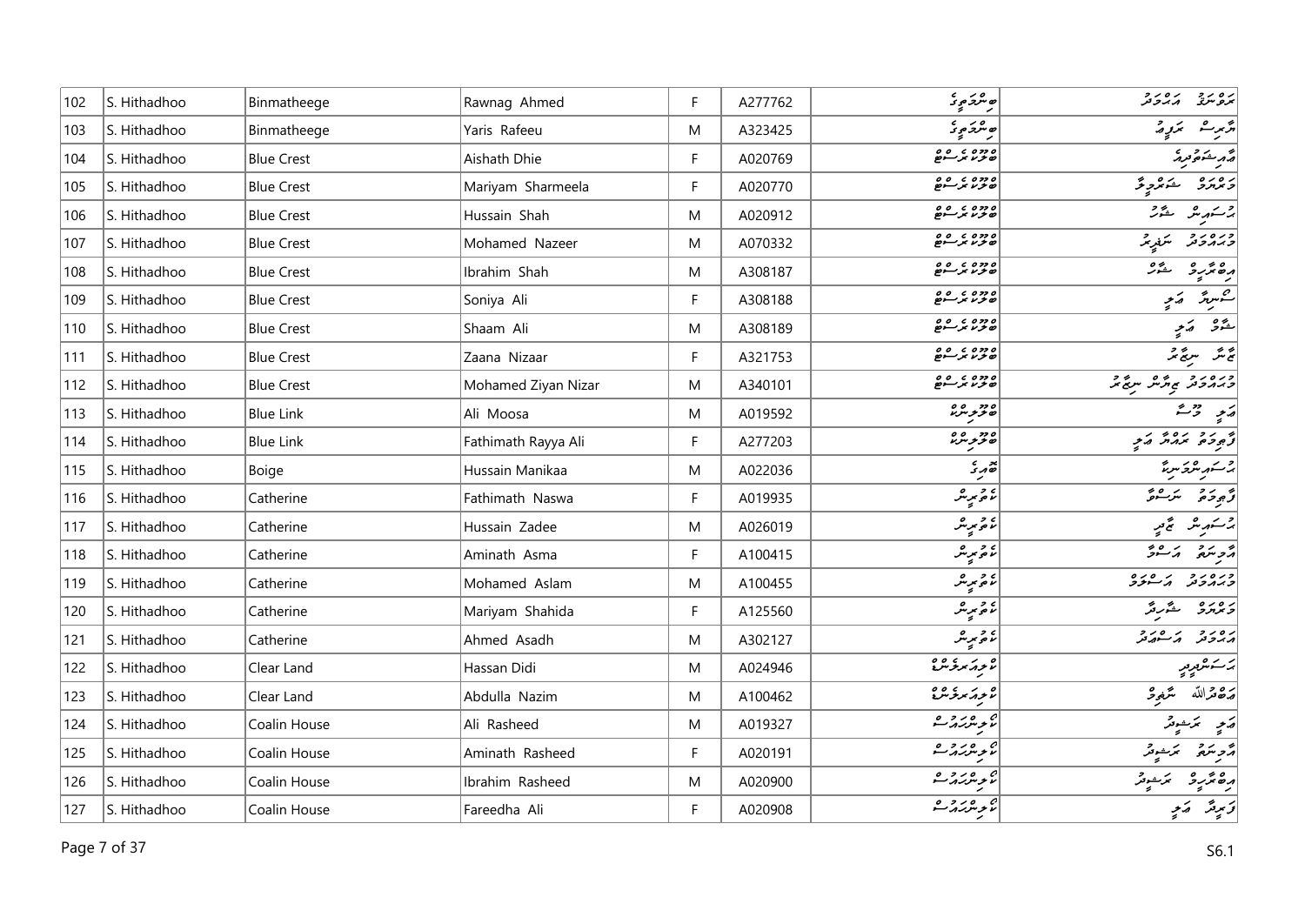| 128 | S. Hithadhoo | Coalin House       | Abdulla Rasheed           | M  | A078210 | ءَ بِه عربه حمد                                       | أصرة فمرالله تمرشونمر                                                                                                                                                                                                                                           |
|-----|--------------|--------------------|---------------------------|----|---------|-------------------------------------------------------|-----------------------------------------------------------------------------------------------------------------------------------------------------------------------------------------------------------------------------------------------------------------|
| 129 | S. Hithadhoo | Coalin House       | Najwa Ali Rasheedh        | F. | A278135 | م به عربه <i>ج</i> ه ه                                | $\begin{array}{cc} \mathcal{L}_{\mathcal{S}} & \mathcal{L}_{\mathcal{S}} \\ \mathcal{L}_{\mathcal{S}} & \mathcal{L}_{\mathcal{S}} & \mathcal{L}_{\mathcal{S}} \\ \mathcal{L}_{\mathcal{S}} & \mathcal{L}_{\mathcal{S}} & \mathcal{L}_{\mathcal{S}} \end{array}$ |
| 130 | S. Hithadhoo | Coalin House       | Sajwa Ali Rasheed         | F. | A278136 | م <sub>ک</sub> ر پر پر پر<br>  ماہ پر پر پر پر        | سكوفة الكامي الكرسوفر                                                                                                                                                                                                                                           |
| 131 | S. Hithadhoo | Coalin House       | Mohamed Jailam Ali        | M  | A309149 | م د عربر د ه<br>ما د مرکز <i>مر</i>                   |                                                                                                                                                                                                                                                                 |
| 132 | S. Hithadhoo | Coalin House       | Fathimath Abdulla Rasheed | F  | A309151 | م په عربر مه م                                        | قَرْجِرْحَمْ مَهْ قَدْاللّهِ مَرْشِوْتَر                                                                                                                                                                                                                        |
| 133 | S. Hithadhoo | Coalin House       | Mauwa Ali Rasheed         | F  | A329065 | <i>ئىجە يەرج م</i>                                    | دَرُةُ   دَمٍ يَرَجُمْ                                                                                                                                                                                                                                          |
| 134 | S. Hithadhoo | Coalin House       | Mohamed Janaah            | M  | A357331 | ن <i>گوینگرد ش</i>                                    | وره دو درود                                                                                                                                                                                                                                                     |
| 135 | S. Hithadhoo | Coneez             | Ahmed Ibrahim Didi        | M  | A022431 | تتمسي                                                 | رەرد رەپزىر قىرىر                                                                                                                                                                                                                                               |
| 136 | S. Hithadhoo | Coneez             | Aishath Iswa Ahmed        | F. | A277608 | تتمييج                                                | وكرمشوه وسوه وودد                                                                                                                                                                                                                                               |
| 137 | S. Hithadhoo | Congress           | Aishath Hassan            | F. | A019036 | بره ه ی ه<br>پرسر <sub>ې</sub> برگ                    | مەر ئىك ئەسكەش                                                                                                                                                                                                                                                  |
| 138 | S. Hithadhoo | Congress           | Ibrahim Nafees Hussain    | M  | A069213 | بره ه ی مه<br>پرسری ترک                               | رەتمرۇ سَرٍ ئەنگەر                                                                                                                                                                                                                                              |
| 139 | S. Hithadhoo | Congress           | Shoola Nafees             | F. | A100289 | برەە ئەھ                                              | شرقته أستريب المستورث                                                                                                                                                                                                                                           |
| 140 | S. Hithadhoo | Congress           | Ayyoob Nafees Hussain     | M  | A321779 | بره ه ی ه                                             | גייתם תוך כי גבותית                                                                                                                                                                                                                                             |
| 141 | S. Hithadhoo | Coral              | Abdulla Zaheen            | M  | A070044 | بر ر ه<br>بر بر ژ                                     | رەقەللە تم-يىر                                                                                                                                                                                                                                                  |
| 142 | S. Hithadhoo | Coral              | Hussain Abdul Rahman      | M  | A363109 | بر ر ہ<br>رائمرنز                                     | و مرد و ده وه د و ده و                                                                                                                                                                                                                                          |
| 143 | S. Hithadhoo | Cozy               | Ibrahim Rasheed           | M  | A021358 | مې<br>مو                                              | رە ئۇرۇ بۇيدۇر                                                                                                                                                                                                                                                  |
| 144 | S. Hithadhoo | Cozy               | Ahmed Saamee Rasheed      | M  | A278192 | احيي                                                  | $\frac{2}{3}$ $\frac{2}{3}$ $\frac{2}{3}$ $\frac{2}{3}$ $\frac{2}{3}$                                                                                                                                                                                           |
| 145 | S. Hithadhoo | Cozy               | Waheedha Moosa            | F  | A323768 | اچمچ                                                  | ەر ئەستىسى ئە                                                                                                                                                                                                                                                   |
| 146 | S. Hithadhoo | Cozy               | Mohamed Saneem Rasheed    | M  | A323773 | $\boxed{\mathbf{S}^2$                                 | ورەرو كەركە كەشوگر                                                                                                                                                                                                                                              |
| 147 | S. Hithadhoo | Dhiggaagasdhoshuge | Mariyam Nusra             | F  | A099505 | ہ بھ بر ہے و د<br>توہری <sub>ک</sub> ے مسوفر <i>س</i> | رەرە دەپ                                                                                                                                                                                                                                                        |
| 148 | S. Hithadhoo | Dhiggaagasdhoshuge | Zulfa Ali                 | F  | A154204 | ه ۶ بر ۲۵ بر ۶<br>تورد د که سوتورو                    | جووژ اړم په                                                                                                                                                                                                                                                     |
| 149 | S. Hithadhoo | Dhiggaagasdhoshuge | Mohamed Nahiz Mihad       | M  | A277515 | ہ پھر رہے و ء<br>توجری کی سسوتو ری                    | ورەرو شریع ورمحم                                                                                                                                                                                                                                                |
| 150 | S. Hithadhoo | Dhilmila           | Aminath Didi              | F. | A035666 | ىر پۇ يە ئە                                           | ړ تر سره مرمر                                                                                                                                                                                                                                                   |
| 151 | S. Hithadhoo | Dhilmila           | Shamikh Hassan Jaleel     | M  | A328012 | ىر پۇرۇ<br>م                                          | هُورُ برسکر فرود                                                                                                                                                                                                                                                |
| 152 | S. Hithadhoo | <b>Dhirun</b>      | Jameela Mohamed           | F  | A019807 | امریزیٹر                                              | ق ورەرو                                                                                                                                                                                                                                                         |
| 153 | S. Hithadhoo | Dhirun             | Mohamed Hassan            | M  | A039239 | امریزیٹر                                              | ورەرو پرىش                                                                                                                                                                                                                                                      |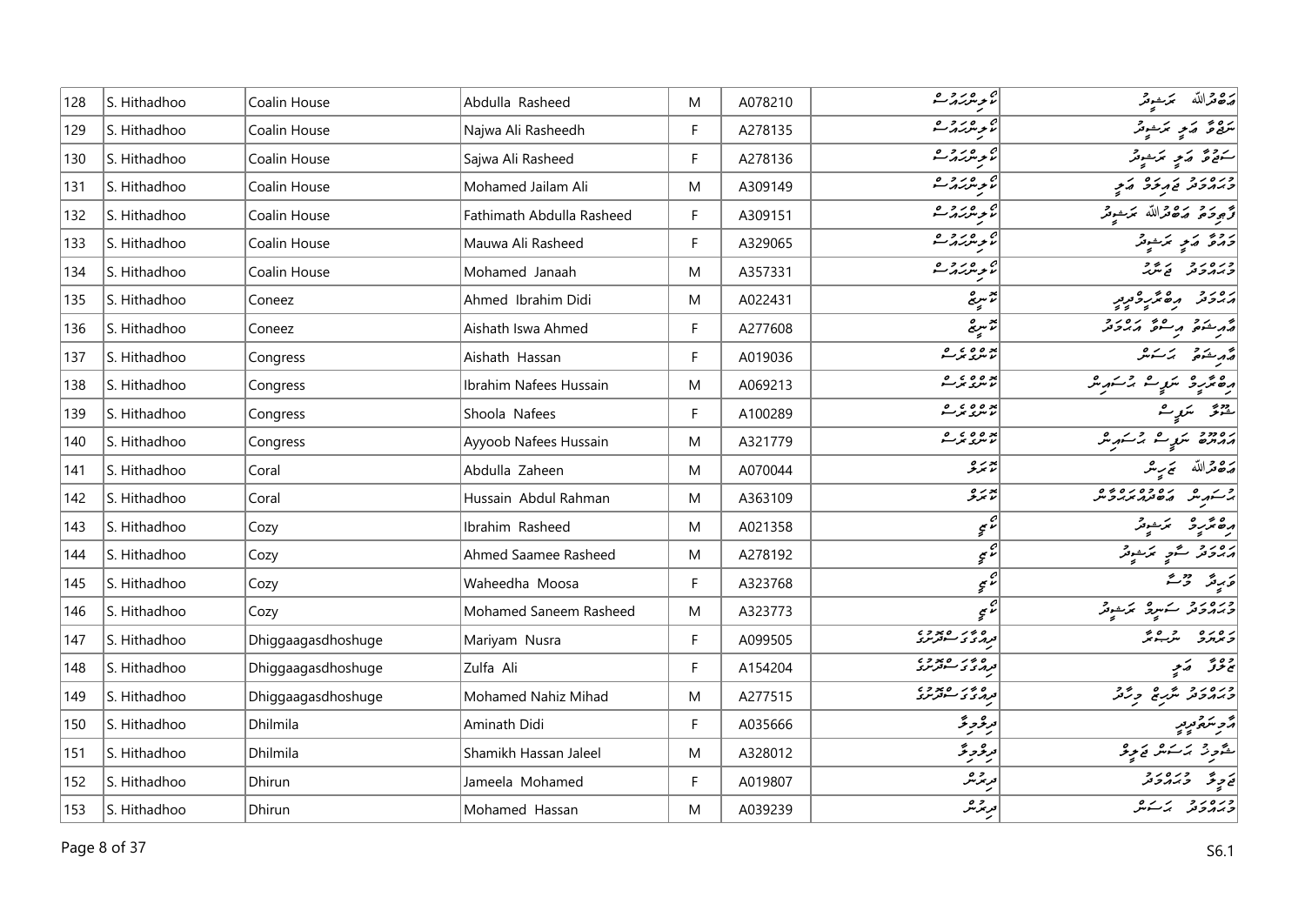| 154 | S. Hithadhoo | Dhonlafaru | Aminath Shareefa       | F           | A166549 | بر ه بر بر د<br>قرمگرفرنمر               | وتحريثهم<br>شەَ مورتَر                               |
|-----|--------------|------------|------------------------|-------------|---------|------------------------------------------|------------------------------------------------------|
| 155 | S. Hithadhoo | Dhonlafaru | Hussain Shafin         | M           | A277682 | بر ه بر بر د<br>تر مربو تر بر            | ے <i>گو</i> س<br>ج <sub>ە</sub> سىئەر بىر            |
| 156 | S. Hithadhoo | Dhonlafaru | Ali Suhail             | M           | A303746 | بر ه بر بر حر<br>قر سر <del>بر</del> بر  | أوسمج ستندر                                          |
| 157 | S. Hithadhoo | Dhonlafaru | Ibrahim Shiaan         | M           | A365513 | بر <i>ه د د ب</i> ر د                    | ەرھەترىر <sup>ى</sup><br>$\frac{27}{2}$              |
| 158 | S. Hithadhoo | Dhunnikage | Aminath Razana         | F           | A020335 | قریرسریز کی                              |                                                      |
| 159 | S. Hithadhoo | Dhunnikage | Moosa Nasheed          | M           | A020441 | قری <i>گریندی</i><br>  قری <i>گریندی</i> | وو محمد سمر شوند.<br>حراسته                          |
| 160 | S. Hithadhoo | Dhunnikage | Hassan Shareef         | M           | A023384 | قرىگرىنىرىدى<br>م                        | بركسكر الحكمرو                                       |
| 161 | S. Hithadhoo | Dhunnikage | Ibrahim Hussain        | M           | A063325 | قرىگرىنزىكى                              | رەپرىر بر ئىر                                        |
| 162 | S. Hithadhoo | Dhunnikage | Mohamed Afrah          | M           | A076672 | قریرسریز کی                              | وره رو ده ده<br><i>د ب</i> رونر <mark>د</mark> زندبر |
| 163 | S. Hithadhoo | Dhunnikage | Abdullah Anas          | M           | A307481 | و مرسر بر <sup>ج</sup>                   | مَصْعَرَاللّهِ مَرْسَرْتْ                            |
| 164 | S. Hithadhoo | Dolphin    | Fathimath Zahwa Hameed | F           | A307546 | پوو پر                                   | و دو بروه بروته                                      |
| 165 | S. Hithadhoo | Dolphin    | Mohamed Sajid Hameed   | M           | A365267 | * د و بر                                 | כל סוכר הובית הבית                                   |
| 166 | S. Hithadhoo | Ever Grace | Hawwa Ibrahim          | $\mathsf F$ | A323815 | ، رچە دە يەر ھ                           |                                                      |
| 167 | S. Hithadhoo | Ever Grace | Hussain Hammad         | M           | A323827 | ی رے دی ے<br>مری پر مرک                  | י הודי החבב                                          |
| 168 | S. Hithadhoo | Ever Grace | Mohamed Hamdhan        | M           | A323828 | ، رچە دە يەر ھ                           | ورەرو رەپەە<br><i>جەم</i> ەدىر <mark>ب</mark> ەدىرىر |
| 169 | S. Hithadhoo | Everest    | Hijrath Latheef        | $\mathsf F$ | A021423 | ې په په ده ه<br>مرغ مرسو                 | رقى ئىرقە كىمبوتى                                    |
| 170 | S. Hithadhoo | Everest    | Maimoona Latheef       | F           | A021424 | ې په په ده ه<br>مرکز سرچ                 | د دو پژ<br>ځ چو تر                                   |
| 171 | S. Hithadhoo | Everest    | Fathimath Ali          | F           | A021536 | ء پر ۽ ره ۾<br> پريو ترسسو               | ۇ بوزىر<br>رځ په                                     |
| 172 | S. Hithadhoo | Everest    | Azmath Latheef         | F           | A021537 | ء پر ۽ <u>م</u> وھ                       | ر ه ر د<br>ه نو تر بو<br>تزېږ تر                     |
| 173 | S. Hithadhoo | Everest    | Hassan Latheef         | M           | A024000 | ې په په ده ه<br>مرغ مرسو                 | يرسكس كريموتر                                        |
| 174 | S. Hithadhoo | Everest    | Azeem Latheef          | M           | A100465 | پر پر موم                                | أركمني والمحجوز                                      |
| 175 | S. Hithadhoo | Everest    | Waseegath Latheef      | F           | A308364 | ې په په ده ه<br>مرکز سرچ                 | عَ فَإِنَّمَ وَجِرِوْ                                |
| 176 | S. Hithadhoo | Faanthari  | Mohamed Naeem          | M           | A000718 | اؤمثعوبر                                 | و ر ه ر د<br>تر بر بر تر<br>سمدقر                    |
| 177 | S. Hithadhoo | Faanthari  | Naseema Anees          | F           | A099527 | و ه.<br>اگر مترجو س                      | لترجيح أكالبرب                                       |
| 178 | S. Hithadhoo | Faanthari  | Isra Mohamed Naeem     | F           | A307340 | اقرمعوسر                                 | and cross in                                         |
| 179 | S. Hithadhoo | Fadhak     | Fathimath Wustha       | F           | A018991 | تزتزره                                   | أوجوحه وصبح                                          |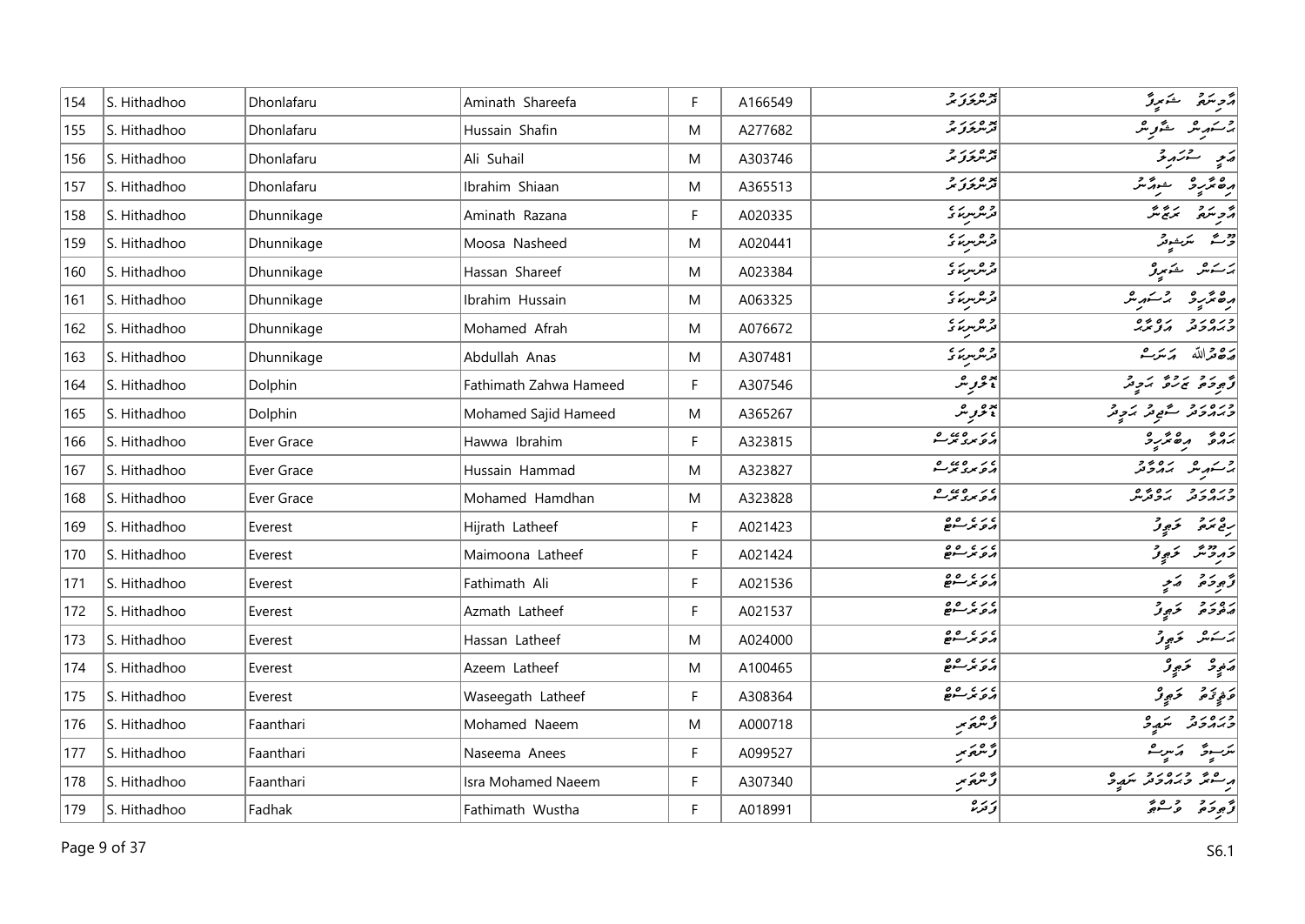| 180 | S. Hithadhoo | <b>Fairy Villa</b> | Dhaleyka Didi           | F           | A019967 | ۇرىمبرە ق                           | دره کا تولو<br>  تونو کا تولو                                               |
|-----|--------------|--------------------|-------------------------|-------------|---------|-------------------------------------|-----------------------------------------------------------------------------|
| 181 | S. Hithadhoo | Fairy Villa        | Fathmath Shiyana        | F           | A308235 | ۇرىمبرە بۇ                          | و ده شوره گ                                                                 |
| 182 | S. Hithadhoo | <b>Fairy Villa</b> | Ahmed Shinan            | M           | A308237 | ۇ ئەمبرە ب <sup>ى</sup> ر           | پروژبر<br>ىشەمگرىگر                                                         |
| 183 | S. Hithadhoo | Fairy Villa        | Aminath Shauna          | F           | A308238 | ۇ ئەسمەھ <del>ئ</del> ە             | ىنە تەرىگە<br>أأروسكو                                                       |
| 184 | S. Hithadhoo | Fehivina           | Fathimath Azlifa        | F           | A021142 | ۇر <sub>ە</sub> بىر                 | برءحو<br>وٌجو پر و                                                          |
| 185 | S. Hithadhoo | Fehivina           | Ibrahim Shakeeb         | M           | A021143 | ۇر <sub>جو</sub> ىتر                | ە ھەترىرى<br>برھەترىرى<br>$0.4 - 0.00$                                      |
| 186 | S. Hithadhoo | Fehivina           | Aminath Azlifa          | F           | A021314 | ء<br>فرسر عبر                       | أرمز تره<br>رە ج                                                            |
| 187 | S. Hithadhoo | Fehivina           | Mariyam Saeeda          | F.          | A021336 | ء<br>فرسر عبر                       | ر ه بره<br>5 بربرگ<br>سەمەقر                                                |
| 188 | S. Hithadhoo | Fehivina           | Hussain Shakeeb         | M           | A023339 | ۇروپر<br><u>سىر</u>                 | $\stackrel{o}{\sim}$ $\sim$ $\stackrel{o}{\sim}$<br>جر <u>س</u> کر میں<br>م |
| 189 | S. Hithadhoo | Fehivina           | Fathimath Theeba Ahmed  | F.          | A278459 | ء<br>فرسر عبر                       | توجدة بيءُ مددور                                                            |
| 190 | S. Hithadhoo | Fehivina           | Mohamed Shakeeb         | M           | A308332 | ۇروپىر<br><u>سىر</u>                | وره دو شکړه                                                                 |
| 191 | S. Hithadhoo | Fehivina           | Aishath Tholala Ahmed   | $\mathsf F$ | A308333 | ۇروپر<br><u>سىر</u>                 | و ديدو روو ره دورو<br>وگه شوي و څرگ مربرونر                                 |
| 192 | S. Hithadhoo | Fehivina           | Mariyam Thooba Ahmed    | F           | A308335 | ۇروپر                               | נ סנס חדש נסנד.<br>בינו <i>נד</i> הם גיבת                                   |
| 193 | S. Hithadhoo | Finivairoalhi      | Fathimath Waheeda       | F.          | A064851 | د سرهٔ د بر <sup>د</sup>            | وٌجوحَمٌ وَرِيْدٌ                                                           |
| 194 | S. Hithadhoo | Finivairoalhi      | Shirmeen Hassan         | F           | A082471 | وسۇرىژىر                            | جريريش الإسكان                                                              |
| 195 | S. Hithadhoo | Finivairoalhi      | Shaazna Mohamed         | F           | A099597 | وسفه برګو                           | روه وره رو<br>شویم شرح برابرد تر                                            |
| 196 | S. Hithadhoo | Finivairoalhi      | Aminath Dheema Muhammad | F           | A278318 | و سرع <sup>د</sup> مر<br>بر سرعر مر | הכית נכ"כ בהרכת                                                             |
| 197 | S. Hithadhoo | Finivairoalhi      | Aishath Shahidha        | F           | A307863 | و سره د برګو<br><u>مرسمتر م</u> ر   | و مر شو د<br>مرم شو ه                                                       |
| 198 | S. Hithadhoo | Finivairoalhi      | Mariyam Shaamiza        | F.          | A307864 | وسۇرىڭر                             | ر ه ر ه<br><del>و</del> بوبرو<br>ستگريج                                     |
| 199 | S. Hithadhoo | Finivairoalhi      | Shamiha Mohamed         | F           | A307865 | وسۇرىڭز                             | و ر ه ر و<br><i>و پر</i> پر تر<br>ڪورڙ                                      |
| 200 | S. Hithadhoo | Finivairoalhi      | Shaaina Mohamed         | F.          | A307867 | وسفەرىگىز                           | و ره ر و<br><i>د بر</i> د تر<br>ىشەر بىر<br>م                               |
| 201 | S. Hithadhoo | Finivairoalhi      | Shammath Mohamed        | F           | A307868 | وبىرە ئەبر                          | شەھ بەر<br>و ره ر و<br><i>د ب</i> رگرفر                                     |
| 202 | S. Hithadhoo | Free Home          | Khadheeja Nahida        | F.          | A020508 | ە بېرىرى<br>ئۇ بېرىرى               | تزمرچَّ<br>سٌررتٌر                                                          |
| 203 | S. Hithadhoo | Free Home          | Mohamed Abdulla         | M           | A020668 | وبررو                               | و ر ه ر د<br><i>و بر</i> پر تر<br>برەقراللە                                 |
| 204 | S. Hithadhoo | Free Home          | Fathimath Siba          | F.          | A277820 | ە بېرىدى<br>ئۇ بېرىدى               | بدة<br>و څې پر د                                                            |
| 205 | S. Hithadhoo | Free Home          | Siddeeg Mohamed         | M           | A306982 | و بررو<br>نو                        | و ره ر و<br><i>و پر</i> و تر<br>سوړ تور تو<br>سره تور تو                    |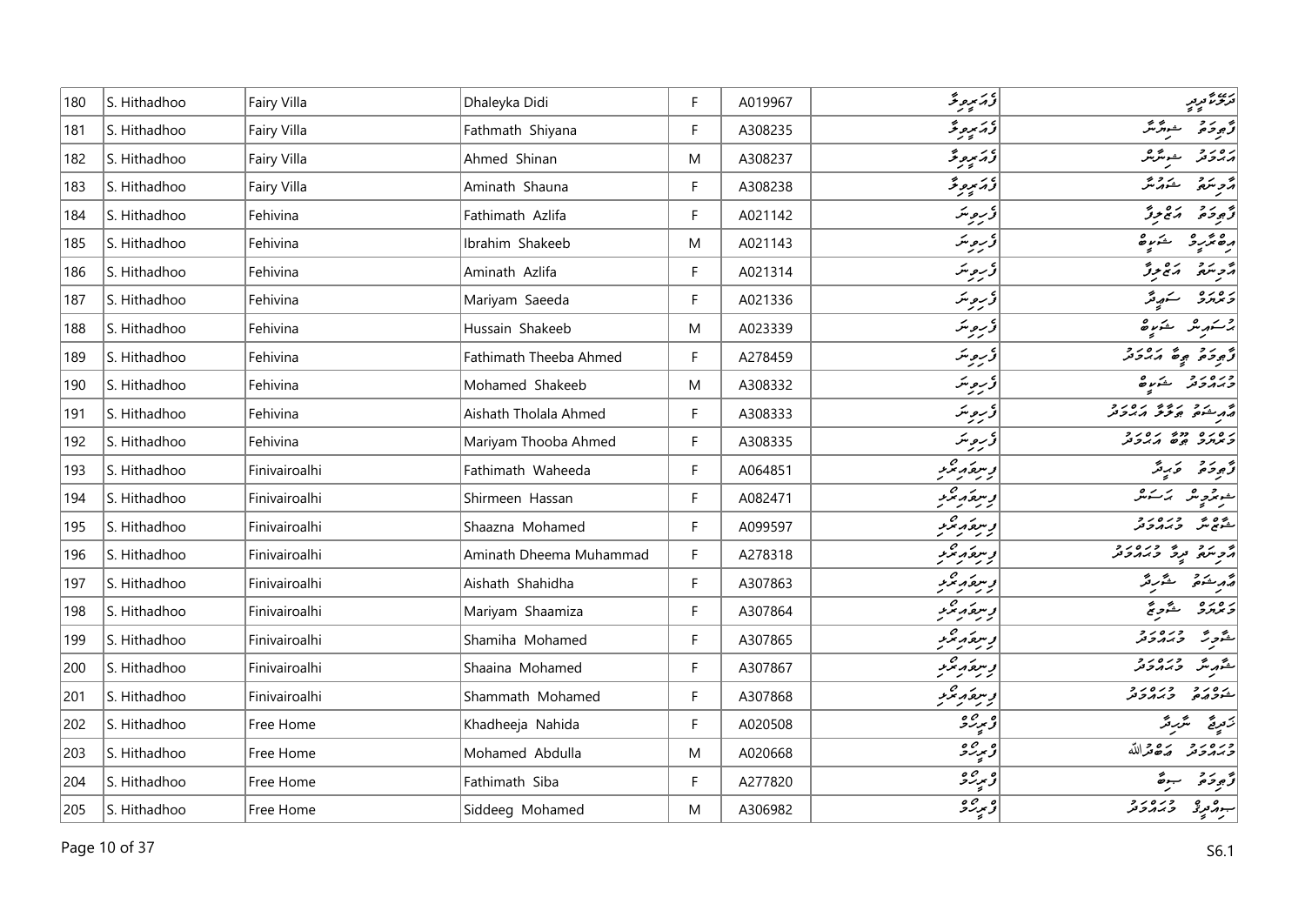| 206 | S. Hithadhoo | Free Home | Mariyam Sana            | $\mathsf F$ | A306984 | وبردو                              | سەتىر<br>ر ه بر ه<br>تر <del>ب</del> ر بر       |
|-----|--------------|-----------|-------------------------|-------------|---------|------------------------------------|-------------------------------------------------|
| 207 | S. Hithadhoo | Free Home | Aishath Safa            | $\mathsf F$ | A306987 | وىردو                              | لتجمر يشوخو<br>ىبە ئە                           |
| 208 | S. Hithadhoo | Free Home | Aminath Saba            | F           | A306988 | وبرجو                              | أتمر يتمد<br>بەئچ                               |
| 209 | S. Hithadhoo | Free Home | Hawwa Saja              | F           | A321793 | وبررو                              | برەپچ<br>ستوقع                                  |
| 210 | S. Hithadhoo | Freedom   | Zareena Ali             | F           | A018537 | ە<br>زىر ، ئ                       | ئىم پەش كەيپ                                    |
| 211 | S. Hithadhoo | Freedom   | Mohamed Didi            | M           | A036853 | ە پرە<br>ئۇس <sub>ۇ</sub>          |                                                 |
| 212 | S. Hithadhoo | Freedom   | Aiman Mohamed           | F           | A100192 | ه مړيو<br>تر په د                  | 77073 2777                                      |
| 213 | S. Hithadhoo | Freedom   | Aisar Mohamed           | M           | A309138 | ە<br>زىر ، ئ                       | بەر ئەرەرد                                      |
| 214 | S. Hithadhoo | Freedom   | Ayyadh Mohamed          | M           | A340257 | ه مړۍ د<br>تر مړنۍ څ               | גם גב בגם גב<br>גבתב בגבבת                      |
| 215 | S. Hithadhoo | Futtaruge | Sheereen Ahmed          | F           | A019817 | 5, 202                             | أحومرش كمصرور                                   |
| 216 | S. Hithadhoo | Futtaruge | Dr. Ahmed Adeel Naseer  | M           | A019924 | و ه ر و پر<br>تر در ه مرد          | ء پر ایرونز ایربو ایران                         |
| 217 | S. Hithadhoo | Futtaruge | Mariyam Mohamed         | F           | A148106 | و ه د بر د پر<br><b>ز</b> هر هو بر | נסנס כנסנכ<br>כ <i>אתכ כג</i> וכנ               |
| 218 | S. Hithadhoo | Futtaruge | Hawwa Shazma Naseer     | F           | A154018 | و ه ر و و<br><b>ز</b> د ه مرد      | رەپ دەپ ئورى                                    |
| 219 | S. Hithadhoo | Futtaruge | Ali Azmeel Naseer       | M           | A158951 | و ه د ر و و<br><b>ز</b> در ه مرد   | أرو أرجو و الكرسور                              |
| 220 | S. Hithadhoo | Futtaruge | Abdulla Ameel Naseer    | M           | A302160 | و ه ر و پر<br>تر در ه مرد          | أرَدْ قَدْاللَّهُ أَرَدِّ قَرْسِيْرَ مَرْسِيْرَ |
| 221 | S. Hithadhoo | Futtaruge | Moosa Abeer Naseer      | M           | A302161 | و ه د ر و و<br><b>ز</b> در ه مرد   | $\frac{2}{3}$                                   |
| 222 | S. Hithadhoo | Futtaruge | Khadheeja Shizna Naseer | F           | A302162 | و ه د بر د پر<br><b>ز</b> هر هو بر | زَمِرِجٌ ۖ حَدِيجٌ مَّرَ مَرَسِدٍ مِّرَ         |
| 223 | S. Hithadhoo | Futtaruge | Mohamed Alaf Ibrahim    | M           | A327846 | وه د د د و<br><b>ز</b> د هغ مرد    | כנסגב גגם הסיקיה<br>כמהכת הכצ הסיקיה            |
| 224 | S. Hithadhoo | Gadhage   | Saudiyya Ibrahim        | F           | A019979 | ر ر ،<br>ک ترک                     | הנקריק הסתיק                                    |
| 225 | S. Hithadhoo | Gadhage   | Ali Hussain             | M           | A020247 | ر ر م<br>ک تعرک                    | ەس ئەسىر                                        |
| 226 | S. Hithadhoo | Gadhage   | Shazna Ali              | $\mathsf F$ | A154180 | ر ر ،<br>تر تر ژ                   | شۇچىگە كەبچ                                     |
| 227 | S. Hithadhoo | Gadhage   | Sharoona Ali            | $\mathsf F$ | A308691 | ر ر پ<br>ک تعرک                    | أينته ترامي                                     |
| 228 | S. Hithadhoo | Gadhage   | Shahza Ali              | F           | A308692 | ر<br>کاتری                         | ينذرج أربح                                      |
| 229 | S. Hithadhoo | Gedharu   | Mohamed Muraadh         | M           | A019212 | <sup>ی</sup> تر جر<br>می تعریمی    | وره رو و و و<br>وبرمرونر و برنر                 |
| 230 | S. Hithadhoo | Gedharu   | Aminath Didi            | F           | A021473 | ە بەر<br>ئەتىرىمە                  | ر<br>د څخه سره ورمړ                             |
| 231 | S. Hithadhoo | Gedharu   | Ibrahim Rasheed         | M           | A059526 | <sup>ی</sup> مرح<br>کا مرس         | ە ئەتەرە كەن بۇ                                 |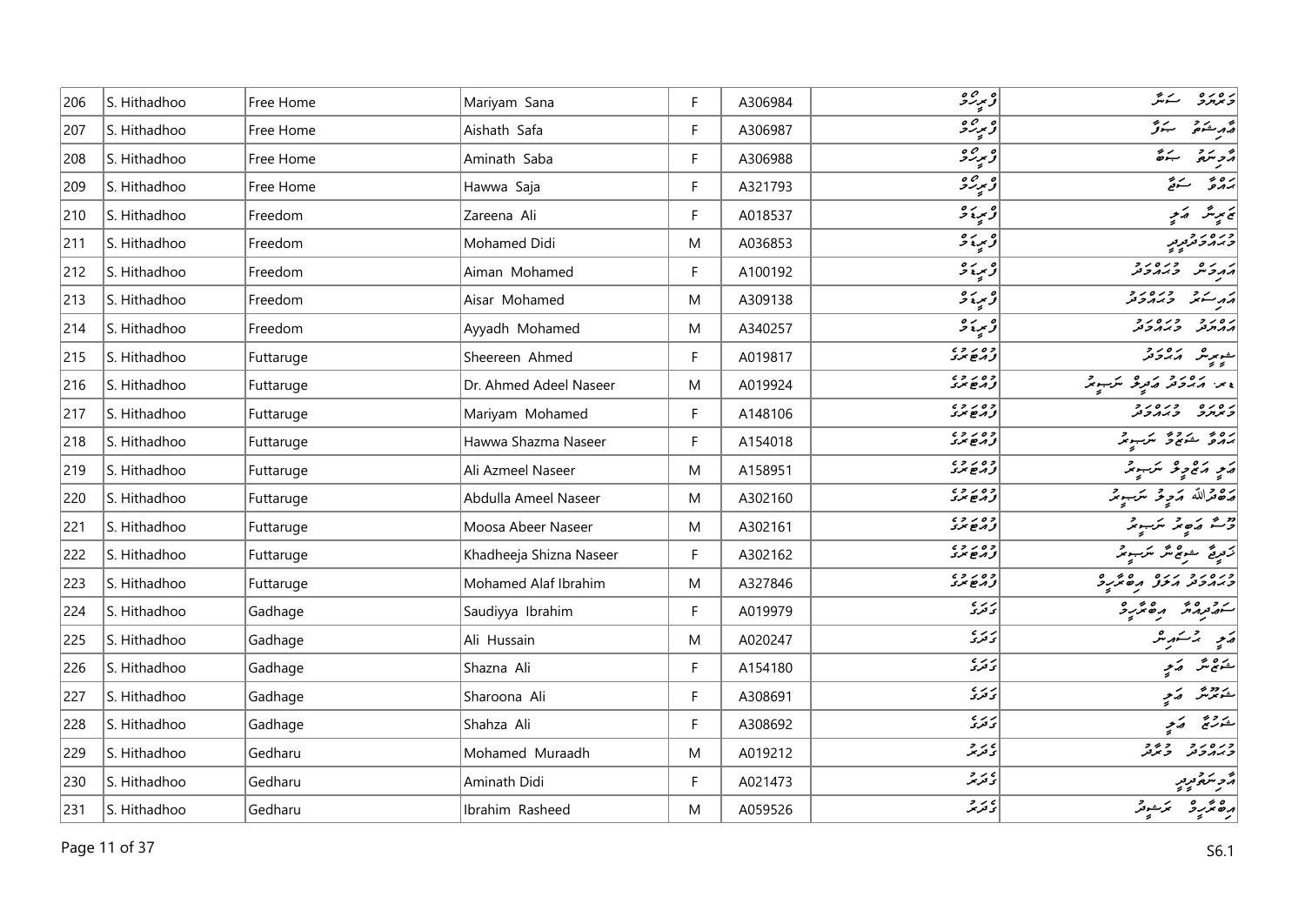| 232 | S. Hithadhoo | Gedharu     | Fathimath Shifra          | F  | A100436 | ے ر ح<br>کی تعریمر              | $\begin{array}{cc} 0 & 0 & 0 \\ 0 & 0 & 0 \\ 0 & 0 & 0 \\ 0 & 0 & 0 \\ 0 & 0 & 0 \\ 0 & 0 & 0 \\ 0 & 0 & 0 \\ 0 & 0 & 0 \\ 0 & 0 & 0 \\ 0 & 0 & 0 \\ 0 & 0 & 0 \\ 0 & 0 & 0 \\ 0 & 0 & 0 \\ 0 & 0 & 0 & 0 \\ 0 & 0 & 0 & 0 \\ 0 & 0 & 0 & 0 \\ 0 & 0 & 0 & 0 \\ 0 & 0 & 0 & 0 & 0 \\ 0 & 0 & 0 & 0 & 0 \\ 0 & 0 & 0 & 0 & 0 \\ 0 &$ |
|-----|--------------|-------------|---------------------------|----|---------|---------------------------------|-------------------------------------------------------------------------------------------------------------------------------------------------------------------------------------------------------------------------------------------------------------------------------------------------------------------------------------|
| 233 | S. Hithadhoo | Gedharu     | Aishath Nuha Ali          | F. | A278548 | ے ر ح<br>کی تعریمر              |                                                                                                                                                                                                                                                                                                                                     |
| 234 | S. Hithadhoo | Gedharu     | Fathimath Raya Ali        | F. | A278559 | پ ر ح<br>  پی تعریجر            | و دو وو د                                                                                                                                                                                                                                                                                                                           |
| 235 | S. Hithadhoo | Gedharu     | Ali Ahmed                 | M  | A287169 | ے ر ح<br>کی تعریمہ              | $\frac{1}{2}$                                                                                                                                                                                                                                                                                                                       |
| 236 | S. Hithadhoo | Gedharu     | Aminath Raniya Ali        | F  | A329122 | ے ر ح<br>کی تعریمر              | أأديني للمبلغ أبو                                                                                                                                                                                                                                                                                                                   |
| 237 | S. Hithadhoo | Gomahera    | Mariyam Manike            | F  | A016551 | برر ر بر<br>کار کريمر           | ر ەرەر پ                                                                                                                                                                                                                                                                                                                            |
| 238 | S. Hithadhoo | Gomahera    | Hassan Manika             | M  | A019290 | پر رے پر<br>ئ <b>ی</b> خرمگر    | ىر سەھ <sub>ە</sub> ر ئەسرىئ <sup>ە</sup>                                                                                                                                                                                                                                                                                           |
| 239 | S. Hithadhoo | Gomahera    | Fathimath Nazima          | F  | A294802 | برر ر بر<br>تر <del>تر</del> بر | توجوخو ستبوح                                                                                                                                                                                                                                                                                                                        |
| 240 | S. Hithadhoo | Gomahera    | Fathimath Asma            | F  | A294813 | برر ر ر<br>ر <del>گر</del> گر   | $5 - 7 - 5 - 5$                                                                                                                                                                                                                                                                                                                     |
| 241 | S. Hithadhoo | Gomahera    | Ahmed Saail               | M  | A308012 | برر ر بر<br>تر <del>تر</del> بر | رەرو شەر                                                                                                                                                                                                                                                                                                                            |
| 242 | S. Hithadhoo | Green Lake  | Ahmed Azmy                | M  | A021386 | ه پر پرویړه<br>د پر پروژن       |                                                                                                                                                                                                                                                                                                                                     |
| 243 | S. Hithadhoo | Green Lake  | Fathimath Mohamed         | F  | A021502 | ه په ده ده ه<br>د کار په مرکز ر | أو د دره د                                                                                                                                                                                                                                                                                                                          |
| 244 | S. Hithadhoo | Green Lake  | Asiyath Ashfa             | F  | A308647 | ه په دوره<br>د په پېژونړ        | أراستهر أركامي                                                                                                                                                                                                                                                                                                                      |
| 245 | S. Hithadhoo | Green Lake  | Hawwa Almas               | F  | A308648 | ه په ده ده ه<br> د په پنربور    | پروی پروی ک                                                                                                                                                                                                                                                                                                                         |
| 246 | S. Hithadhoo | Green Lake  | Aishath Asna              | F  | A308650 | ه په ده ده ه<br>د مړسربور       | مەر ئىشمۇ بەكسىگ                                                                                                                                                                                                                                                                                                                    |
| 247 | S. Hithadhoo | Green Lake  | Asif Mohamed              | M  | A308659 | ه<br>د مړسربور                  | و رە ر د<br>تر پر تر تر<br>ە ئەسىرى<br>م                                                                                                                                                                                                                                                                                            |
| 248 | S. Hithadhoo | Green Light | Jeeza Ali                 | F  | A308051 | د سر عر <i>خر</i> م هخ          |                                                                                                                                                                                                                                                                                                                                     |
| 249 | S. Hithadhoo | Greenge     | Aishath Shiyama           | F. | A020008 | د بر مر د ،<br>  د بر مر د      |                                                                                                                                                                                                                                                                                                                                     |
| 250 | S. Hithadhoo | Greenge     | Mariyam Shakeela          | F  | A020257 | ە بېرىدى<br>ئ <sup>ى</sup> ر    | ر ه بر ه<br>د بربرگ<br>ے کمبر محر<br>ح                                                                                                                                                                                                                                                                                              |
| 251 | S. Hithadhoo | Greenge     | Ahmed Shareef             | M  | A020318 | ه موشر و ،<br>  د سپرسر د       | ړه رو ځمړو                                                                                                                                                                                                                                                                                                                          |
| 252 | S. Hithadhoo | Greenge     | Zulaikha Shazra           | F  | A100221 | ە بەيدىگە<br> -                 | ج تحمد <sup>ش</sup> شەھ تىر                                                                                                                                                                                                                                                                                                         |
| 253 | S. Hithadhoo | Greenge     | Ahmed Shahir Mohamed      | M  | A114817 | ء بر مر ۽<br> د پر مر           | גם גב ביניה בגבבת<br>גבבת בינית בגבבת                                                                                                                                                                                                                                                                                               |
| 254 | S. Hithadhoo | Greenge     | Khadeeja Shazna           | F  | A152082 | دىمەمدى<br>  دىمەمدى            | ر<br>مرسم مسلم مسلم محمد محمد محمد السلم                                                                                                                                                                                                                                                                                            |
| 255 | S. Hithadhoo | Greenge     | Aminath Shahamath Mohamed | F  | A306236 | ء سرچري<br> د سپېتىرى           | و دو شرور وره دو                                                                                                                                                                                                                                                                                                                    |
| 256 | S. Hithadhoo | Greenge     | Hawwa Shahudha            | F  | A306241 | ه موشر و ،<br>  د سپرسر د       | رەپ <sub>ە ش</sub> ەرىپە                                                                                                                                                                                                                                                                                                            |
| 257 | S. Hithadhoo | Greenge     | Fathimath Easha Waheedh   | F  | A366454 | ه مړينو <sup>ه</sup>            | أَدْجِرْهُمْ - مِيسْتُمْ - مَرِيْدِ                                                                                                                                                                                                                                                                                                 |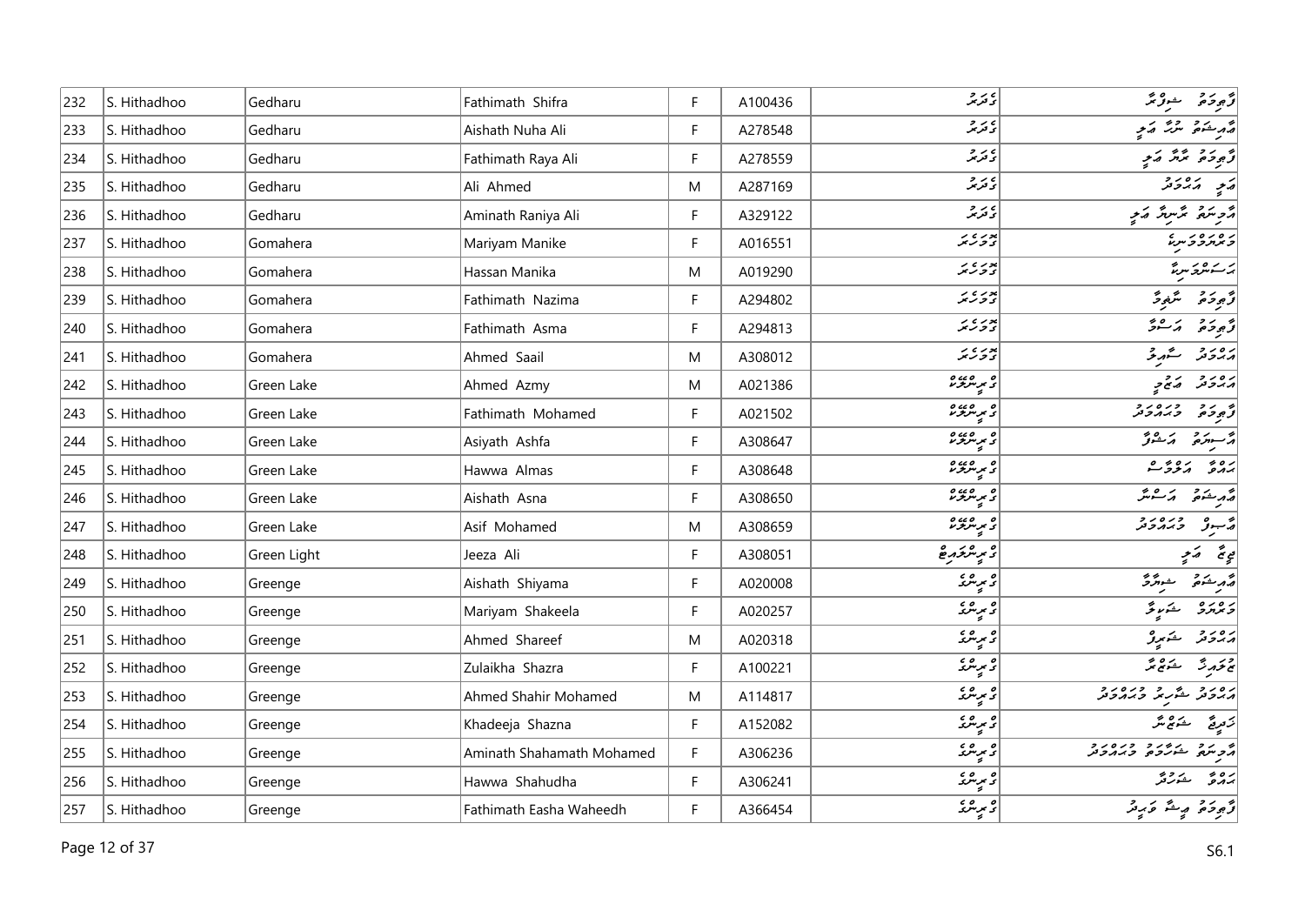| 258 | S. Hithadhoo | Gulkadhuge  | Aminath Zeenath       | F. | A020597 | و ه ر و ،<br>د نوم تور           | سم منز پر<br>سم                                       |
|-----|--------------|-------------|-----------------------|----|---------|----------------------------------|-------------------------------------------------------|
| 259 | S. Hithadhoo | Gulkadhuge  | Reena                 | F  | A020620 | و ه ر و ،<br><b>ی نوم تر</b> ی   | $\frac{27}{30}$<br>$\frac{27}{30}$<br>$\frac{27}{30}$ |
| 260 | S. Hithadhoo | Gulkadhuge  | Ahmed Nazeef          | M  | A020621 | و ه ر و ء<br>  د نو د ترد        | سرَخٍوڤر                                              |
| 261 | S. Hithadhoo | Gulkadhuge  | Mohamed Zihan Nazeef  | M  | A277686 | و ه ر و ،<br>د نوم تو د          | ورەرو پرتىر سەر                                       |
| 262 | S. Hithadhoo | Gulkadhuge  | Fathimath Manik       | F  | A303801 | و ه ر و ،<br>  د نوما تور        | توجوخهم الخامرة                                       |
| 263 | S. Hithadhoo | Gulkadhuge  | Abdulla Mohamed       | M  | A303806 | و ه ر و ،<br><b>ی نو</b> م توی   | رە داللە دىرەرد                                       |
| 264 | S. Hithadhoo | Gulkadhuge  | Hassan Ahmed          | M  | A303809 | و ه ر و ،<br>د نوم تور           | يزكتش المرورو                                         |
| 265 | S. Hithadhoo | Gulkadhuge  | Khadeeja Leena        | F  | A303811 | و ه ر و ،<br>د نوم تور           | زَمِرةً مِسَّر                                        |
| 266 | S. Hithadhoo | Gulkadhuge  | Hassan Nazeef         | M  | A303816 | و ه ر و ،<br>د نوم تور           | يَا سَنْدُ مِنْ مَنْ يَوْرُ                           |
| 267 | S. Hithadhoo | Gulkadhuge  | Mohamed Nawaz         | M  | A303817 | و ه ر و ،<br>ر نوم ترر           | כנסנכ נביב<br>כגובבת יינפיב                           |
| 268 | S. Hithadhoo | Gulkadhuge  | Mohamed Zain          | M  | A330025 | و ه ر و ،<br>د نوم تو د          | ورەرو پەر                                             |
| 269 | S. Hithadhoo | Gulshaneege | Aishath Ali           | F  | A309518 | د ژخه سر د                       | و د شوځ وکړ                                           |
| 270 | S. Hithadhoo | Haivakaruge | Zareena Mohamed       | F  | A019810 | ر بر ځه تدې<br>سره تم تیرې       | ىم ئىر ئەر ئەر ئە                                     |
| 271 | S. Hithadhoo | Haivakaruge | Hussain Mohamed       | M  | A019812 | ئەرىرىدى<br>سىرە ئىسىمى          | جر شهر شده در در د                                    |
| 272 | S. Hithadhoo | Haivakaruge | Ibrahim Mohamed       | M  | A042815 | ر بر بر د ،<br>سره ما برد        |                                                       |
| 273 | S. Hithadhoo | Haivakaruge | Abdul Hannan          | M  | A067586 | ر پر د د د<br>رکه و ما موی       | رە دەر ھېرىر<br>مەھىرىرىرىرىرىر                       |
| 274 | S. Hithadhoo | Haivakaruge | Mohamed Layaan Hassan | M  | A277506 | ر بر بر د ،<br>رَدِ وَ مَا مَرَى | ورەر د روم رىر                                        |
| 275 | S. Hithadhoo | Haivakaruge | Mariyam Mohamed       | F  | A301999 | ا ئەرىرىدىنى<br>سىرە ئىسىرى      | נסנס כנסנב<br><i>כאתב ב</i> גמכ <mark>נ</mark> נ      |
| 276 | S. Hithadhoo | Haivakaruge | Umar Raaif Razeen     | M  | A366159 | ئەر ئەر دې<br>س                  | ەدىر ئەرز ئىي ئ                                       |
| 277 | S. Hithadhoo | Haivakaruge | Aminath Hasna Hassan  | F  | A366160 | <br> - مرغ موجودي<br> -          | مەمەم ئەس ئەسكىر                                      |
| 278 | S. Hithadhoo | Havaasaa    | Ahmed Manshoog        | M  | A019885 | ر پۇشە                           | رەرە رەپەدە<br>مەرەبىر كەش-دە                         |
| 279 | S. Hithadhoo | Havaasaa    | Abdulla Anwaru        | M  | A020061 | ر پۇسىگە                         | ەر دەر د<br>ەھىراللە                                  |
| 280 | S. Hithadhoo | Havaasaa    | Azeeza Ibrahim        | F  | A021333 | ر پۇشە                           | ە ھەترىرى<br>رَسِي                                    |
| 281 | S. Hithadhoo | Havaasaa    | Zaid Anwar            | M  | A278966 | ر پۇشە                           | ەرەر د<br>پر ہر<br>پی مرمگر                           |
| 282 | S. Hithadhoo | Havaasaa    | Ilyas Anwar           | M  | A278967 | رۇشە                             | ورثوشه<br>بر 2 بر 1<br>مرسرچ مر                       |
| 283 | S. Hithadhoo | Havaasaa    | Qayyoom Anwar         | M  | A278968 | ئەڭرىشە                          | גם מם גם גב<br>צגתב ג'יינפיג                          |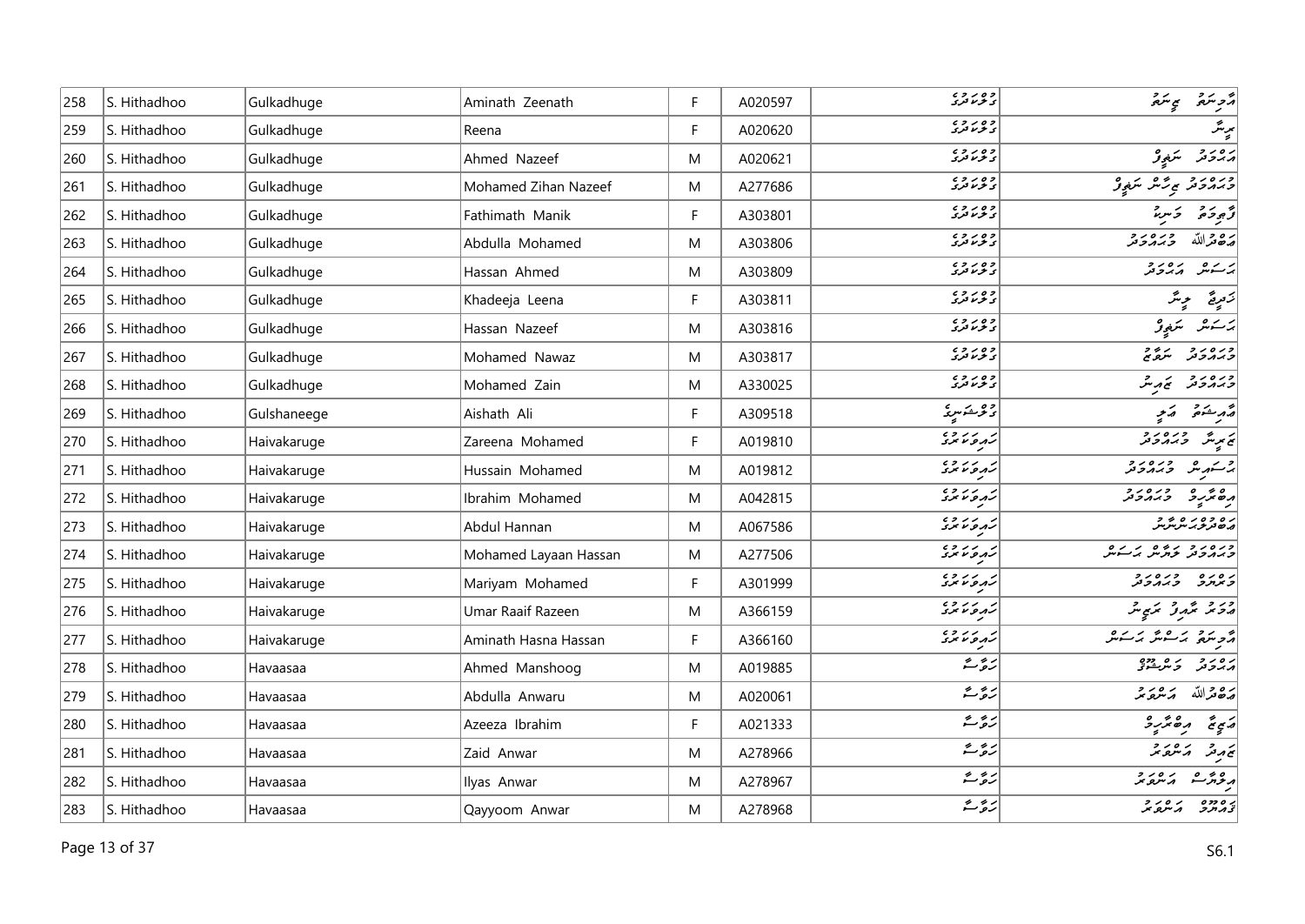| 284 | S. Hithadhoo | Havaasaa         | Mohamed Anwar           | M  | A296629 | ر پۇشە                          | כנסנכ גםנכ<br>כגובת גיעבת              |
|-----|--------------|------------------|-------------------------|----|---------|---------------------------------|----------------------------------------|
| 285 | S. Hithadhoo | Havaasaa         | Ibrahim Mushthag        | M  | A304838 | ر پۇشە                          | دەندىرو وشوۋ                           |
| 286 | S. Hithadhoo | Havaasaa         | Hussain Maruzoog        | M  | A304842 | ر پۇشە                          | و کورند که دود و<br>پر کورند که مربع و |
| 287 | S. Hithadhoo | <b>Haze View</b> | Fathmath Haseena        | F  | A021261 | ر ج عبر                         | أرموخي بمسوشر                          |
| 288 | S. Hithadhoo | <b>Haze View</b> | Mohamed Moosa           | M  | A064454 | ر چ عبر                         | ورەر دورم                              |
| 289 | S. Hithadhoo | <b>Haze View</b> | Nisrin Lisa Moosa       | F  | A141422 | ترج حرقر                        | لرڪي شريڪ وقت                          |
| 290 | S. Hithadhoo | <b>Haze View</b> | Hassan Bagir            | M  | A293512 | رء و ژ                          | برُسكو ھُوَبِرُ                        |
| 291 | S. Hithadhoo | <b>Haze View</b> | Mohamed Haaris Hassan   | M  | A308198 | رء و ژ                          | ورەرو ممرة برخش                        |
| 292 | S. Hithadhoo | Helegeli         | Moosa Shaugee           | M  | A009499 | <sup>ى ي ي</sup> م              |                                        |
| 293 | S. Hithadhoo | Helegeli         | Aishath Anshoo          | F  | A099498 | <sup>ى ي</sup> يى م             |                                        |
| 294 | S. Hithadhoo | Helegeli         | Mohamed Hafiz Hussain   | M  | A125150 | ژوئ مو                          | ورەرو پروتۇ برگىرىگ                    |
| 295 | S. Hithadhoo | Helegeli         | Aminath Oosha Hussain   | F. | A161301 | إتبتونامو                       | أو رو دو دي د کر                       |
| 296 | S. Hithadhoo | Helegeli         | Fathimath Ahmed         | F  | A302765 | إتجء و                          | كو برو بروبرد                          |
| 297 | S. Hithadhoo | Helegeli         | Ahmed Haameen Hussain   | M  | A302785 | ژوئ مو                          | رەر ئەچ ئەر باسەر ئىر                  |
| 298 | S. Hithadhoo | Helegeli         | Abdullah Hanan          | M  | A302790 | ي ي ۽                           | مَەھْرَاللَّهُ بَرْمَّرْمَرْ           |
| 299 | S. Hithadhoo | Helegeli         | Hassan Hoodh Hussain    | M  | A302793 | إرتورمو                         | ير ساها روم المرسكة بالكراهر           |
| 300 | S. Hithadhoo | Helegeli         | Ibrahim Hamoodh Hussain | M  | A344663 | ی ی ی<br>رنوبی م <sub>ر</sub>   | رەپرىدە بردو دېھرىش                    |
| 301 | S. Hithadhoo | Hevi             | Mohamed Yasrif          | M  | A062677 | ء<br>رحم                        | כנסגב גם בי                            |
| 302 | S. Hithadhoo | Hiraa            | Aminath Mishwaar Ali    | F  | A278998 | ریڑ                             | أدويتم وعفوهم أو                       |
| 303 | S. Hithadhoo | Hiyaadheyge      | Hawwa Hafeeza           | F  | A019733 | ر پیمه ›<br>ر پرترو             | رەق بەرق                               |
| 304 | S. Hithadhoo | Hiyaadheyge      | Zulaikha Ali            | F  | A019914 | ر پیړۍ<br>ر پر تر پ             | كمحرق كمي                              |
| 305 | S. Hithadhoo | Hiyaadheyge      | Ahmed Sobir             | M  | A061310 | ر برون c<br>مردگوری             | رەرو بەر                               |
| 306 | S. Hithadhoo | Hiyaadheyge      | Hassan Sabir            | M  | A121721 | ر پیړۍ<br>پر د تور ت            | يركبش بتهجر                            |
| 307 | S. Hithadhoo | Hiyaadheyge      | Aminath Hafsa           | F  | A151509 | ر پیمه <sup>ج</sup><br>ر پرگوری | ۇ جەمئە ئەرب                           |
| 308 | S. Hithadhoo | Hulhudhooge      | Hassan Thakhkhaanu      | M  | A019736 | و و دو ،<br>ر نو تر و           | ىر سەندەرە ب <sup>ە</sup> تەر          |
| 309 | S. Hithadhoo | <b>Ihsaas</b>    | Mohamed Fayaz           | M  | A039870 | ربر مەممە                       | ورەر دىر بەر                           |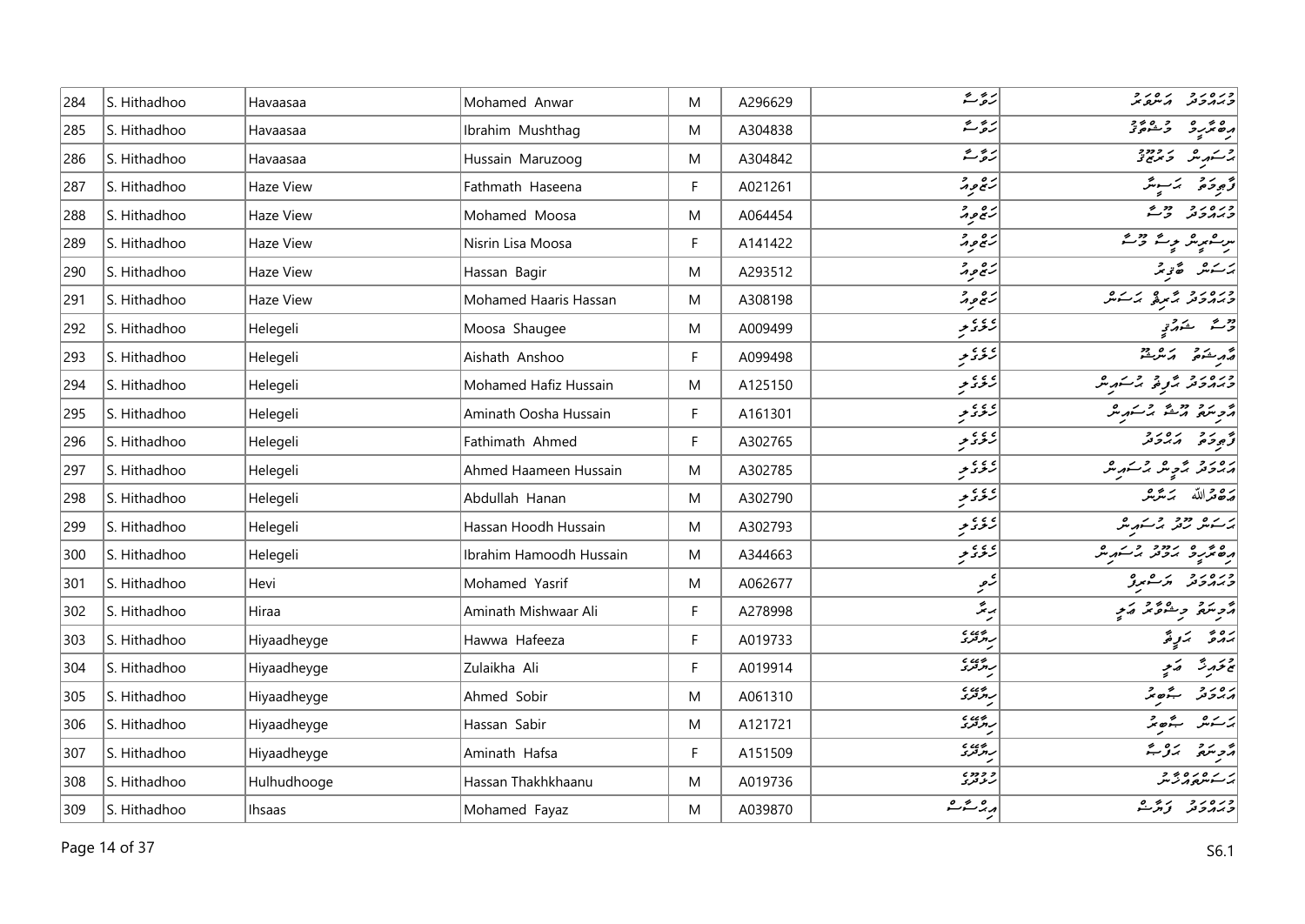| 310 | S. Hithadhoo | <b>Ihsaas</b>    | Habeeba Abdulla         | F  | A052016 | مەئەشە                                          | بَرَصِرَةٌ مَرصَّدَاللَّهُ                  |
|-----|--------------|------------------|-------------------------|----|---------|-------------------------------------------------|---------------------------------------------|
| 311 | S. Hithadhoo | <b>Ihsaas</b>    | Uwais Fayaz             | M  | A277703 | اړ ژبځ ه                                        | أزورت ويرمى                                 |
| 312 | S. Hithadhoo | <b>Ihsaas</b>    | Unais Fayaz             | M  | A302190 | ە بۇ شەشە                                       | د سَمدٍ شَر وَ مَرَّتْ                      |
| 313 | S. Hithadhoo | <b>Ihsaas</b>    | Anas Fayaz              | M  | A304184 | ەبر شەشە                                        | بزىئر ئى ئەركىسى                            |
| 314 | S. Hithadhoo | Irukeythalamaage | Fathimath Haseena       | F. | A020685 | <br>  د بر را بر د بر د بر<br>  د بر را بر و بر | قرموخاته المسبان                            |
| 315 | S. Hithadhoo | Irukeythalamaage | Aishath Sheenaz         | F  | A020740 | כגין גם ז<br>מית טיס <del>ק</del> רב ז          | و د شور شومترچ<br>د مرسنومو                 |
| 316 | S. Hithadhoo | Irukeythalamaage | Mohamed Naavee Nazeef   | M  | A166028 | כ <i>בטיק בי</i> בי<br>מייק איי יודע בי         | ورورو شي سَيِّ و                            |
| 317 | S. Hithadhoo | Ithaa            | Mariyam Rasheedha       | F  | A020951 | برځ                                             | رەرە كەشەگە                                 |
| 318 | S. Hithadhoo | Ithaa            | Ahmed Fareed            | M  | A056971 | برځ                                             | رەرو ئەيد                                   |
| 319 | S. Hithadhoo | Ithaa            | Ibrahim Ajmal Fareed    | M  | A293363 | برځ                                             | رەپرىدە كەردە كەيد                          |
| 320 | S. Hithadhoo | Ithaa            | Fathimath Aalima Fareed | F. | A293365 | وپڻي                                            | وتجوفاه المرفر ويرفر                        |
| 321 | S. Hithadhoo | Ithaa            | Ali Ijlaal Fareed       | M  | A293366 | ويحج                                            | ړې ده دوی وَړی                              |
| 322 | S. Hithadhoo | Kaanigasdhoshuge | Aishath Ali             | F  | A019735 | ر می در ۲۵ و د<br>مگسری سستمبرسری               | مەرىشىمە مەر                                |
| 323 | S. Hithadhoo | Kaanigasdhoshuge | Naushad Ahmed           | M  | A019916 | شهریر صور و ی<br>  سرید سه فنرمرد               | ر و دی و بره ر و<br>سرمر شوتر مدیرکردر      |
| 324 | S. Hithadhoo | Kaanigasdhoshuge | Ahmed Kamil             | M  | A128832 | ش به رج د و د<br>با شبری سونتر دی               | برەر يە ئەربى                               |
| 325 | S. Hithadhoo | Kaanigasdhoshuge | Aminath Shiuna          | F  | A302067 | انځ سره په ده د د چ<br>پانگ سرچ سوفتر سري       | أزويتكم شرارش                               |
| 326 | S. Hithadhoo | Kaanigasdhoshuge | Nafiu Ahmed             | M  | A302068 | شهری صدو و د<br>  شهری سونتر در                 | شرو پره دو                                  |
| 327 | S. Hithadhoo | Kaanigasdhoshuge | Uswath Ahmed            | F. | A302071 | ته سر _ صعر و ی<br>  ته سر سوفتر سر ی           | و ه د و بره د و.<br>مرسوح تم مربر و تر      |
| 328 | S. Hithadhoo | Kadhuvaluge      | Ibrahim Mohamed         | M  | A022152 | ر ور و ،<br>ما تورکو ت                          | و ره ر و<br><i>د ب</i> رگرفر<br>ەر ھەترىر ۋ |
| 329 | S. Hithadhoo | Kadhuvaluge      | Ahmed Shareef           | M  | A048850 | ر ور و ،<br><mark>ئا تر</mark> وموی             |                                             |
| 330 | S. Hithadhoo | Kadhuvaluge      | Hussain Afeef           | M  | A056916 | ر ور و ،<br>ما تعری موم                         | برستېرىنى كەبورى                            |
| 331 | S. Hithadhoo | Kadhuvaluge      | Hassan Khaleel          | M  | A073718 | ر ور و ،<br>ما تولا تو ت                        | يزكتان الزبوقى                              |
| 332 | S. Hithadhoo | Kadhuvaluge      | Aminath Faidha          | F  | A100332 | ر ور و ،<br><mark>ئا ترە ن</mark> ور            | أزوينه وترفد                                |
| 333 | S. Hithadhoo | Kadhuvaluge      | Abdulla Nazim           | M  | A114851 | ر ور و ،<br>ما تولا مو د                        | ەھىراللە<br>سگەد                            |
| 334 | S. Hithadhoo | Kadhuvaluge      | Sabreen Ibrahim         | M  | A164827 | ر ور و ،<br><mark>ئا تر</mark> وموی             | يەۋە بېرىتر<br>ەرھەترىر <sup>9</sup>        |
| 335 | S. Hithadhoo | Kadhuvaluge      | Fathimath Nasheeda      | F  | A306187 | ر ور و ،<br>ما تورکو ت                          | تؤجرخا متمشيقه                              |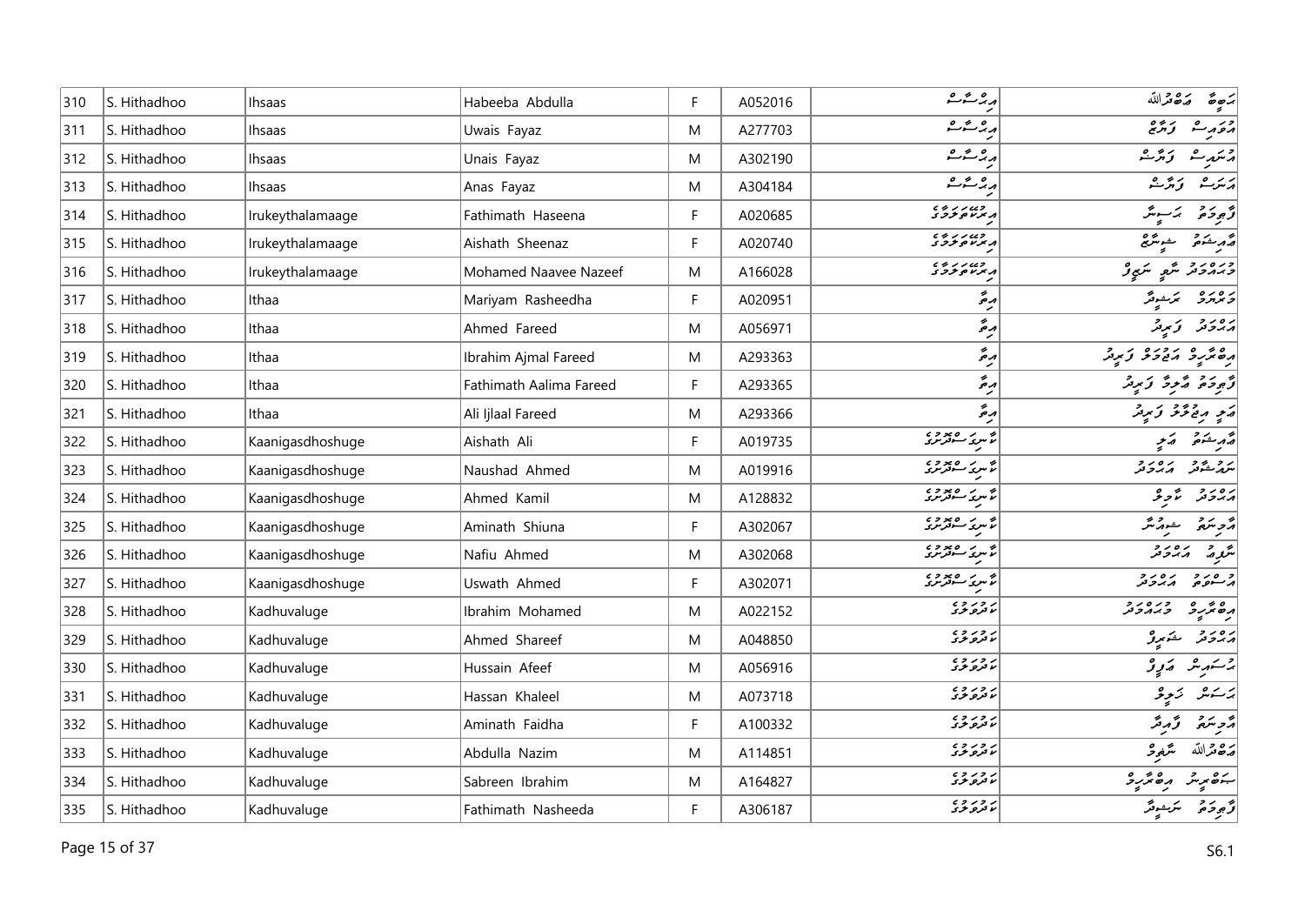| 336 | S. Hithadhoo | Kalhagaarige        | Aminath Shafeeqa            | F  | A021549 | ر ر و .<br>ئاغرى مېرى                   | د گرم شکور دیگر<br>محمد مشکور شکور دیگر                                                                              |
|-----|--------------|---------------------|-----------------------------|----|---------|-----------------------------------------|----------------------------------------------------------------------------------------------------------------------|
| 337 | S. Hithadhoo | Kalhagaarige        | Hassan Yamin                | M  | A046725 | ر ر بر ر د<br>ما تر د مور               | بزخش                                                                                                                 |
| 338 | S. Hithadhoo | Kalhagaarige        | Hawwa Dhiye                 | F. | A060758 | پر پر پر<br>  ما ملۍ موږي               | رە بە يەتە<br>ئەھەقەيەتە                                                                                             |
| 339 | S. Hithadhoo | Kalhagaarige        | Fathimath Ghazala Khaathoon | F. | A147110 | پر په په<br>  با بار کامبری             | <u> 1999 - 1999 - 1999 - 1999 - 1999 - 1999 - 1999 - 1999 - 1999 - 1999 - 1999 - 1999 - 1999 - 1999 - 1999 - 199</u> |
| 340 | S. Hithadhoo | Kekurimaage         | Mariyam Didi                | F  | A020400 | ه د و و،<br>ما مرد د                    | ر کے بره ديدي <sub>د</sub><br> تر <i>بر</i> وگويويو                                                                  |
| 341 | S. Hithadhoo | Kekurimaage         | Ameen Mohamed               | M  | A277681 | ، ج به پوځ<br>مړينو پوځ                 | أروه ورورو                                                                                                           |
| 342 | S. Hithadhoo | Kekurimaage         | Aminath Mohamed             | F. | A303745 | ه د په وه<br>ما ما مرد د                | י ני ניסני<br>גריעי במגבת                                                                                            |
| 343 | S. Hithadhoo | Kekurimaage         | Ahmed Mohamed Didi          | M  | A304223 | ې د پرې<br>ما ما مورۍ                   | - د ره ر د<br>د بر د د ترترتر<br>بر 2 د تر<br>م <i>ر</i> بر <del>د</del> تر                                          |
| 344 | S. Hithadhoo | Kekurimaage         | Fathimath Mohamed           | F  | A304227 | ، د بر پر<br>ما ما مرکزی                | و ده دره در د                                                                                                        |
| 345 | S. Hithadhoo | Kokaahandhuvaruge   | Ahmed Zareer                | M  | A072656 | پر در بر در د د<br>تا تا تر سرچری مور   | رەرو پەيد                                                                                                            |
| 346 | S. Hithadhoo | Kokaahandhuvaruge   | Nizan Najumee               | M  | A152539 | پر دی بر در د د<br>ما ما که سرچری مرد   | سرتج شر سكرة بح                                                                                                      |
| 347 | S. Hithadhoo | Kokaahandhuvaruge   | Abdulla Shunan              | M  | A277513 | پر در بر در د د ،<br>د را رکسرفری مرد   | برە تراللە<br>ىشە ئىر ئىر                                                                                            |
| 348 | S. Hithadhoo | Kokaahandhuvaruge   | Hawwa Almas                 | F  | A302104 | پر در بر در د د<br>تا تا تر سرفری بود   | برە ئەرەپ                                                                                                            |
| 349 | S. Hithadhoo | Kokaahandhuvaruge   | Fathimath Aneega            | F  | A302105 | پر در بر در د د<br>تا تا تر سرفری مرد   | ۇۋۇۋە كەسق                                                                                                           |
| 350 | S. Hithadhoo | Kokaahandhuvaruge   | Hussain Falah               | M  | A302110 | پر پر را در در در د                     | جرسكار يكرميني                                                                                                       |
| 351 | S. Hithadhoo | Komandooge          | Ahmed Yooshau Aslam         | M  | A102039 | پر ره دد ،<br>ما تر سرد ک               | נים כדי המרי המונים בים.<br>המכני תיימה האייביבים                                                                    |
| 352 | S. Hithadhoo | Komandooge          | Ali Nabih Aslam             | M  | A307903 | پر بر دود تا<br>ما تر سرچ ی             | ړَي سَهِ رُک دَوَدُ                                                                                                  |
| 353 | S. Hithadhoo | Komandooge          | Ibrahim Ayyoob Aslam        | M  | A337340 | پر ره دد ،<br>ما تر سرد ک               | הסתיכ גמתם גם בכל                                                                                                    |
| 354 | S. Hithadhoo | Konmuli             | Aishath Naajila             | F. | A309182 | تزهرته و                                | پ <sup>ر</sup> پر شده<br>پر مشده<br>سٌرْحِ مَرَّ                                                                     |
| 355 | S. Hithadhoo | Konmuli             | Ali Nadheem                 | M  | A309188 | لامرد و                                 | ړې شمېرو                                                                                                             |
| 356 | S. Hithadhoo | Konmuli             | Ahmed Nazih                 | M  | A341611 | تزهرته و                                | ر ە ر د<br>م <i>.ئ</i> رى تىر<br>سَّرى ر                                                                             |
| 357 | S. Hithadhoo | Koveli              | Mukarram Luthfee            | M  | A018732 | تدءبر                                   | و ره ره<br><del>و</del> نام <del>بر</del> و<br>ترجمي                                                                 |
| 358 | S. Hithadhoo | Koveli              | Khadeeja Ali Didi           | F  | A020635 | تدءبر                                   | زَمرِيحٌ - مَا وِمَرِمرِ                                                                                             |
| 359 | S. Hithadhoo | Koveli              | Aishath Minha               | F  | A278922 | بری<br>موٹر                             | أمار منعفى وبثر                                                                                                      |
| 360 | S. Hithadhoo | Koveli              | Aminath Dhunya              | F  | A307581 | بر ،<br>ما حر م                         | أأرمره<br>و ه پر<br>ترس                                                                                              |
| 361 | S. Hithadhoo | Kunnaarugasdhoshuge | Ahmed Didi                  | M  | A020267 | و ه په ور ه مو و و<br>د سرسربري سوترمري | ر صر و دید در<br> پر بر د تردر در                                                                                    |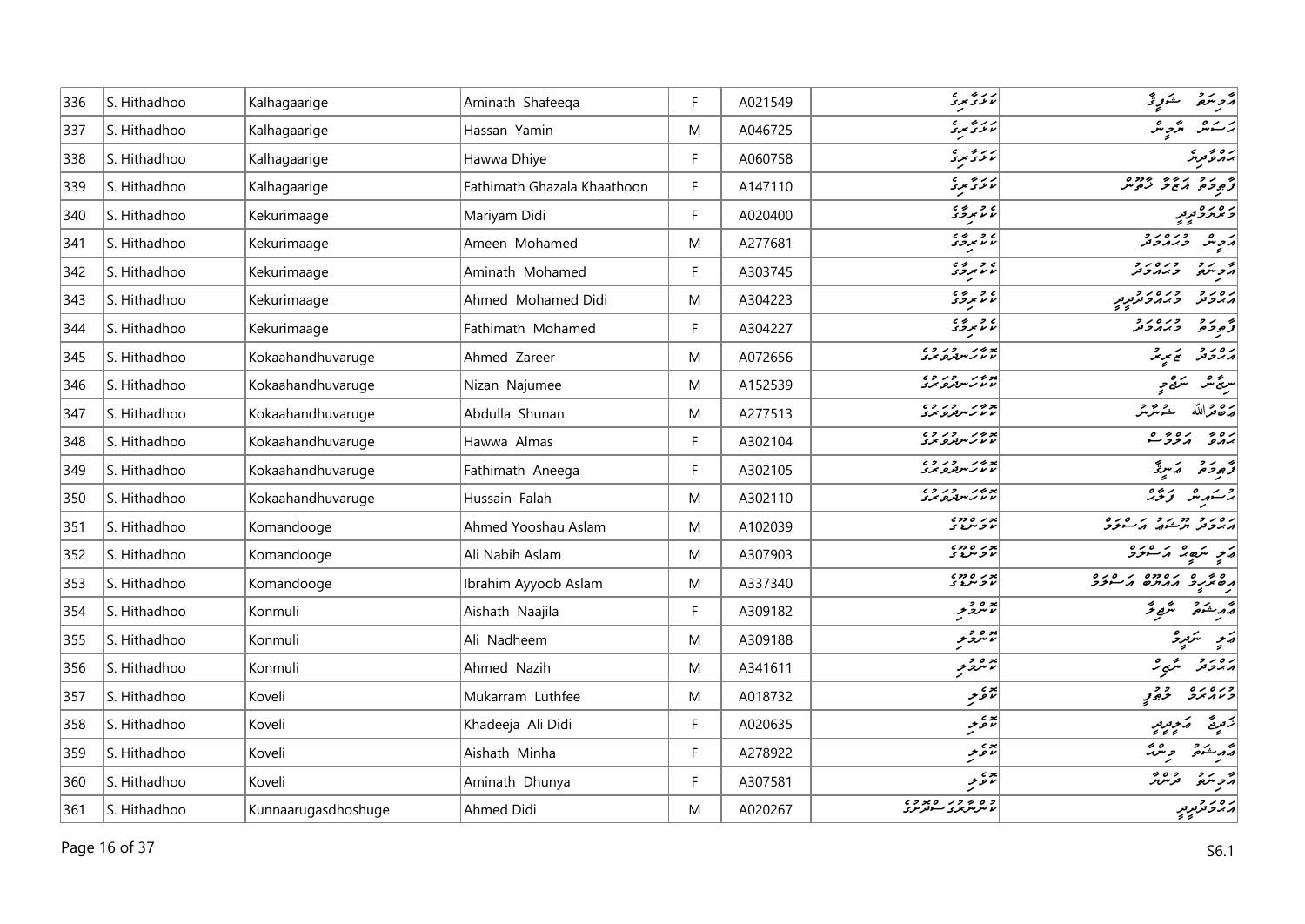| 362 | S. Hithadhoo | Kunnaarugasdhoshuge | Hassan Didi            | M  | A020426 | و ۵ پر و ر ۵ پر و ۷<br>د سرسربري سوترمري |                                                                                                                           |
|-----|--------------|---------------------|------------------------|----|---------|------------------------------------------|---------------------------------------------------------------------------------------------------------------------------|
| 363 | S. Hithadhoo | Kunnaarugasdhoshuge | Aminath Azma           | F  | A306387 | و ۵ پر و ر ۵ پر و ۷<br>د سرس پر ک        | أرمز<br>بروبح                                                                                                             |
| 364 | S. Hithadhoo | Leemaa              | Rasheedha Mohamed      | F  | A021378 | مجرشح                                    | و ره ر و<br><i>و پر د</i> تر<br>ىمەسىيەتىر                                                                                |
| 365 | S. Hithadhoo | Leemaa              | Ibrahim Labeeb         | M  | A021800 | جرجح                                     | ەرھ ئ <sup>ۆ</sup> ر ۋ<br>$\overset{\textit{2}}{\phi\phi\cancel{3}}$                                                      |
| 366 | S. Hithadhoo | Leemaa              | Nazna Labeeb           | F  | A100215 | حرِرٌ                                    | ىرە ئە ئەھ                                                                                                                |
| 367 | S. Hithadhoo | Leemaa              | Shazna Labeeb          | F  | A308700 | مجرشح                                    | شەيمىگە ئۇھ ق                                                                                                             |
| 368 | S. Hithadhoo | Leemaa              | Sadhuna Labeeb         | F  | A308706 | محرِرٌ                                   | بەدىر ئەھ                                                                                                                 |
| 369 | S. Hithadhoo | Leemaa              | Salaah Labeeb          | M  | A308708 | جرجح                                     | بدود وَهِ هُ                                                                                                              |
| 370 | S. Hithadhoo | Leemaa              | Shafna Labeeb          | F. | A308709 | مجرشح                                    | ىشۇر ئىگر<br>$\overset{\scriptscriptstyle\mathsf{--}}{\mathsf{--}}\overset{\scriptscriptstyle\mathsf{--}}{\mathsf{--}}\,$ |
| 371 | S. Hithadhoo | Leemaa              | Nashma Labeeb          | F  | A351035 | ويتح                                     | سَرَڪْرَ<br>$\overset{\scriptscriptstyle\mathsf{--}}{\mathsf{--}}\overset{\scriptscriptstyle\mathsf{--}}{\mathsf{--}}\,$  |
| 372 | S. Hithadhoo | Liver Pool          | Nisreen Hussain        | F  | A021375 | جونمردوه                                 | للرسفيريش الإسكريش                                                                                                        |
| 373 | S. Hithadhoo | Liver Pool          | Abdulla Thalhath Kamil | M  | A099568 | وە بردو                                  | رە داللە پروبرو ئۇچۇ                                                                                                      |
| 374 | S. Hithadhoo | Liver Pool          | Ahmed Shujau Kamil     | M  | A125118 | وە بردو                                  | رەرە ئەقەر ئام                                                                                                            |
| 375 | S. Hithadhoo | Liver Pool          | Hassan Kamil           | M  | A138401 | م <sub>ر</sub> ه دوه<br>مرغ بود م        | ىرىكىش ئۇچەق                                                                                                              |
| 376 | S. Hithadhoo | Liver Pool          | Fathimath Eenaz Kamil  | F  | A161313 | وءَ بوڏو                                 | قهوخو ويتنى تزوفه                                                                                                         |
| 377 | S. Hithadhoo | Lobstum             | Mariyam Laila          | F  | A020871 | بره روره<br>مر <i>ه س</i> وره            | ويروه تزرقه                                                                                                               |
| 378 | S. Hithadhoo | Lobstum             | Aishath Manikufaanu    | F  | A020882 | بره روره<br>نر <i>ه س</i> وره            | ۇرمۇمۇچ سرىز ئۆتىر                                                                                                        |
| 379 | S. Hithadhoo | Lobstum             | Hassan Saeed           | M  | A020883 | بره روره<br>مر <i>ه س</i> وره            | پرستانلار ستار پر                                                                                                         |
| 380 | S. Hithadhoo | Lobstum             | Salaam Saeedh          | M  | A278082 | بره ره <i>ده</i>                         | ىە ئۇچ<br>ستهرمتر                                                                                                         |
| 381 | S. Hithadhoo | Loozan              | Ibrahim Rasheed        | M  | A025550 | ددر ه<br>مربع مثر                        | رە ئرىر ئىن ئىشىر                                                                                                         |
| 382 | S. Hithadhoo | Loozan              | Numa Ibrahim Rasheed   | F  | A308899 | ددر ه<br>مربع مګر                        | يرو أرەتۇر ئەسر                                                                                                           |
| 383 | S. Hithadhoo | Loozan              | Firaas Ibrahim Rasheed | M  | A308900 | ددر ه<br>مخی مگر                         | وبڑے مقدیرہ برجو                                                                                                          |
| 384 | S. Hithadhoo | Madras              | Fathimath Abdulla      | F. | A021963 | <sup>ى ج</sup> بۇ شە                     | وتجرح وكالله                                                                                                              |
| 385 | S. Hithadhoo | Madras              | Hassan Abdulla         | M  | A066244 | <sup>ى 6</sup> ئىر مىشە                  | برسك وكالاتي                                                                                                              |
| 386 | S. Hithadhoo | Madras              | Ifaza Hassan           | F. | A283047 | <sup>ى ە ع</sup> رت                      | برسەھە<br>ەر قەتىج                                                                                                        |
| 387 | S. Hithadhoo | Madras              | Asma Saeed             | F  | A292884 | <sup>ي ه</sup> پڙ پ <u>ه</u>             | أراح فلتحصيص                                                                                                              |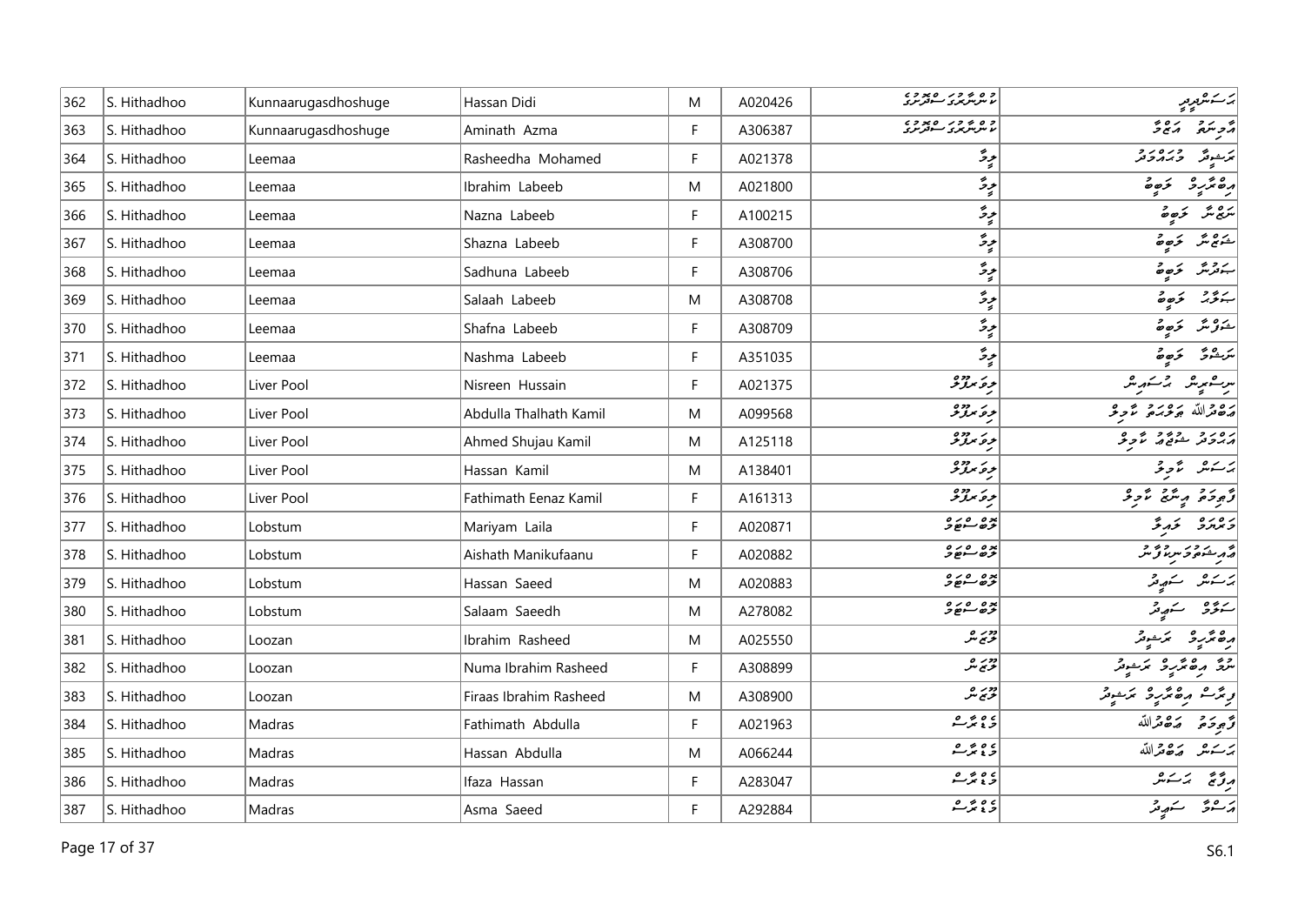| 388 | S. Hithadhoo | Madras         | Adham Hassan             | M           | A292914 | <sub>ئ</sub> ہ پڑے                             | روره پرسکر                                                                                                                                                                                                          |
|-----|--------------|----------------|--------------------------|-------------|---------|------------------------------------------------|---------------------------------------------------------------------------------------------------------------------------------------------------------------------------------------------------------------------|
| 389 | S. Hithadhoo | Madras         | Algeen Hassan            | M           | A292918 | <sup>ى ە ع</sup> رىشە                          | كەنتى كى ئەسكەنلەر                                                                                                                                                                                                  |
| 390 | S. Hithadhoo | Malares        | Hawwa Rasheeda           | F           | A021409 | ئەنزىر شە                                      | $\begin{array}{cc} \overbrace{\hspace{1cm}}^{\hspace{1cm} 0\, \, 0\, \, \mu}_{\hspace{1cm}\, \mu} \end{array} \begin{array}{c} \overbrace{\hspace{1cm}}^{\hspace{1cm} 0\, \, \mu}_{\hspace{1cm}\, \mu} \end{array}$ |
| 391 | S. Hithadhoo | <b>Malares</b> | Mohamed Abdulla Jameel   | M           | A021410 | ئەبرىمەر                                       | وره رو رووالله يمره                                                                                                                                                                                                 |
| 392 | S. Hithadhoo | Malares        | Abdulla Jameel           | M           | A027519 | ئەنزىر مىشە<br>  <del>ئە</del> نزىر مىشە       | رە دالله ق د د                                                                                                                                                                                                      |
| 393 | S. Hithadhoo | Malares        | Fathimath Abdulla Jameel | F           | A114355 | ئەنزىر ھ                                       | قَرِ وَحَدَّ مِنْ مَعْ اللَّهُ فَيَ جِ عَرَ                                                                                                                                                                         |
| 394 | S. Hithadhoo | <b>Malares</b> | Aishath Abdulla Jameel   | F           | A308688 | ئەنزىر شە                                      | قهر مقوم وكافترالله في حي                                                                                                                                                                                           |
| 395 | S. Hithadhoo | Malares        | Aminath Abdulla Jameel   | F           | A308689 | ئەئە ئەرە                                      | وتحريبهم وتحادثه فأحريحه                                                                                                                                                                                            |
| 396 | S. Hithadhoo | Manaal         | Mariyam Mausooma         | F.          | A021509 | ىر ئەر                                         | נים נים נדור ברוביים ביו הרוביים ברוביים ברוביים ברוביים ברוביים ברוביים ברוביים ברוביים ברוביים ברוביים ביו ב<br>המודעות הרוביים ברוביים ברוביים ברוביים ברוביים ברוביים ברוביים ברוביים ברו                       |
| 397 | S. Hithadhoo | Manaal         | Ali Ahmed                | M           | A101928 | ىر ئىرىۋ                                       | ړی پرورو                                                                                                                                                                                                            |
| 398 | S. Hithadhoo | Manaal         | Aminath Manaal Ali       | F.          | A278465 | ىر ئەر                                         | أزويتم وترو أيمي                                                                                                                                                                                                    |
| 399 | S. Hithadhoo | Manaal         | Aishath Shina            | F           | A308422 | ر پڑو                                          | لأرشكم شرس                                                                                                                                                                                                          |
| 400 | S. Hithadhoo | Manaal         | Mohamed Minhaal Ali      | M           | A309120 | ىر پە ھ                                        | כנסגב כיתיב בב                                                                                                                                                                                                      |
| 401 | S. Hithadhoo | Manaal         | Fathimath Liwa Ali       | F.          | A350856 | ىر ئىرىۋ                                       | وتودة ووالمر                                                                                                                                                                                                        |
| 402 | S. Hithadhoo | Manthiri       | Jaufar Rasheed           | M           | A298333 | ئەشھوسر                                        | د ور و<br>  ج <i>ه و ند</i> سمکنی می                                                                                                                                                                                |
| 403 | S. Hithadhoo | Marukabuge     | Aminath Latheefa         | $\mathsf F$ | A020422 | ر ور د ،<br><del>ر</del> بر ره د               | أأرجع أوالمحجوقر                                                                                                                                                                                                    |
| 404 | S. Hithadhoo | Marukabuge     | Mariyam Faheema          | F           | A049178 | ر ور و ،<br><del>ر</del> بر ره د               | كالمحتملات وكالمحالج                                                                                                                                                                                                |
| 405 | S. Hithadhoo | Marukabuge     | Amsooda Najmee           | F           | A068039 | ر ور و ،<br><del>و</del> بو ره ی               | پره دونو در پر پر                                                                                                                                                                                                   |
| 406 | S. Hithadhoo | Marukabuge     | Moosa Anwar              | M           | A085471 | ر ور و ،<br>تر بوره ی                          | ورث كما الرحام                                                                                                                                                                                                      |
| 407 | S. Hithadhoo | Marukabuge     | Mohamed Thoriq           | M           | A306257 | ر در د ،<br>د برنا ۲۵ ک                        | ورەر د ئەرە                                                                                                                                                                                                         |
| 408 | S. Hithadhoo | Merry Land     | Visham Mahir             | M           | A116595 | ې په پوه ده<br>د پر پوه مرغ                    | ويشكى كالربار                                                                                                                                                                                                       |
| 409 | S. Hithadhoo | Milkoraage     | Hawwa Hussain            | F           | A021049 | وه ه و و ،<br>د څرما مرد                       | برە ئەسكەلگ                                                                                                                                                                                                         |
| 410 | S. Hithadhoo | Milkoraage     | Ahmed Hussain            | M           | A099200 | و ۵ ۵ و <sup>ي</sup><br>د نرما تر <sub>ک</sub> | رەرو جەكتەر ش                                                                                                                                                                                                       |
| 411 | S. Hithadhoo | Milkoraage     | Ammar Hassan             | M           | A278023 | ه ۵۵ و ،<br>د نوم تور                          | رەپ برىش                                                                                                                                                                                                            |
| 412 | S. Hithadhoo | Milkoraage     | Moosa Hussain            | M           | A309365 | ووه پره                                        | دوره به در مره<br>در من                                                                                                                                                                                             |
| 413 | S. Hithadhoo | Milkoraage     | Fathimath Ahmed          | F           | A309367 | ه ۵۵ و،<br>تر څرندنو                           | قرم ده دره دره                                                                                                                                                                                                      |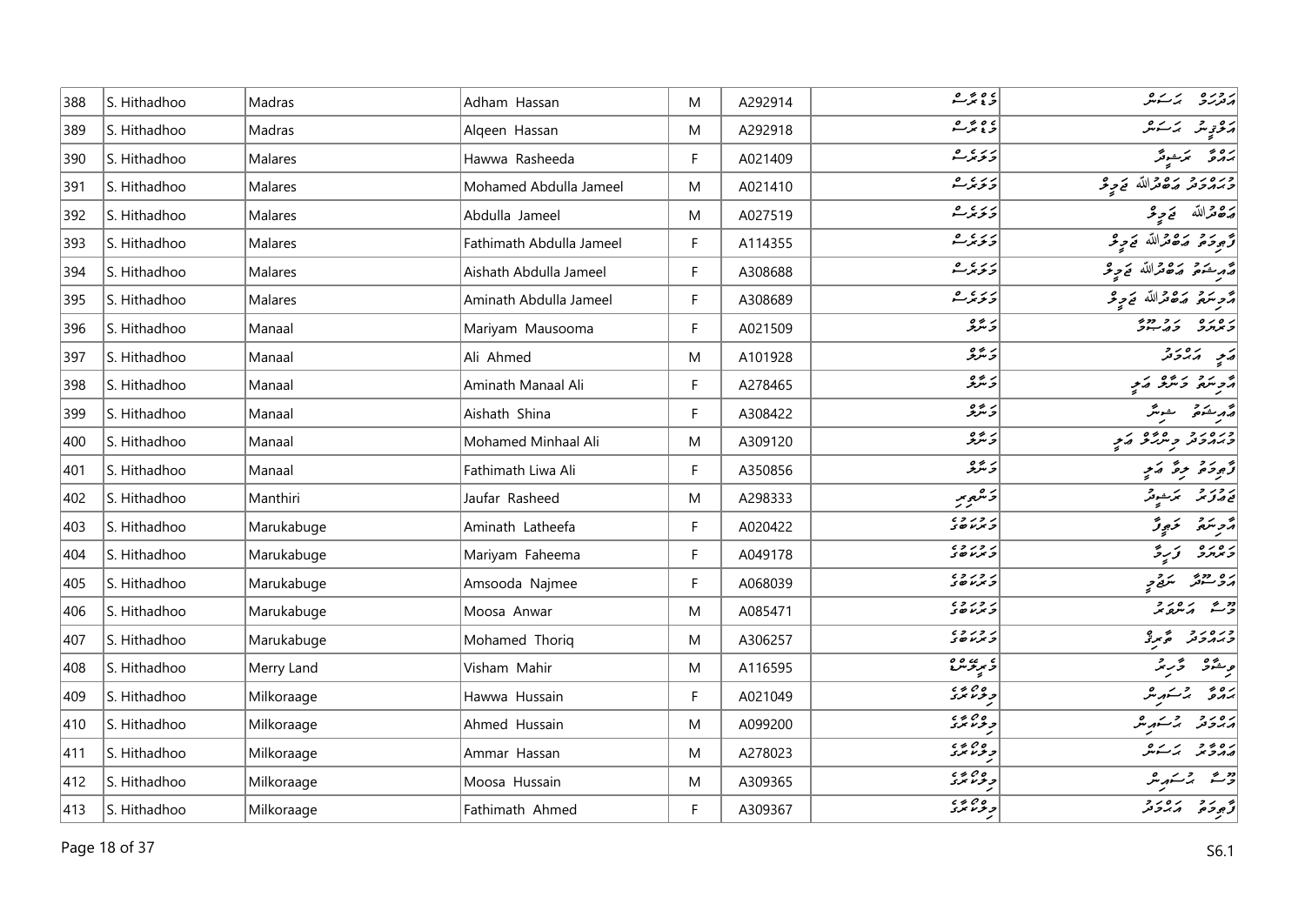| 414 | S. Hithadhoo | Minaseebu             | Abdulla Sadig           | M         | A307894 | حەمئەب جە<br>س                                  | أرة قرالله بمعرفه                                                                                |
|-----|--------------|-----------------------|-------------------------|-----------|---------|-------------------------------------------------|--------------------------------------------------------------------------------------------------|
| 415 | S. Hithadhoo | Misru                 | Aishath Ibrahim Didi    | F         | A304778 | ورهيمه                                          | و مر شو د<br>مر<br>ە ھەتگرىر3 تىرتىر                                                             |
| 416 | S. Hithadhoo | Misru                 | Azum Adam               | M         | A378646 | د ره د                                          | $\begin{array}{c} \circ \\ \circ \\ \circ \circ \end{array}$                                     |
| 417 | S. Hithadhoo | Misru                 | Mohamed Adam            | M         | A399381 | ورهيمه                                          | و ر ه ر د<br>و پر پر <del>و</del> تر<br>پور ہ<br>مرکز                                            |
| 418 | S. Hithadhoo | Moodhuveli            | Mohamed Manikufaan      | ${\sf M}$ | A021202 | دد و بر<br>تر تعري م                            | ورە رور سردۇ.<br><i>دېد</i> ە <i>ج</i> ىرى س                                                     |
| 419 | S. Hithadhoo | <b>Moonlight View</b> | Ali Naseer              | M         | A019844 | وحمر فركو وحر                                   | أوسمع المترسية متر                                                                               |
| 420 | S. Hithadhoo | <b>Moonlight View</b> | Mariyam Shaheeda        | F         | A020965 |                                                 | ويوبره<br>شە ئەر قىر                                                                             |
| 421 | S. Hithadhoo | Moonlight View        | Hassan Niyaz            | M         | A021060 | ده عربه عام در<br>د مرکز ماهورد                 | برسەيىتە<br>سرگرمج                                                                               |
| 422 | S. Hithadhoo | Moonlight View        | Hawwa Afeefa            | F         | A021062 | در مربر مع مرکز<br>  در مرکز مرکز مرکز          | پەرى كەرى                                                                                        |
| 423 | S. Hithadhoo | <b>Moonlight View</b> | Mohamed Ali             | M         | A052208 | وممرخرمر عورمر                                  | ورەرو كې                                                                                         |
| 424 | S. Hithadhoo | <b>Moonlight View</b> | Aminath Mohamed         | F         | A079479 | وممرغر مقومر                                    | و ر ه ر د<br>تربر پر تر<br>ړګر سره                                                               |
| 425 | S. Hithadhoo | Moonlight View        | Fathimath Reea          | F         | A278191 | وممرغر مقومر                                    | ۇ بوچ <sub>ە</sub><br>سميره                                                                      |
| 426 | S. Hithadhoo | Moonlight View        | Fizna Rasheed           | F         | A302037 | ومرغر وغور                                      | ۇچ ئىگە ئىمە ئىسىدىگە                                                                            |
| 427 | S. Hithadhoo | <b>Moonlight View</b> | Ahmed Faizaan Rasheed   | M         | A323755 | وممرخر مقحوم                                    | رورد ژرپاس پزیدگر                                                                                |
| 428 | S. Hithadhoo | Morning Village       | Aishath Asma            | F         | A021171 | م<br> دسر سرعوفرقع                              | وأرشكم وسنو                                                                                      |
| 429 | S. Hithadhoo | Morning Village       | Fathimath Sheereen      | F         | A021241 | ئۇسرىتىمى <i>ئى</i> رىقى<br>                    | ۇ بوڭ ھېرىگر<br>ك                                                                                |
| 430 | S. Hithadhoo | Morning Village       | Hawwa Rinzee            | F         | A021243 | ئۇسرىئىدى ئۇقى                                  | $rac{20}{200}$<br>ىرىشىچ                                                                         |
| 431 | S. Hithadhoo | Morning Village       | Hassan Shareef          | M         | A021468 | <sup>ج</sup> سر سر محمد و قرمح<br>حس            | برسەيىتە<br>شەمرۇ                                                                                |
| 432 | S. Hithadhoo | Morning Village       | Ahmed Asif              | ${\sf M}$ | A138102 | ئۇسرىتى <sub>مۇ قو</sub> مۇق <sub>ە</sub>       | رەرد شەر                                                                                         |
| 433 | S. Hithadhoo | Morning Village       | Ahmed Ismail Naseer     | M         | A151472 | <sup>ج</sup> سر سر محمد و قرم کردند که به ایران | رەرد رەشۇر ئىب                                                                                   |
| 434 | S. Hithadhoo | Morning Village       | Fathmath Rathia Shareef | F         | A278546 | ە بىر بىرى <sub>ئو</sub> رى                     | ژُودو نُرُوهُ ځوړو                                                                               |
| 435 | S. Hithadhoo | Morning Village       | Ibrahim Zaidh           | M         | A309006 | ئۇسرىتىمى <i>ئى</i> رىقى<br>                    | موه محمد سم محمد مقر                                                                             |
| 436 | S. Hithadhoo | Morning Village       | Mohamed Rishwan Hussain | M         | A309013 | ئۇسرىنىڭ م <sub>و</sub> خىقى                    | ورەرو برخوش پرستهرس                                                                              |
| 437 | S. Hithadhoo | Muiythoshige          | Ahmed Sobah             | M         | A020226 | و ه بر پر<br>تر موم مړي                         | بە ئەھ<br>ەرەر د                                                                                 |
| 438 | S. Hithadhoo | Murevi                | Mariyam Habeeba         | F         | A019915 | وتجمع                                           | ر ه ر ه<br><del>ر</del> بربرگ<br>$\overset{\circ}{\circ}\overset{\circ}{\circ}\widetilde{\cdot}$ |
| 439 | S. Hithadhoo | Murevi                | Rifathullah Ahmed       | M         | A022855 | ويمو                                            | برورة الله بره رو                                                                                |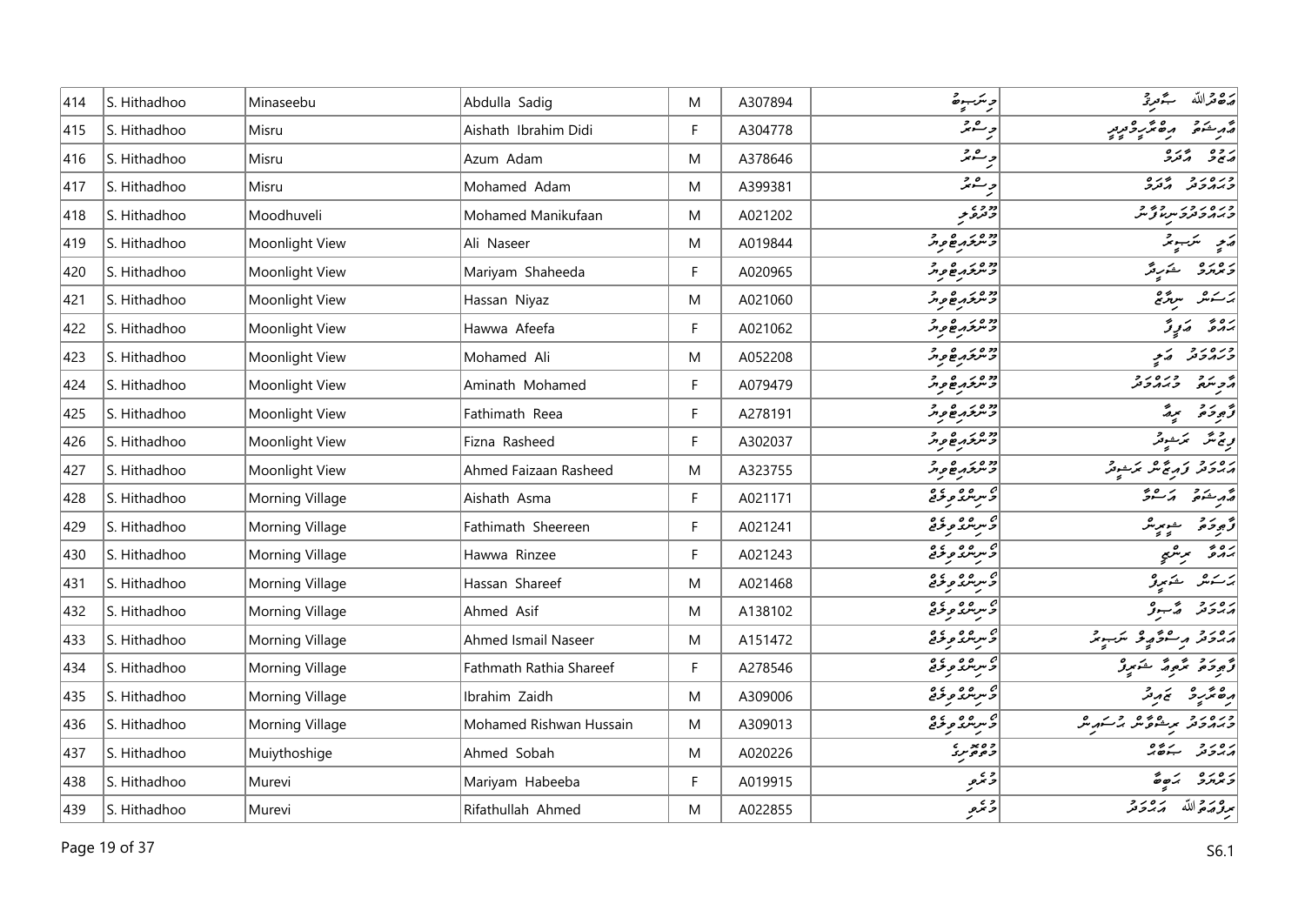| 440 | S. Hithadhoo | Naadhiyaage    | Sabira Ibrahim      | F         | A019965 | شوره دي<br>سرگرمرد                   | وە ئەربى<br>بثوءثر                  |
|-----|--------------|----------------|---------------------|-----------|---------|--------------------------------------|-------------------------------------|
| 441 | S. Hithadhoo | Naadhiyaage    | Fathimath Naziya    | F         | A309221 | شوره ده<br>سرگورگری                  | و مر د<br>تر موحر می<br>ىترىجە تر   |
| 442 | S. Hithadhoo | Naadhiyaage    | Mohamed Naadh       | M         | A309223 | شوره ده<br>سرگورگری                  | و رە ر د<br><i>د بە</i> پەر<br>سرور |
| 443 | S. Hithadhoo | Naadhiyaage    | Aishath Niha        | F         | A309224 | شوره پر                              | ر<br>د که د شوه<br>د<br>سرجح        |
| 444 | S. Hithadhoo | Naadhiyaage    | Aminath Zoona       | F         | A324328 | شوره دي<br>سرگرمرد                   | دو پر<br>س<br>أروسكو                |
| 445 | S. Hithadhoo | Naam           | Hawwa Zahira        | F         | A021356 | ىترچ                                 | رەم ئېرىتى                          |
| 446 | S. Hithadhoo | Naam           | Ibrahim Saleem      | ${\sf M}$ | A302243 | سرچ                                  | ە ھەترىر <sup>ە</sup><br>سەمەيە     |
| 447 | S. Hithadhoo | Naam           | Fathimath Aniya     | F         | A308488 | سرو                                  | وٌودو وُسِرٌ                        |
| 448 | S. Hithadhoo | Naam           | Aishath Ashfa       | F         | A308491 | سرچ                                  | مەر خىكى ئەر ئىش                    |
| 449 | S. Hithadhoo | Naam           | Mohamed Aaniz       | M         | A308501 | سرچ                                  | כגמכנג הביתה                        |
| 450 | S. Hithadhoo | Naam           | Ahmed Athif         | M         | A308514 | سرچ                                  | أرور والمجموفر                      |
| 451 | S. Hithadhoo | Naazkeege      | Shaheen Zareer      | F         | A020699 | ېژه پ <sub>و</sub> لنې               | شگړېند ځېږيز                        |
| 452 | S. Hithadhoo | Naazkeege      | Waheedha Ahmed      | F         | A020818 | پره<br>مترچ پوځ                      | كوبرنتر كديرونر                     |
| 453 | S. Hithadhoo | Naazkeege      | Hassan Zareer       | M         | A022632 | پره په د                             | ير کے معر کے موبر                   |
| 454 | S. Hithadhoo | Naazkeege      | Ibrahim Aaish Ahmed | M         | A277994 | پره<br>مرچ پوځ                       | رەپرىدە مەر شەر مەددىر              |
| 455 | S. Hithadhoo | Naazkeege      | Farzana Zareer      | F         | A307541 | پره<br>متریخ پ <sub>و</sub> ر        | ۇ يۇقى ئىم يېتى                     |
| 456 | S. Hithadhoo | Naazkeege      | Ali Imaan Ahmed     | M         | A341594 | پره مړي<br>متر ج                     | أرو أروس الملاحد                    |
| 457 | S. Hithadhoo | Nadhira Manzil | Mariyam Naadhira    | F         | A019262 | ىئ <sub>رىم</sub> رىز ئىسى ئى        | دەرە شېر                            |
| 458 | S. Hithadhoo | Nadhira Manzil | Fathimath Sariya    | F         | A022043 | ىئ <sub>رىر</sub> ئەزىرى<br>م        | سەّىرىر<br>ۇ ب <sub>و</sub> ر د     |
| 459 | S. Hithadhoo | Nadhira Manzil | Mohamed Yamaan      | M         | A277199 | ىئ <sub>رىم</sub> رىز ئىسى ئى        | و ر ه ر د<br>تر پر تر تر<br>ىر ئە ھ |
| 460 | S. Hithadhoo | Nadhira Manzil | Aishath Lathfa      | F         | A277200 | ى <i>گەرىگە كەنگى ب</i>              |                                     |
| 461 | S. Hithadhoo | Nadhira Manzil | Aminath Niyaaza     | F         | A294809 | م <sup>ۇ</sup> برىر <i>ۋىر ھى</i> ئى | أأدبتكم بترامي                      |
| 462 | S. Hithadhoo | Nadhira Manzil | Ali Saadhim         | ${\sf M}$ | A294810 | ىئ <sub>رىرى</sub> ئەرگىرى ئى        | ړې گېږ <sup>و</sup><br>مړينې        |
| 463 | S. Hithadhoo | Nadhira Manzil | Khadheeja Naseer    | F         | A294814 | ى <i>گەرىگە كەنگى بى</i>             | زَ ورِجَّ<br>شَ<br>ىئەسپەتمە        |
| 464 | S. Hithadhoo | Nadhira Manzil | Fathimath Lahufa    | F         | A294824 | ىئ <sub>رىرى</sub> ئەسىر ئى          | و مر د<br>تر مور می<br>ىزچەتى       |
| 465 | S. Hithadhoo | Nadhira Manzil | Hawwa Naseer        | F         | A321640 | ىئرىرى <i>گە ئەھبى</i> ر ئى          | رەپ سىبدىر                          |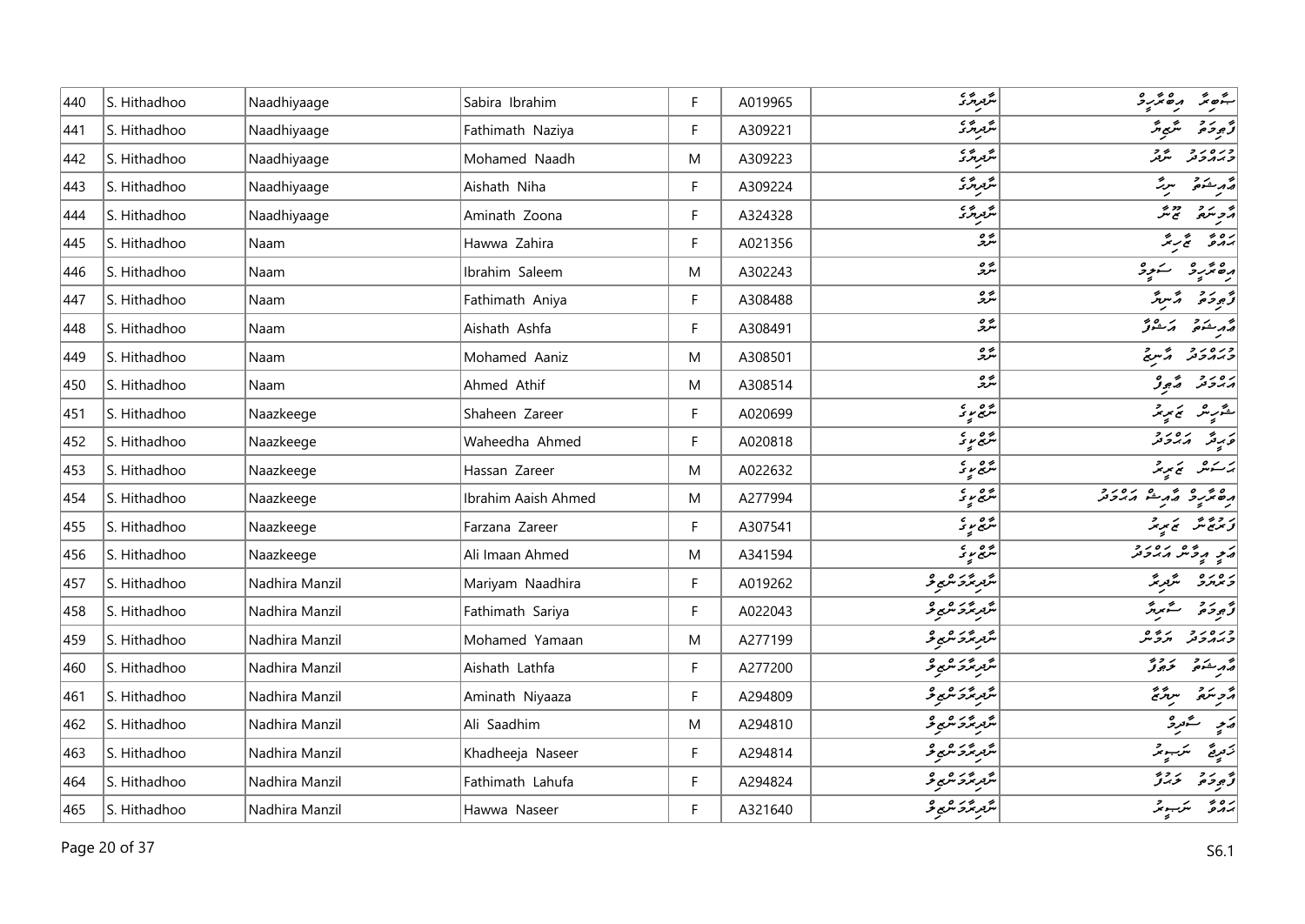| 466 | S. Hithadhoo | Naeemee Palace | Fathimath Siyana       | F  | A087808 | ىئ <sub>م</sub> رى <sub>ر</sub> ئۇ ئە <sup>م</sup> | أزودة سترتثر                       |
|-----|--------------|----------------|------------------------|----|---------|----------------------------------------------------|------------------------------------|
| 467 | S. Hithadhoo | Naeemee Palace | Aminath Manikufaanu    | F  | A296299 | ايى <sub>موقى</sub> ئەنبە                          | ۇ ئەسكەن ئەرەق ئەر                 |
| 468 | S. Hithadhoo | Namira         | Aminath Shahidha       | F. | A021363 | يئرجر                                              | ومحر متوسقه المشرير                |
| 469 | S. Hithadhoo | Namira         | Hussain Moosa          | M  | A132131 | يئرجر                                              | برسكر هو حريثة                     |
| 470 | S. Hithadhoo | Namira         | Aishath Alma Hussain   | F  | A278547 | ىئرىرىتى                                           | مەر دەر دەر جام بىر                |
| 471 | S. Hithadhoo | Namira         | Fathimath Amal Hussain | F  | A278556 | ىئرجرىتى                                           | وتجوجهم محرقه برسكريمر             |
| 472 | S. Hithadhoo | Naseeb         | Tuththu Kamanaa        | F  | A021176 | ىكە سەھ<br>ئ                                       | ده در ری<br>میمونوس                |
| 473 | S. Hithadhoo | Naseeb         | Mariyam Neevina        | F  | A308377 | ىكە سەھ<br>ئ                                       | تر ورو سر پر ش                     |
| 474 | S. Hithadhoo | Nasru          | Mohamed Ahmed          | M  | A060726 | ىر رە ج                                            | כנסנכ נסנכ<br>כ <i>ג</i> ונכנ וגבנ |
| 475 | S. Hithadhoo | Nasru          | Hassan Waheed          | M  | A061018 | ىئەبەيجە                                           | پرستانئر    ایرانیژ                |
| 476 | S. Hithadhoo | Nasru          | Mariyam Maya Mohamed   | F. | A307157 | ىئرىبىۋىر                                          | נסנס שב כנסנכ<br>כמחב בח בממכת     |
| 477 | S. Hithadhoo | Nasru          | Hussain Siwad          | M  | A307436 | ىئرىبە بر                                          | جەسەر شەھەر<br>سىسىر سىسىر         |
| 478 | S. Hithadhoo | Nation         | Isra Mohamed Waleed    | F  | A277159 | ىي <sub>رىشى</sub> ر                               | ر مشر وره د و د دور                |
| 479 | S. Hithadhoo | Night Villa    | Aminath Abdulla        | F  | A020361 | ىئەرغۇر ئۇ                                         | وحريرة وكالله                      |
| 480 | S. Hithadhoo | Night Villa    | Hassan Shaugie         | M  | A067787 | سَم <i>دِ ع</i> ُو تَرُ                            | پرسەش شەرىخ                        |
| 481 | S. Hithadhoo | Night Villa    | Mohamed Karam          | M  | A303748 | ىئەرغۇر ئۇ                                         | وره رو دره                         |
| 482 | S. Hithadhoo | Octoberuge     | Ali Manikufaanu        | M  | A304985 | ה ס בב ה כ ג<br>ג ט פיס זה ב                       | دَمِي    دَسِرة وَمَدْ             |
| 483 | S. Hithadhoo | Omni           | Aminath Ameela         | F  | A020249 | الدوسر                                             | ړٌ پر سَرَ پَر په د                |
| 484 | S. Hithadhoo | Omni           | Mariyam Hajara         | F  | A020360 | اقتصبر                                             | ويوبره<br>ی رنج<br>گھ مگر          |
| 485 | S. Hithadhoo | Omni           | Ibrahim Kalo           | M  | A078410 | بره<br>مرڪبير                                      |                                    |
| 486 | S. Hithadhoo | Omni           | Ahmed Riyaz            | M  | A307686 | بره<br>مرخ سر                                      | رەرە پېژىشى                        |
| 487 | S. Hithadhoo | Orchid Vaadhee | Ahmed Azleem           | M  | A021306 | وكمره وكحمير                                       | أرەر ئەربى                         |
| 488 | S. Hithadhoo | Orchid Vaadhee | Azaan Ibrahim          | M  | A278447 | ەر بە ئەھمە<br>مەس ئەھمە                           | مَ مِّسْ مِعْمَٰدٍ وَ              |
| 489 | S. Hithadhoo | Orchid Vaadhee | Aminath Azmeena        | F  | A308279 | ەر مۇھر<br>مەس ئەھەر                               | أأرجع أكافح بالمحمر وبالمر         |
| 490 | S. Hithadhoo | Orchid Vaadhee | Aishath Azleena        | F  | A308280 | ە<br>مەر ۋە ئور                                    | پ <sup>و</sup> مرشوحو<br>ړ ه پر پر |
| 491 | S. Hithadhoo | Orchid Vaadhee | Hawwa Dhie             | F  | A308281 | ە<br>مەر جۇمىر                                     | بەدە بور                           |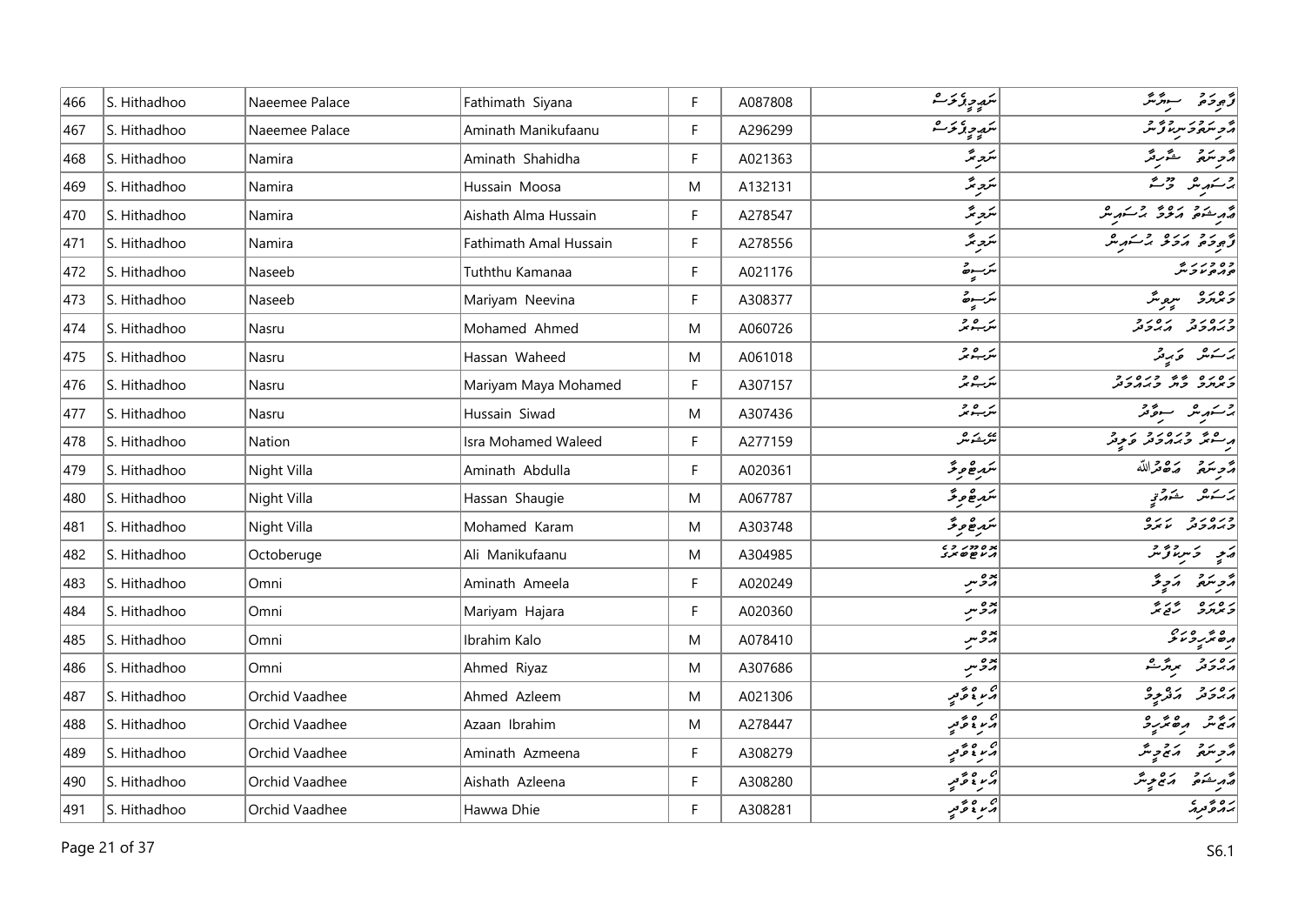| 492 | S. Hithadhoo | Penamaa       | Mohamed Rasheed       | M           | A000220 | ې پر پر<br>برسر <del>ت</del> ر           | وره د و هم پر شوند<br>  و بر بر و هم سر پر شوند |
|-----|--------------|---------------|-----------------------|-------------|---------|------------------------------------------|-------------------------------------------------|
| 493 | S. Hithadhoo | Penamaa       | Hassan Amir           | M           | A007437 | ې پر پر<br>بر سرچ                        | برسكش وكالحرائر                                 |
| 494 | S. Hithadhoo | Penamaa       | Fathimath Rasheeda    | F           | A019795 | ې پر پر<br>بر سرچ                        | رُّمُوحَمُّ يَرَجُومُّ                          |
| 495 | S. Hithadhoo | Penamaa       | Mizna Habeeb          | F           | A019894 | ې پر پر                                  | د فرنگر بر کوه                                  |
| 496 | S. Hithadhoo | Penamaa       | Fathmath Sany         | F           | A073061 | ې پر پر<br>بر سرچ                        | توجوحتم                                         |
| 497 | S. Hithadhoo | Penamaa       | Mohamed Shizmee Amir  | M           | A161315 | ې پر پر<br>بر سرچ                        |                                                 |
| 498 | S. Hithadhoo | Penamaa       | Mariyam Reeny Amir    | $\mathsf F$ | A309245 | ې پر پر<br>بر سرچ                        | כמתכ תיית הכת                                   |
| 499 | S. Hithadhoo | Penamaa       | Hawwa Rihanee Amir    | F           | A309246 | ې پر پر                                  | يروء برئير ومجا                                 |
| 500 | S. Hithadhoo | Peninse       | Ali Mohamed           | M           | A025184 | إوسربريق                                 | أحدم وره رو                                     |
| 501 | S. Hithadhoo | Peninse       | Aminath Anaath Ali    | F           | A279033 | ې <sub>سرىتىر</sub> ھ                    | مزدينة متعج مز                                  |
| 502 | S. Hithadhoo | Peninse       | Leena Ali             | F           | A302040 | ءِ <sub>سرينر</sub> م                    | چن <sup>نگ</sup> امکچ                           |
| 503 | S. Hithadhoo | Peninse       | Haseena Mohamed       | F           | A307354 | ۇ بىر بىرى<br>ب                          | ر<br>ر <sub>کسومگر</sub> ورمادون                |
| 504 | S. Hithadhoo | Penrith       | Fathimath Nazneen     | F.          | A020600 | وكمعرفر                                  | ۇي <sub>م</sub> وڭ ئىق ئىرىگر                   |
| 505 | S. Hithadhoo | Penrith       | Aminath Nadeema       | $\mathsf F$ | A020755 | وكمعرم                                   | أأدوسكم أسكورة                                  |
| 506 | S. Hithadhoo | Penrith       | Mohamed Nadheem       | M           | A020826 | ې ه <sub>رمو</sub> مړ                    | ورەر ئەرگە                                      |
| 507 | S. Hithadhoo | Penrith       | Hassan Aiman Khathim  | M           | A277226 | وكمرمر                                   | يُسْتَمَدُّ مُأْمِرَةٌ مَدْ رُّمُودُ            |
| 508 | S. Hithadhoo | Penrith       | Mariyam Didi          | F           | A301737 | وكمعرفر                                  | تره بره<br>  تر بر بر تو تو تو                  |
| 509 | S. Hithadhoo | Penrith       | Ahmed Shaniz          | M           | A307952 | ې مر <sub>مرم</sub>                      | رەرىز ئەسرى                                     |
| 510 | S. Hithadhoo | Penrith       | Aishath Ibrahim       | F           | A307957 | ې ه <sub>رمو</sub> مړ                    | 5, 20, 0<br>د مر شود<br>مر                      |
| 511 | S. Hithadhoo | Penrith       | Khadeeja Ibrahim      | F           | A307958 | ومقرمرة                                  | رَسِيعٌ مِنْ الله عَمَدِينَ                     |
| 512 | S. Hithadhoo | Penrith       | Asiyath Ibrahim       | $\mathsf F$ | A307961 | إدمر برة                                 |                                                 |
| 513 | S. Hithadhoo | Penrith       | Hawwa Nasira          | F           | A307962 | ې مر <sub>مرم</sub>                      | رەپ شەر                                         |
| 514 | S. Hithadhoo | Regal Kent    | Aminath Zeena Mohamed | F           | A048138 | برره ی ه ه                               | הקיימי מיי המחבת                                |
| 515 | S. Hithadhoo | Regal Kent    | Mohamed Hassan        | M           | A052553 | ىر ئەخرىم شرىھ                           | ورەرو پەسەر                                     |
| 516 | S. Hithadhoo | Reyneez Light | Fathimath Rifza       | F           | A273810 | ىم يىر چ <sub>ى</sub> خ <sub>ى</sub> ر ھ | ۇ بۇ جۇ ج<br>ىروتج                              |
| 517 | S. Hithadhoo | Reyneez Light | Aishath Ahmed         | F           | A273813 | ئۇسرىج ئۇرغ                              | د در ده در در د                                 |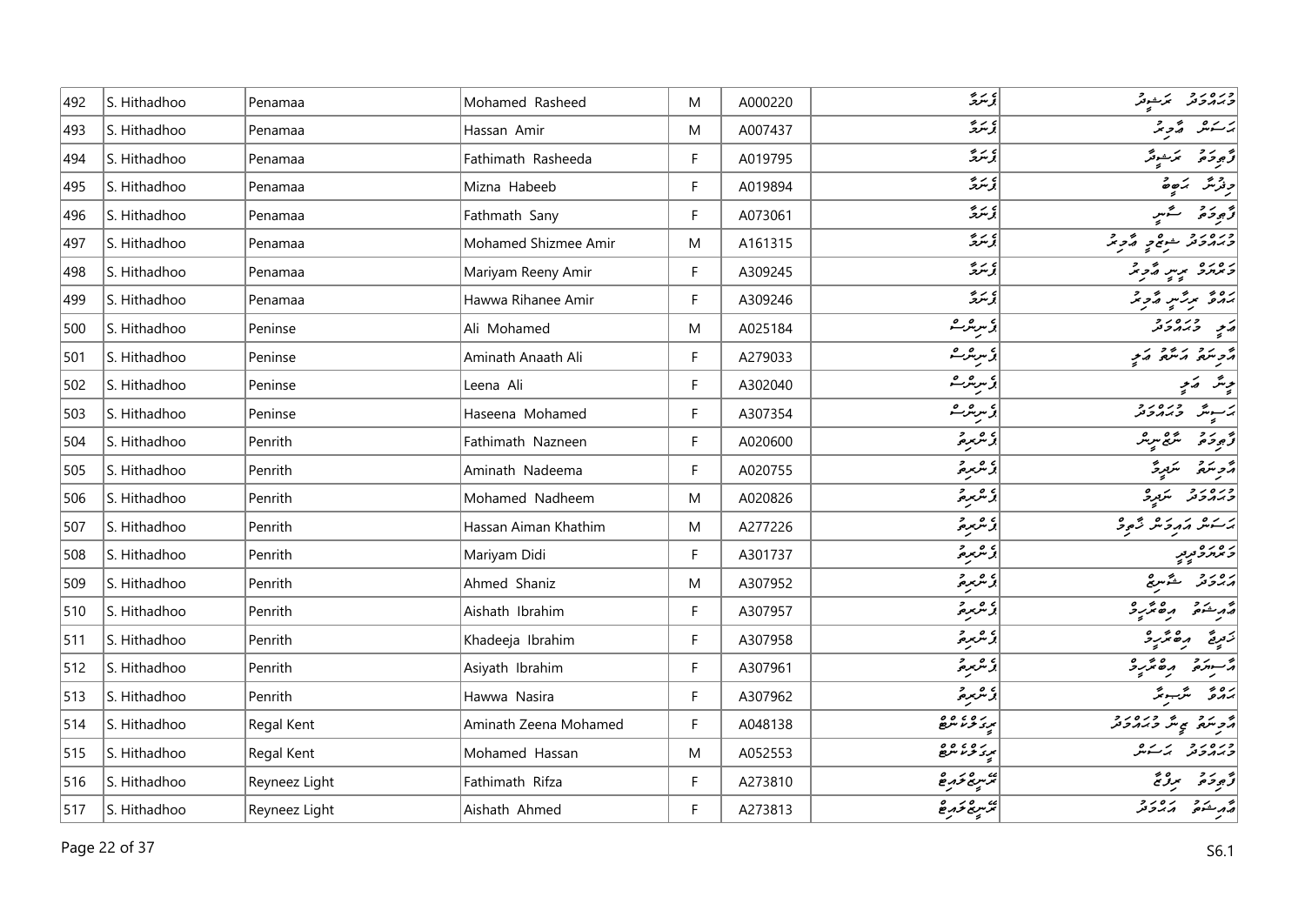| 518 | S. Hithadhoo | Reyneez Light   | Mohamed Areesh            | M         | A273814 | ئۇسرىج ئۇرغ                           | ورەرو كەيدە                         |
|-----|--------------|-----------------|---------------------------|-----------|---------|---------------------------------------|-------------------------------------|
| 519 | S. Hithadhoo | Reyneez Light   | Aminath Hassan            | F         | A304543 | ئۇسرىج ئۇرغ                           | مەم ئەسكە ئەسكەنلەر                 |
| 520 | S. Hithadhoo | Reyneez Light   | Hussain Saleem            | M         | A304555 | ئۇسرىج ئۇرغ                           | چە يەشر سەر ئەر                     |
| 521 | S. Hithadhoo | Reyneez Light   | Mohamed Ahil Shareef      | M         | A365271 | ىمەس <sub>ى</sub> غ خەرقى             | ورورو ورو خهرو                      |
| 522 | S. Hithadhoo | Reyneez Light   | Riyaaz Ali                | ${\sf M}$ | A369912 | ئۇسرىج ئۇرغ                           | برېژنش کړم                          |
| 523 | S. Hithadhoo | Rihifarudhaage  | Mariyam Waseema           | F         | A020886 | ابىرىر قەم قەم قايتى<br>سىرىر ئىرتىرى | ويرود وسوو                          |
| 524 | S. Hithadhoo | Rihifarudhaage  | Ali Naseer                | ${\sf M}$ | A069348 | ابرر و برود <del>.</del><br>مر        | أوسمع التكريبية                     |
| 525 | S. Hithadhoo | Rihifarudhaage  | Sheela Abdulla            | F         | A122931 | ىرىر تۈرۈپ                            | حوقر كركه قرالله                    |
| 526 | S. Hithadhoo | Rihifarudhaage  | Fathimath Jannath Hussain | F         | A278091 | <br> مرسر و مرتزر =<br> -             | و و د و د و د د و د کرمر            |
| 527 | S. Hithadhoo | Rihifarudhaage  | Sheneena Abdulla          | F         | A309211 | <br> بربر و برقری                     | ڪس <i>ينگر من</i> صرالله            |
| 528 | S. Hithadhoo | Rihifarudhaage  | Ibrahim Shaah             | M         | A309212 | ابرر د بروی<br><u>بر</u> ر            | رەپر پەر                            |
| 529 | S. Hithadhoo | Rihifarudhaage  | Shahyma Abdulla           | F         | A309213 | ابرر و بروي <del>.</del><br>پ         | شَمَ <i>رٍدُّ مَ</i> صُمَّرَاللَّهُ |
| 530 | S. Hithadhoo | Rihifarudhaage  | Shiuna Abdullah           | F         | A309214 | ىرىر ئەسىر تەرى<br>بەير ئ             | خورشر كرك قرالله                    |
| 531 | S. Hithadhoo | Rihifarudhaage  | Fathimath Zahaa Naseer    | F         | A364436 | ابرر و بروي<br><u>پ</u>               | توموخو برئز لترسونر                 |
| 532 | S. Hithadhoo | Riveli          | Fathimath Saeeda          | F         | A057437 | برۂعر                                 | ۇۋۇۋە سەرتۇ                         |
| 533 | S. Hithadhoo | Riveli          | Hussain Rasheed           | ${\sf M}$ | A079471 | برءً و                                | جر سکھر مگر سر کر کے برائش تر       |
| 534 | S. Hithadhoo | Roashan Hazaaru | Abdulla Saeed             | M         | A020688 | ص در ۱۵ رپور<br>مرڪبرگريم مر          | رەقمەللە سىھەتر                     |
| 535 | S. Hithadhoo | Roashan Hazaaru | Ibrahim Shihab            | M         | A020807 | ە بەر ەر ب <sub>ەر ج</sub>            | رەنگرى شرگە                         |
| 536 | S. Hithadhoo | Roashan Hazaaru | Ali Shareef               | ${\sf M}$ | A020819 | ە يە يەر بەر<br>ئىرىشەنلەرىج ئىر      | ړې خېږو                             |
| 537 | S. Hithadhoo | Roashan Hazaaru | Mohamed Ameem Rashad      | M         | A120372 | م دیکھ دیا جا<br>مرڪبار رکن مر        | ورەر د در و برخ د                   |
| 538 | S. Hithadhoo | Rose Bush       | Aminath Zahir             | F         | A099520 | ە ە د ە<br>ترىخ ھەشە                  | أأدجن أأدبن                         |
| 539 | S. Hithadhoo | Rose Bush       | Mohamed Zahir             | M         | A272353 | ە ە جەمئە<br>مرىخ ھەشە                | ورەرو ئەرى                          |
| 540 | S. Hithadhoo | Rose Bush       | Ahmed Zain Zahir          | ${\sf M}$ | A278328 | ە ە جەمئە<br>مرىخ ھەشە                | גפגב המייש היו                      |
| 541 | S. Hithadhoo | Rose Bush       | Nuha Zahir                | F         | A278329 | ە ە ج <sub>ە</sub> ھ                  | المرجم المحمد المجموعة.<br>المسرجم  |
| 542 | S. Hithadhoo | Rose Bush       | Raaiyaa Zahir             | F         | A278334 | ە ە دې<br>تىرى ھ                      | بترمرشر<br>ىچ سرىتىر                |
| 543 | S. Hithadhoo | Rose Bush       | Fathimath Azeeza          | F         | A308160 | ص ح ح شر<br>  <del>مر</del> يح ھ شر   | وٌجوحَعُ صَبِيَّ                    |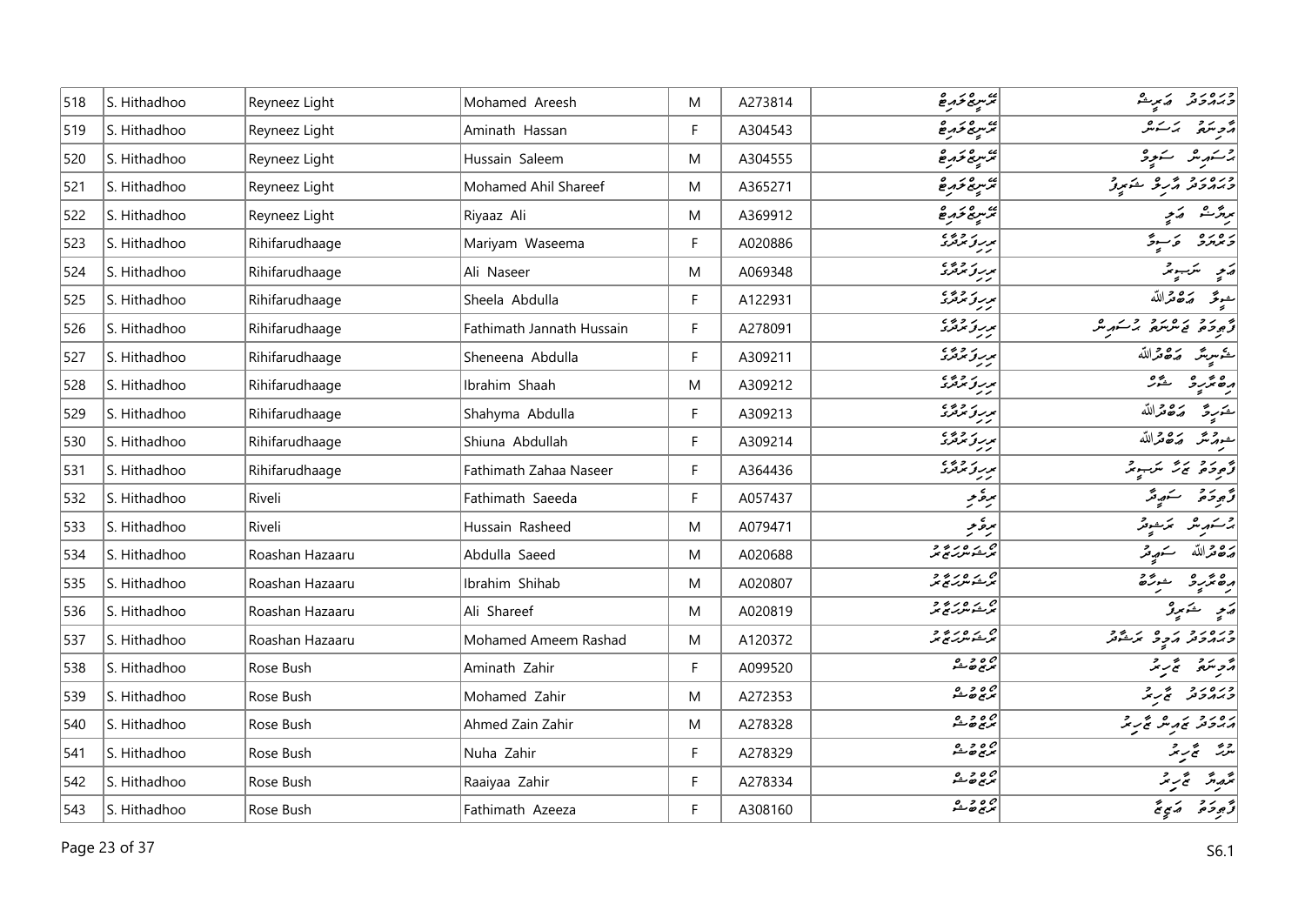| 544 | S. Hithadhoo | Rose Bush        | Aishath Zahir            | F         | A308185 | ە ە جەمئە<br>مرىخ ھەشە      | $\frac{2}{3}$ $\frac{2}{3}$ $\frac{2}{3}$        |
|-----|--------------|------------------|--------------------------|-----------|---------|-----------------------------|--------------------------------------------------|
| 545 | S. Hithadhoo | Rose Bush        | Adam Zahir               | M         | A308186 | ە ە دې<br>ترىخ ھ            | په ره<br>د ترو                                   |
| 546 | S. Hithadhoo | Rose Wood        | Neena Waheedh            | F         | A299244 | ص و و ه<br>ترېبح و ع        | سرینگ کو ہے تھ                                   |
| 547 | S. Hithadhoo | Rose Wood        | Fathimath Ali            | F         | A304717 | م ه و ه<br>ترېخ و و         | 5, 5, 5<br>ەكىپىيە                               |
| 548 | S. Hithadhoo | Rose Wood        | Aminath Rasheeda         | F         | A304718 | م ه د ه<br>مربح و د         | پ <sup>و</sup> پر مرد<br>مر<br>ىمەھىيەتىگە<br>ئە |
| 549 | S. Hithadhoo | Sairish          | Mariyam Waheeda          | F         | A019921 | سەر بىرىشە<br>مەمر          | ر ه ر ه<br><del>و</del> بربرو<br>ءَ پرتگر        |
| 550 | S. Hithadhoo | Sairish          | Abdulla Waheed           | M         | A021548 | سەر بىرىشە<br>س             | أرة محمدالله عربر فمر                            |
| 551 | S. Hithadhoo | Sairish          | Fathimath Lam-aa Mohamed | F         | A277526 | سەر بىرىشە<br>س             | ء رد ره د دره رد<br>ژبووه نروه د رمدر            |
| 552 | S. Hithadhoo | Salaam           | Aminath Shareefa         | F         | A020255 | ىر پە ە                     | أأترسكم المستبرقر                                |
| 553 | S. Hithadhoo | Salaam           | Ahmed Shareef Hussain    | M         | A132743 | سەۋە                        | גەر ئەيرو باسەر                                  |
| 554 | S. Hithadhoo | Sarusoon Villa   | Shaahidha Mohamed        | F         | A021003 | ر دو دو ه<br>سونر سومبرو څ  | أشوره وره دو                                     |
| 555 | S. Hithadhoo | Sarusoon Villa   | Fathmath Safa            | F         | A278162 | رىزدە دەھ <sub>ىر</sub> ئە  | ۇچ <sub>و</sub> چۇ بىز                           |
| 556 | S. Hithadhoo | Sarusoon Villa   | Mohamed Shujaau          | M         | A309485 | رىزدە مەھ <sub>رى</sub> مۇ  | وره ر و د و و<br>تربر بر د سوخ پر                |
| 557 | S. Hithadhoo | Sarusoon Villa   | Aminath Sanaa            | F         | A309487 | ر دو ده ه ه مخ              | ړې سرچه سند شک                                   |
| 558 | S. Hithadhoo | Sarusoon Villa   | Hussain Amir             | M         | A309488 | ر دو دوه ه<br>په ترسه مرد څ | رحمد شهر مدارند.<br>مستقيم مدارند                |
| 559 | S. Hithadhoo | Scenic           | Aminath Hassan Didi      | F         | A019263 | ۔<br>په سر                  | و ده که کارورو .<br>مرح مسلم                     |
| 560 | S. Hithadhoo | Scenic           | Mohamed Ifhaam Fahmy     | M         | A277198 | سوسر پر<br>پر               | ورەرد مۆركە تەرەپ                                |
| 561 | S. Hithadhoo | Seagle           | Aishath Dhiye            | F         | A021294 | سەنچە بىر<br>ئە             | وگەرىشكە قىروگر<br>م                             |
| 562 | S. Hithadhoo | Seven Eight Six  | Abdulla Ashraf           | M         | A021002 |                             | رە قراللە كەشىر                                  |
| 563 | S. Hithadhoo | Seven Eight Six  | Ahmed Arish Ashraf       | M         | A278150 |                             | رەرد گەرگ كەشىر                                  |
| 564 | S. Hithadhoo | Shaan            | Ibrahim Zareer           | M         | A064149 | ىشەشر                       | رە ئەر ئىسىم                                     |
| 565 | S. Hithadhoo | Shaan            | Fathmath Zain Zareer     | F         | A307545 | شَرْسْ                      |                                                  |
| 566 | S. Hithadhoo | Shaheemee Manzil | Hawwa Dhie               | F         | A020217 | ىشەر بەر ئەنگىرى<br>ئ       | ره و دره<br>برو درو                              |
| 567 | S. Hithadhoo | Shaheemee Manzil | Ali Muneer               | M         | A020386 | ىشەر بەر ئەنگىرى<br>ئىسىم   | رياس تي تاريخ<br>ديگر سي تاريخ<br>دي تاريخ شاريخ |
| 568 | S. Hithadhoo | Shaheemee Manzil | Aishath Shaheema         | F         | A021542 | ىش <i>ر چە</i> ئەھمى ئى     |                                                  |
| 569 | S. Hithadhoo | Shaheemee Manzil | Mohamed Anoof Ali        | ${\sf M}$ | A277685 | ىش <i>ر چې</i> ئەرىپو ئى    | وره رو روده<br>د برارونر ارس                     |
|     |              |                  |                          |           |         |                             |                                                  |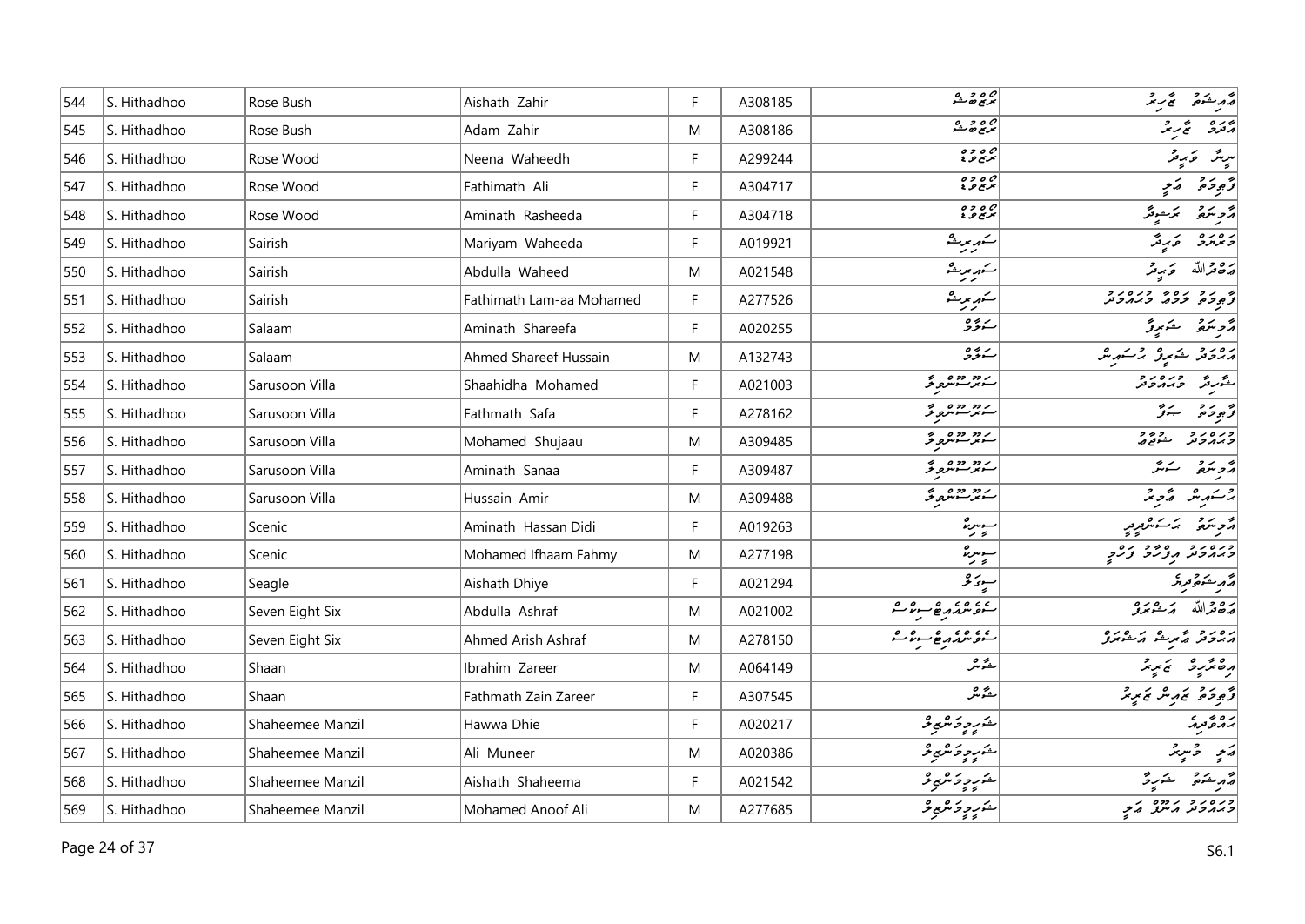| 570 | S. Hithadhoo | Shaheemee Manzil  | Ahmed Ali             | M  | A303797 | ڪ پير پير تر شر <sub>ي</sub> تر     | أرور و مر                                                                       |
|-----|--------------|-------------------|-----------------------|----|---------|-------------------------------------|---------------------------------------------------------------------------------|
| 571 | S. Hithadhoo | Shaheemee Manzil  | Shauza Shareef        | F  | A303800 | ئەر <sub>ىرى</sub> ئەھمى ئى         | $\begin{array}{cc} \circ & \circ \\ \circ & \circ \\ \circ & \circ \end{array}$ |
| 572 | S. Hithadhoo | Sharaf Hiyaa      | Sharafuddeen Anees    | M  | A036193 | ے برو پر پڑ                         | در دور در مسرت<br>شوبرزور مسرت                                                  |
| 573 | S. Hithadhoo | Sharaf Hiyaa      | Latheefa Ibrahim      | F  | A045456 | شەئىرى <i>ۋىر</i> ىتر               | خوق مەممىر                                                                      |
| 574 | S. Hithadhoo | Shiya             | Aminath Laffa Ali     | F  | A277556 | شوائر<br>مر                         | أأوسمي بحمائي أأبر                                                              |
| 575 | S. Hithadhoo | Shiya             | Ahmed Shammakh        | M  | A302782 | شەدگر                               | رەر دەپ                                                                         |
| 576 | S. Hithadhoo | Shiya             | Aishath Nazaahath     | F  | A302791 | شەدگر                               | أقرم شكوم الترجر و                                                              |
| 577 | S. Hithadhoo | Shiya             | Hawwa Rooza Ali       | F  | A363635 | شەدگر                               | ره و دوم کرم                                                                    |
| 578 | S. Hithadhoo | Sikandharuge      | Hussain Fahmy         | M  | A020548 | ر در در در<br>سور سرچر <sub>ی</sub> | جريئة مرسم المرسمة<br> -<br>  جريئة مرسم المرسم المرسم                          |
| 579 | S. Hithadhoo | Sikandharuge      | Simah Fahumy          | M  | A278089 | سەر ئەر دە<br>ب                     | سودير أورمي                                                                     |
| 580 | S. Hithadhoo | Sikandharuge      | Samah Fahumy          | M  | A278094 | سەر دىر دى<br>سور سرچرىرى           | يەنىق ئۇرىي                                                                     |
| 581 | S. Hithadhoo | Sikandharuge      | Aminath Shehenaz      | F  | A309209 | سەر ئەرىرى                          | شەر ئەر<br>أروبتهم                                                              |
| 582 | S. Hithadhoo | Sikandharuge      | Mariyam Shifna        | F  | A309219 | سەر ھەر ج <sup>ى</sup><br>س         | رەرە ھۆش                                                                        |
| 583 | S. Hithadhoo | Sikandharuge      | Niha Fahumy           | F  | A309225 | سەر ھەر جە<br>س                     | سربح ترترحي                                                                     |
| 584 | S. Hithadhoo | Sikandharuge      | Sabaah Fahumy         | M  | A407050 | – مەكتەپىرىدى<br>— مەكتەپىرى        | يەنھەت تۇرقىي                                                                   |
| 585 | S. Hithadhoo | Silvaruge         | Khadheeja Ahmed       | F  | A020032 | سەنۇھ بىرى                          | كزمريح كمكرومر                                                                  |
| 586 | S. Hithadhoo | Silvaruge         | Muneera Ahmed         | F. | A020034 | سوې د د ،                           | د سرپر پر در د                                                                  |
| 587 | S. Hithadhoo | Silvaruge         | Ahmed Juman Salih     | M  | A020091 | سوڅر تر د ،                         | ره د د و وه ه د محمد به د                                                       |
| 588 | S. Hithadhoo | Silvaruge         | Hawwa Sajidha         | F. | A020151 | سوڅر تر د ،                         | رە بە ئەيەتر                                                                    |
| 589 | S. Hithadhoo | Silvaruge         | Ali Ahmed             | M  | A055789 | ہ د د ء<br>سەنوھ بوي                | أقدم المردور                                                                    |
| 590 | S. Hithadhoo | Silvaruge         | Ibrahim Rushdi        | M  | A055833 | سوڅر د و ،                          | رەنزىر ترشور                                                                    |
| 591 | S. Hithadhoo | Silvaruge         | Ahmed Hassan Mohamed  | M  | A304970 | ے بحری ہو ہے<br>سوفر ہو ت           | ره رو ره مه ه دره رو<br>پرسرفر برپرسش وبربروتر                                  |
| 592 | S. Hithadhoo | Star Light        | Abdullah Hassan       | M  | A001655 | <u>شوءَ برمزمر ه</u>                | مَدْ قَدْاللّه بَرْ سَوْسْر                                                     |
| 593 | S. Hithadhoo | <b>Star Light</b> | Ismail Adil           | M  | A046733 | شۇ ئىر خىر ھ                        | رىشۇر قەر                                                                       |
| 594 | S. Hithadhoo | Star Light        | Mohamed Azeen Abdulla | M  | A101114 | 2 <sub>غ</sub> بر <i>خ</i> رج       | ورورو كم يده كان الله                                                           |
| 595 | S. Hithadhoo | <b>Star Light</b> | Aminath Saha Anwar    | F  | A277785 | ر<br>سرچ بر <i>خ</i> رم ه           | أترجم المستريح المراجع المراجع                                                  |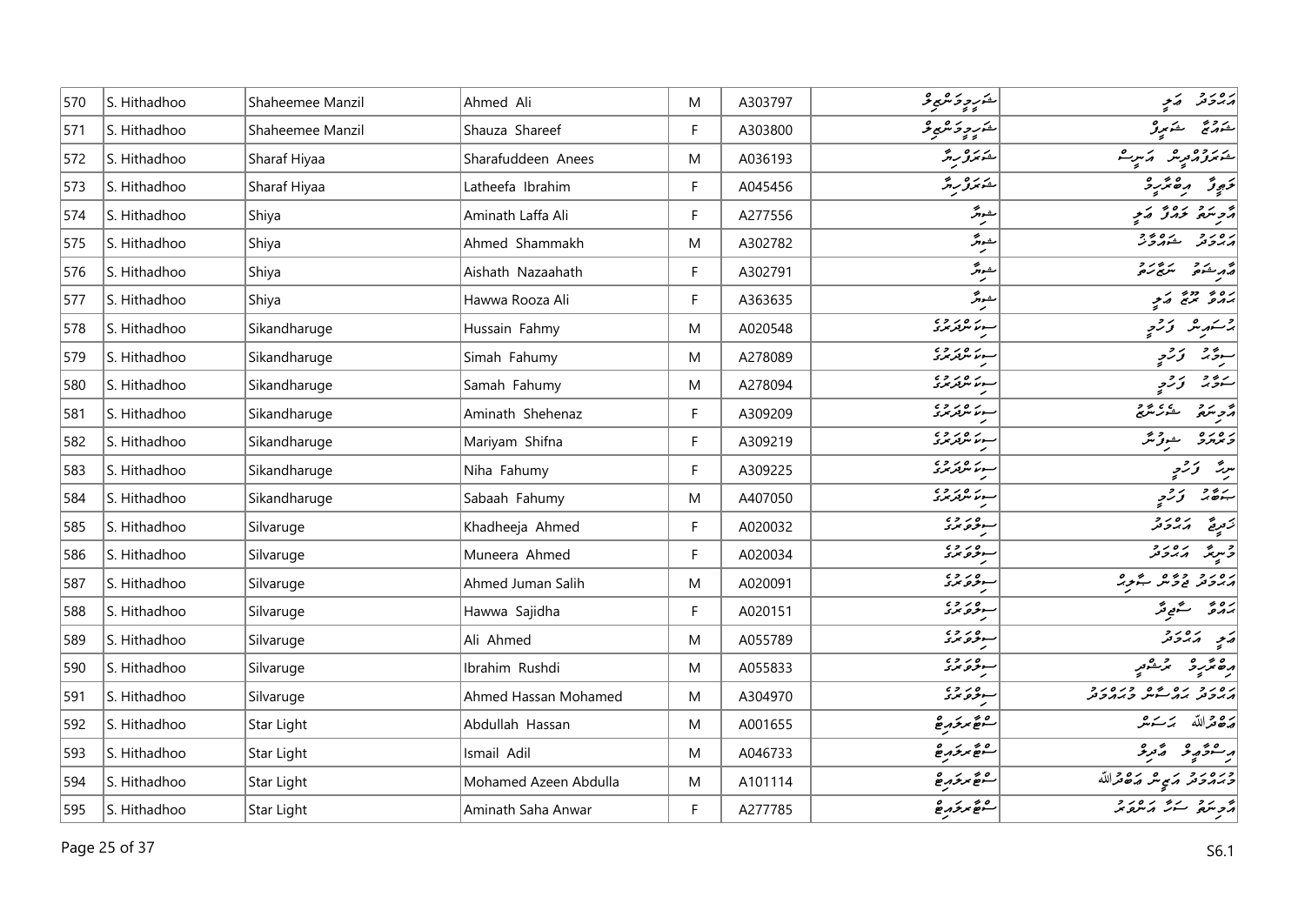| 596 | S. Hithadhoo | <b>Star Light</b> | Anwar Hassan              | M  | A306346 | <u>شوءَ برمَروء</u>             | رەرد برىك                                             |
|-----|--------------|-------------------|---------------------------|----|---------|---------------------------------|-------------------------------------------------------|
| 597 | S. Hithadhoo | <b>Star Light</b> | Mariyam Samhath Anwar     | F. | A306351 | <u>شوءَ برخ برءَ</u>            | ניסים ניסיד ניסיד<br>בינו <i>ניב – בינים</i> וניונטיב |
| 598 | S. Hithadhoo | Sundhuseege       | Ahmed Moosa               | M  | A020383 | 2 مۇبۇرسو <sup>ي</sup>          | ړه د دي.                                              |
| 599 | S. Hithadhoo | Sundhuseege       | Hassan Haleem             | M  | A046038 | 2 مۇبۇرىيە <sup>ي</sup>         | ىزىكەش ئەبرۇ                                          |
| 600 | S. Hithadhoo | Sundhuseege       | Mariyam Shareefa          | F  | A303762 | ر<br>سەنگەنگەر سون <sup>ى</sup> | شەمرۇگ<br>ر ه ر ه<br><del>د</del> بربرگر              |
| 601 | S. Hithadhoo | Sundhuseege       | Aishath Shareefa          | F  | A303763 | شەھە <i>ر بە</i> ر              | دُوڪو ڪيوڙ                                            |
| 602 | S. Hithadhoo | Sundhuseege       | Fathimath Shumaisa Solih  | F. | A303774 | شەھەر سەرى<br>ئ                 | ژ <sub>و</sub> ده شده شهر                             |
| 603 | S. Hithadhoo | Sundhuseege       | Hussain Shunais Salih     | M  | A303778 | شەھەر سەرى<br>ئ                 | بزسكر مكر مقاسكر مستجربه                              |
| 604 | S. Hithadhoo | Sundhuseege       | Mohamed Shamam Solih      | M  | A303780 | _<br>سەنگەنگەرىسى<br>س          | ورەر د روە ئېرو                                       |
| 605 | S. Hithadhoo | Thinadhooge       | Mohamed Hussain           | M  | A020124 | ر دو :<br>ه سرگری               | ورەرو ورىدىگ                                          |
| 606 | S. Hithadhoo | Thinadhooge       | Asiyath Afeefa            | F. | A020896 | پر دو ۽<br>جي سرگري             | أثر سورة الأبارق                                      |
| 607 | S. Hithadhoo | Thinadhooge       | Abdul Latheef             | M  | A092675 | بر دو ۽<br>حو سرقري             | ره وه ره<br>ماه مرد څېړنې                             |
| 608 | S. Hithadhoo | Thinadhooge       | Mariyam Latheefa          | F  | A138941 | بر دو ۽<br>حو سرقري             | رەرە كەچ                                              |
| 609 | S. Hithadhoo | Thinadhooge       | Aminath Nazuraana         | F  | A308353 | <br> حو سرقری                   | محر شرق المتعاملة                                     |
| 610 | S. Hithadhoo | Thinadhooge       | Mohamed Shuraikh          | M  | A308354 | پر دو ء<br>جي سرگري             | ورەرو شەيرەر<br>جەمەدىر شەيرەر                        |
| 611 | S. Hithadhoo | Thinadhooge       | Abdulla Shuhair           | M  | A321726 | <br> موسرتری                    | رە قەللە ھەتەرىتە                                     |
| 612 | S. Hithadhoo | Thoode Elhege     | Azra Anees                | F  | A020329 | دد د د د د د<br>ح د د مر د      | ەسىم مەسرى                                            |
| 613 | S. Hithadhoo | Thoode Elhege     | Shaiba Anees              | F. | A026374 | دد د د د د<br>ح د مر د د        | أخترة أرسرت                                           |
| 614 | S. Hithadhoo | Thoode Elhege     | <b>Ahmed Shuaib Anees</b> | M  | A037327 | دد د د د د<br>ح ع در مر د       | גפנק בתגם גיקר                                        |
| 615 | S. Hithadhoo | Thoode Elhege     | Ziyana Anees              | F  | A100374 | دو د د د د<br>  هر د د د د      | ىم ئۇنىڭرا ئەكىرىك                                    |
| 616 | S. Hithadhoo | Thoode Elhege     | Ibrahim Anees             | M  | A115698 | دد د د د د د<br>ح د د مر د      | رەترىر ئىر                                            |
| 617 | S. Hithadhoo | Thoode Elhege     | Aminath Dheena Ibrahim    | F  | A277799 | دو د د د د<br>  حو ۱۵ هر د      | أدويني وبتر وه برد                                    |
| 618 | S. Hithadhoo | Thooruseena       | Fathimath Hassan          | F  | A020654 | <i>?چم</i> ر پیمر<br>           | و ده پر شهر                                           |
| 619 | S. Hithadhoo | Thooruseena       | Abdulla Manikufaanu       | M  | A025718 | دد د<br>عولم سوستر              | رَ صَعْرَ اللَّهُ حَـٰ سِرِيرٌ مِّنَ سَرَ             |
| 620 | S. Hithadhoo | Thooruseena       | Hassan Arushadhu Abdulla  | M  | A277884 | دد د<br>جو مر سومتر             | برے مر بر دیے بر دیگرالله                             |
| 621 | S. Hithadhoo | Thooruseena       | Athuhar Abdulla           | M  | A277887 | دد چ <sub>رىسى</sub> پىگە       | برەرد پرە دالله                                       |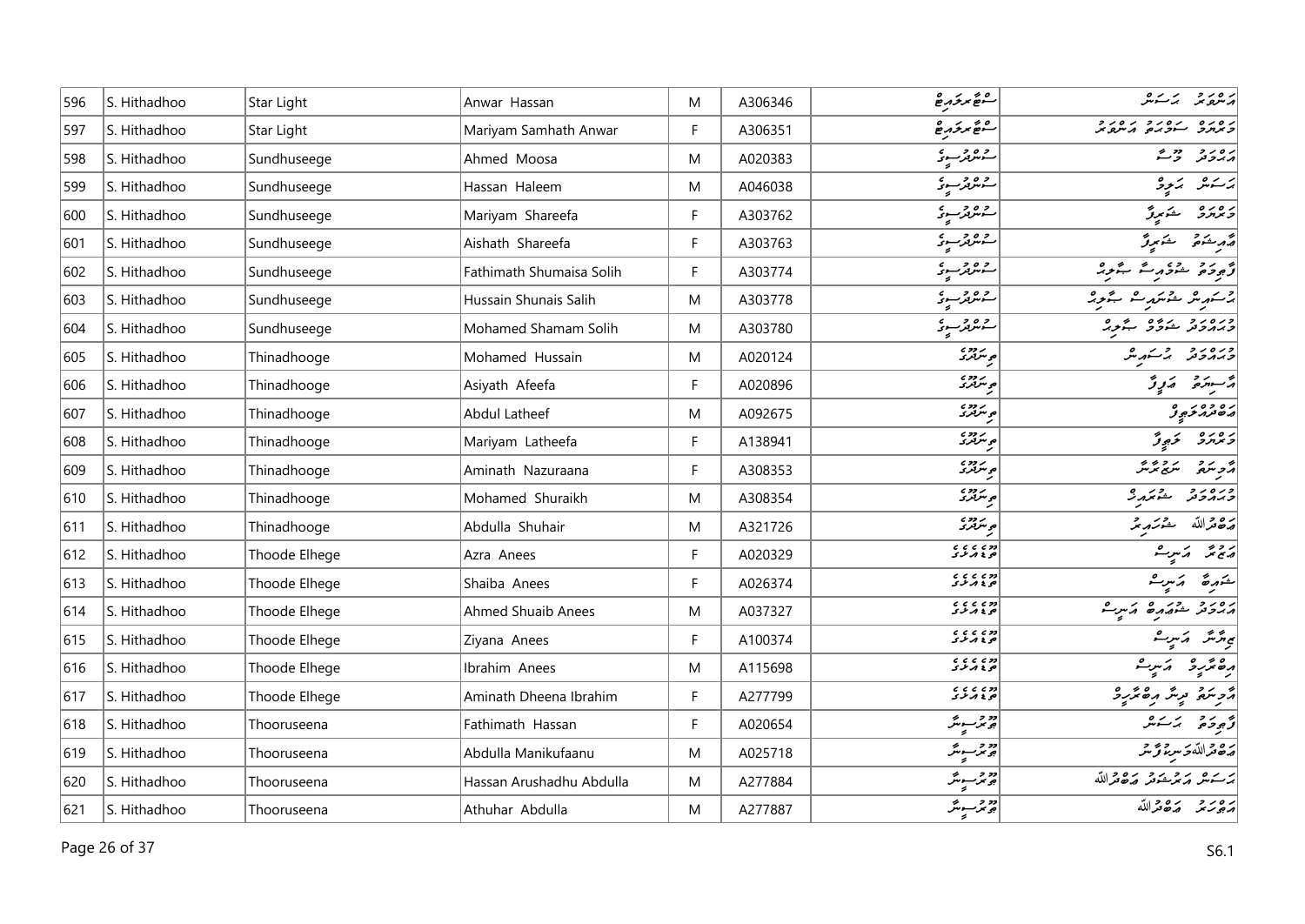| 622 | S. Hithadhoo | Thooruseena    | Ahmed Ajvadhu Abdulla | M         | A277890 | پۇ ئەسىيە ئىگە<br>   | ره ر د د ر د د د ه د الله                                                                                                                                                                                                                                                                                                                                                                                                                                                                                                                                                             |
|-----|--------------|----------------|-----------------------|-----------|---------|----------------------|---------------------------------------------------------------------------------------------------------------------------------------------------------------------------------------------------------------------------------------------------------------------------------------------------------------------------------------------------------------------------------------------------------------------------------------------------------------------------------------------------------------------------------------------------------------------------------------|
| 623 | S. Hithadhoo | Udha           | <b>Ahmed Didi</b>     | M         | A019840 | ەرىر                 | ر ەر دىرىر<br>مەر تىرىرىر                                                                                                                                                                                                                                                                                                                                                                                                                                                                                                                                                             |
| 624 | S. Hithadhoo | Udha           | Ali Irfan Ahmed Didi  | ${\sf M}$ | A278907 | پر تئر               | .<br>ג'ין הַילְצְייל ג'יליטיק                                                                                                                                                                                                                                                                                                                                                                                                                                                                                                                                                         |
| 625 | S. Hithadhoo | Udha           | Aishath Samaahath     | F         | A278909 | ەرىر                 |                                                                                                                                                                                                                                                                                                                                                                                                                                                                                                                                                                                       |
| 626 | S. Hithadhoo | Udha           | Ibrahim Afrash        | ${\sf M}$ | A278914 | پر تھر               | رەپرىرە بەرىمى                                                                                                                                                                                                                                                                                                                                                                                                                                                                                                                                                                        |
| 627 | S. Hithadhoo | Udha           | Sanfa Dhiye           | F         | A296605 | پر تئر               | ر عبد دار می<br>سنگر معمد مر                                                                                                                                                                                                                                                                                                                                                                                                                                                                                                                                                          |
| 628 | S. Hithadhoo | Udha           | Mohamed Shanveez      | M         | A296606 | پر تھر               | <i>ورەر دە</i> ئەشھەم                                                                                                                                                                                                                                                                                                                                                                                                                                                                                                                                                                 |
| 629 | S. Hithadhoo | Udha           | Fathimath Shazna      | F         | A296611 | برتر                 | توجوحتم سنوج مكر                                                                                                                                                                                                                                                                                                                                                                                                                                                                                                                                                                      |
| 630 | S. Hithadhoo | Udha           | Aminath Shama         | F         | A296615 | پر تھر               | أأدم سأوشح                                                                                                                                                                                                                                                                                                                                                                                                                                                                                                                                                                            |
| 631 | S. Hithadhoo | Udha           | Aishath Samaha        | F         | A296641 | پر تھر               | وكرمشكم المتحدث                                                                                                                                                                                                                                                                                                                                                                                                                                                                                                                                                                       |
| 632 | S. Hithadhoo | Udhares        | Azeeza Ali            | F         | A021520 | ە ئەرىئە ھ           | ړې ته ت                                                                                                                                                                                                                                                                                                                                                                                                                                                                                                                                                                               |
| 633 | S. Hithadhoo | Udhares        | Ali Rasheed           | ${\sf M}$ | A021555 | د ر ، م<br>مرمر ک    |                                                                                                                                                                                                                                                                                                                                                                                                                                                                                                                                                                                       |
| 634 | S. Hithadhoo | Udhares        | Saam Rasheedh         | ${\sf M}$ | A278658 | ە ئەرىئە ھ           | ړنې د مرشونه<br>د نو د مرشونه<br>سوی د مرشونه                                                                                                                                                                                                                                                                                                                                                                                                                                                                                                                                         |
| 635 | S. Hithadhoo | Udhares        | Sana Rasheed          | F         | A308774 | د ر ، م<br>مرمر ک    | $\begin{array}{cc} \overbrace{\phantom{\vdots}}^2 & \overbrace{\phantom{\vdots}}^2 & \overbrace{\phantom{\vdots}}^2 & \overbrace{\phantom{\vdots}}^2 & \overbrace{\phantom{\vdots}}^2 & \overbrace{\phantom{\vdots}}^2 & \overbrace{\phantom{\vdots}}^2 & \overbrace{\phantom{\vdots}}^2 & \overbrace{\phantom{\vdots}}^2 & \overbrace{\phantom{\vdots}}^2 & \overbrace{\phantom{\vdots}}^2 & \overbrace{\phantom{\vdots}}^2 & \overbrace{\phantom{\vdots}}^2 & \overbrace{\phantom{\vdots}}^2 & \overbrace{\phantom{\vdots}}^2 & \overbrace{\phantom{\vdots}}^2 & \overbrace{\phant$ |
| 636 | S. Hithadhoo | Udhares        | Saalim Rasheed        | M         | A308775 | د ر ، م<br>مرمر ک    | الشروري المركب المركب المركب<br>المستشرور                                                                                                                                                                                                                                                                                                                                                                                                                                                                                                                                             |
| 637 | S. Hithadhoo | <b>Udhares</b> | Saahil Rasheedh       | ${\sf M}$ | A308776 | ە ئەرىئە ھ           | ر مگر فران میگردید.<br>مگر فران مگر مگر مگر می<br>اهر مگر مگر مگر مگر مگر می                                                                                                                                                                                                                                                                                                                                                                                                                                                                                                          |
| 638 | S. Hithadhoo | Udhares        | Saraa Rasheed         | F         | A341246 | ەزىر ئە              |                                                                                                                                                                                                                                                                                                                                                                                                                                                                                                                                                                                       |
| 639 | S. Hithadhoo | Ufaa           | Fathimath Safiyya     | F         | A020278 | دوسي                 | و دو ب                                                                                                                                                                                                                                                                                                                                                                                                                                                                                                                                                                                |
| 640 | S. Hithadhoo | Ufaa           | Aminath Ameema        | F         | A020279 | پەيتى                | أأروسكم أأأروخ                                                                                                                                                                                                                                                                                                                                                                                                                                                                                                                                                                        |
| 641 | S. Hithadhoo | Ufaa           | Mariyam Khawlath      | F         | A020442 | دوسي                 | برديرد<br>ر ه ر ه<br><del>ر</del> بربرو                                                                                                                                                                                                                                                                                                                                                                                                                                                                                                                                               |
| 642 | S. Hithadhoo | Ufaa           | Mohamed Imad          | M         | A084696 | اردى                 | כממכת הכת                                                                                                                                                                                                                                                                                                                                                                                                                                                                                                                                                                             |
| 643 | S. Hithadhoo | Ufaa           | Ali Mohamed Didi      | M         | A091101 | پرس                  | د د د د د و د و د د د د د د                                                                                                                                                                                                                                                                                                                                                                                                                                                                                                                                                           |
| 644 | S. Hithadhoo | Ufaa           | Ahmed Arif            | M         | A306026 | پرمخ                 | رەرد ئەبرى                                                                                                                                                                                                                                                                                                                                                                                                                                                                                                                                                                            |
| 645 | S. Hithadhoo | Vazan          | Ibrahim Naseer        | M         | A019993 | ر رچ<br>حري مګر      | أرە ئۇرۇ سىبوتم                                                                                                                                                                                                                                                                                                                                                                                                                                                                                                                                                                       |
| 646 | S. Hithadhoo | Vazan          | Aminath Nawa Naseer   | F         | A295429 | ىر بە ھ<br>ھ بىچ مىش | أأروسي الله المستور                                                                                                                                                                                                                                                                                                                                                                                                                                                                                                                                                                   |
| 647 | S. Hithadhoo | Veshi          | Mohamed Naseer        | M         | A021737 | ءَ مر                | ورەرو كرىيەتى                                                                                                                                                                                                                                                                                                                                                                                                                                                                                                                                                                         |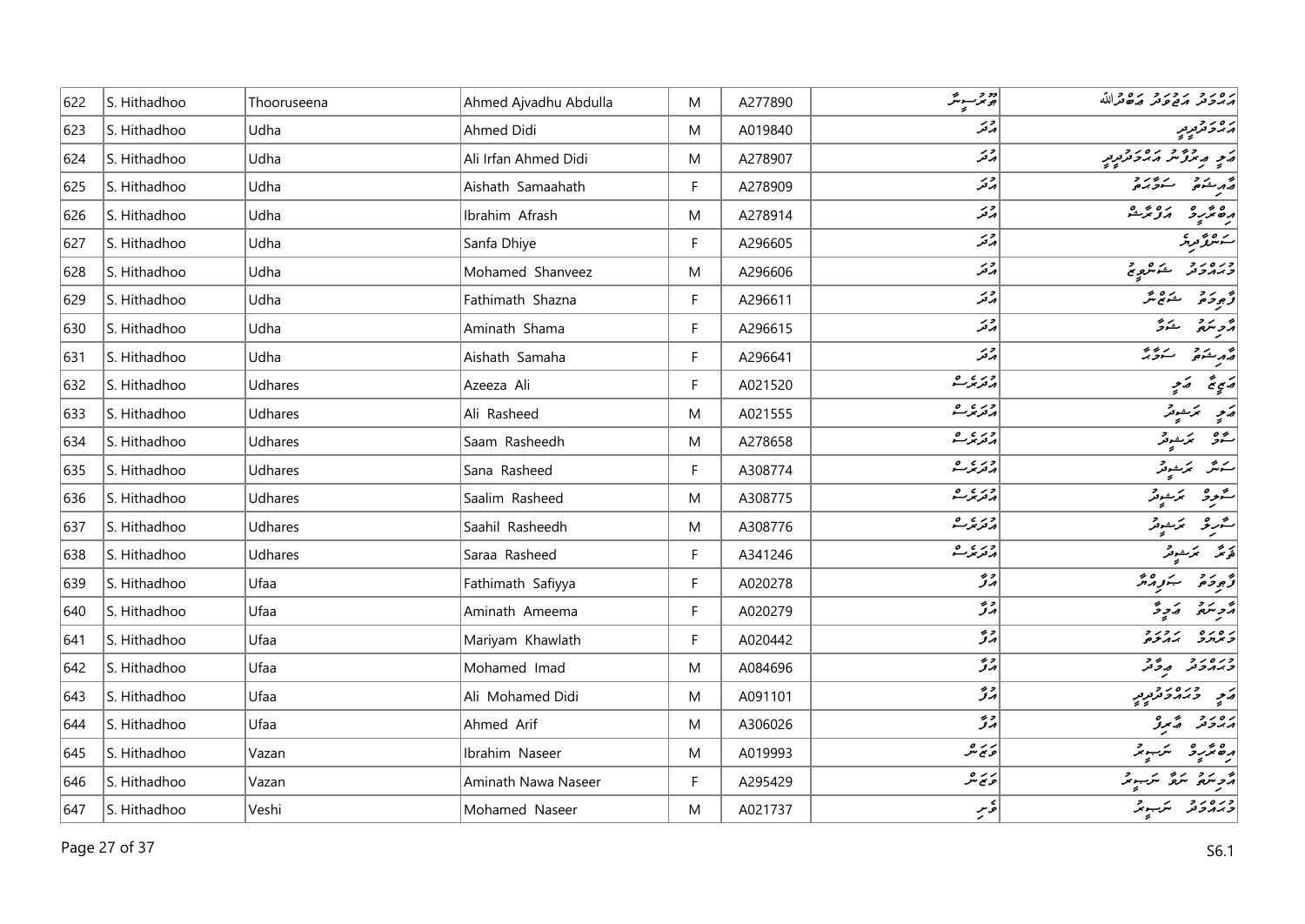| 648 | S. Hithadhoo | Veyofeheburuge | Ibrahim Siraj           | M         | A020295 | ړ پر ړ د د د<br>و <del>م</del> رنو <i>ر ه بر</i> ي       | رە ئۆر ئەسىر                                        |
|-----|--------------|----------------|-------------------------|-----------|---------|----------------------------------------------------------|-----------------------------------------------------|
| 649 | S. Hithadhoo | Veyofeheburuge | Hussain Didi            | M         | A024511 | ړ پر ړ ږ د ر<br>و <del>ه</del> رنو مرنۍ پور              | پر سے مرحور میں                                     |
| 650 | S. Hithadhoo | Veyofeheburuge | Mariyam Zaheera         | F         | A048594 | ړ پر ړ د د د<br>و <del>ه</del> رنو بر ت                  | وبودو<br>ځوړنځه                                     |
| 651 | S. Hithadhoo | Veyofeheburuge | Mohamed Anees           | M         | A080751 | ړ پر ړ ږ و ړ<br>و <del>ه</del> رنو بر حو بر <sub>ک</sub> | و ر ه ر د<br>تر پر ژ تر<br>ەئەبىرىشە                |
| 652 | S. Hithadhoo | Veyofeheburuge | Mohamed Didi            | M         | A303827 | ړ پر ړ د د د<br>و <del>م</del> رنو <i>ر ه بر</i> ي       |                                                     |
| 653 | S. Hithadhoo | Veyofeheburuge | Mohamed Sajid Ahmed     | M         | A303838 | ړ پر ړ د د د<br>و <del>ه</del> رنو بر ت                  | وره د د د د د د د د د<br>و پر دو تر گوتر از پر د تر |
| 654 | S. Hithadhoo | Veyofeheburuge | Hussain Muslih Ahmed    | M         | A303841 | ړ پر ړ پر د د پر<br>تو <del>درنو</del> رحمه <i>پو</i> ر  | يمسكر عراقه والمتحدثة                               |
| 655 | S. Hithadhoo | Vijninge       | Mariyam Dhie            | F         | A020753 | و قح مرشو <sup>ء</sup><br>مر                             | ז פיק פיקה<br>בי <i>ת</i> ו <i>ת ב</i> יקה          |
| 656 | S. Hithadhoo | Vijninge       | Fathimath Dhie          | F         | A020825 | وقح سرسرى                                                | و گه <sub>ج</sub> چر چود پر                         |
| 657 | S. Hithadhoo | Vijninge       | Abdulla                 | M         | A020828 | <sub>حو</sub> قے <sub>مر</sub> شری                       | مەھىراللە                                           |
| 658 | S. Hithadhoo | Vijninge       | Mohamed Abdulla         | M         | A128627 | <sub>حو</sub> قے <sub>مر</sub> ینز کی                    | وره رو ده دالله                                     |
| 659 | S. Hithadhoo | Vijninge       | Hawwa Hafeeza           | F         | A154202 | وقح سرىندى                                               | پَرُونٌ بَرَوٍ مُحْ                                 |
| 660 | S. Hithadhoo | Vijninge       | Aishath Rizna           | F         | A154280 | وقح سرسرى                                                | ۇرمىئو برقىتر                                       |
| 661 | S. Hithadhoo | Vijninge       | Hassan Abdulla          | ${\sf M}$ | A261842 | <sub>حو</sub> قے <sub>مر</sub> شری                       | ترسك مكافي الله                                     |
| 662 | S. Hithadhoo | Vijninge       | Aishath Hamna Hassan    | F         | A278010 | <sub>حو</sub> قے <sub>سر</sub> ینز کے                    | ەر خوم بروش بر خش                                   |
| 663 | S. Hithadhoo | Vijninge       | Fathimath Hishma Hassan | F         | A278013 | و قح سر مرتد<br>ر                                        | ۋۈدۈ رىشۇ ئەسەر                                     |
| 664 | S. Hithadhoo | Viligileege    | Mariyam Nadiya          | F         | A020262 | ا و و د و د ؟<br>د د د د ؟                               | د ۵ ر ۵ شرور محمد شر                                |
| 665 | S. Hithadhoo | Viligileege    | Khadheeja Moosa         | F         | A020418 | و و د و د<br>ر ر ر و                                     | زَىرِيَّ رَّ"ــَّہُ                                 |
| 666 | S. Hithadhoo | Viligileege    | Mohamed Rasheed         | M         | A020689 | و و د و د<br>ر ر ر و                                     | ورەرو كەشەر                                         |
| 667 | S. Hithadhoo | Viligileege    | Maryam Mariya           | F         | A021726 | ه ور و د کا                                              | ر ه ر ه<br><del>و</del> بربرو<br>وٌ بردگر           |
| 668 | S. Hithadhoo | Viligileege    | Hawwa Dhie              | F         | A027061 | ا و و د و د<br>د د د د د                                 | بروء مرتم                                           |
| 669 | S. Hithadhoo | Viligileege    | Hassan Rasheed          | ${\sf M}$ | A103351 | ه و د و د <sup>ه</sup><br>ر ر ر د                        | <br> پرسکس مرسومر                                   |
| 670 | S. Hithadhoo | Viligileege    | Abaan Ahmed             | ${\sf M}$ | A277774 | ا و و د و د<br><u>د د د و</u> د                          | رەپ رەرد                                            |
| 671 | S. Hithadhoo | Viligileege    | Ma-aal Rasheed          | F         | A410628 | ه ور و د کا                                              | د ۶ ه کار د د                                       |
| 672 | S. Hithadhoo | Vissa Veli     | Dhon Manike             | F         | A020868 | ا <sub>ع</sub> وړ شوېد                                   | پر ور ر<br>تر سر پر سر ر                            |
| 673 | S. Hithadhoo | Vissa Veli     | Aminath Visana          | F         | A273811 | اودعيمو                                                  | قريرة وشتر                                          |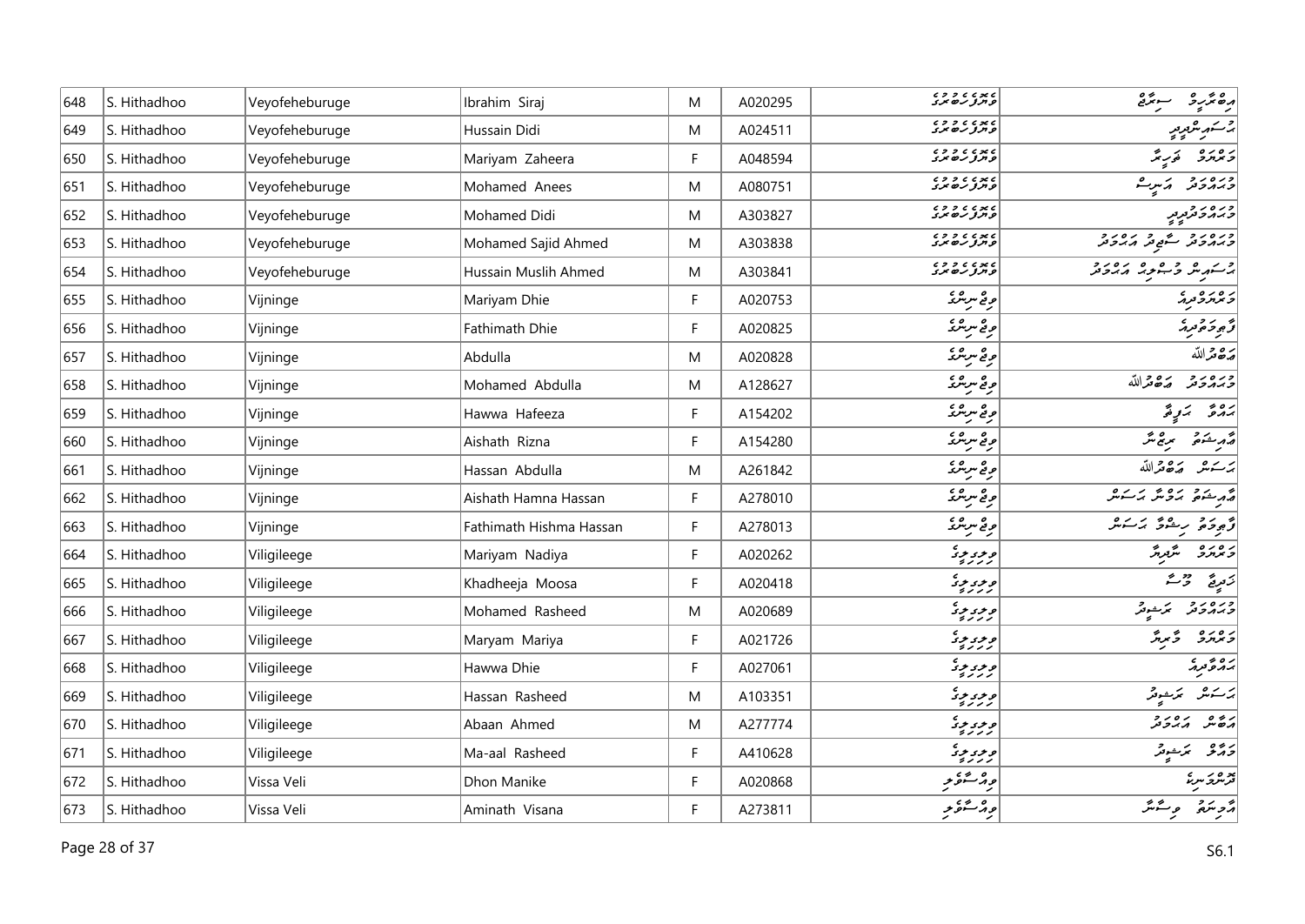| 674 | S. Hithadhoo | Vissa Veli         | Aishath Viyasa         | F           | A273812 | <br>وره شوېر                                | و مشهور و در د                                    |
|-----|--------------|--------------------|------------------------|-------------|---------|---------------------------------------------|---------------------------------------------------|
| 675 | S. Hithadhoo | Vissa Veli         | Liusha Mohamed         | F           | A307995 | ودمشفر                                      | ورحمد وره دو                                      |
| 676 | S. Hithadhoo | Vissa Veli         | Mohamed Lishan         | M           | A416916 | ودمشفر                                      | ورەرو وڭر                                         |
| 677 | S. Hithadhoo | West Side          | Fathimath Dhie         | F           | A021115 | $\frac{1}{2}$                               | ۇ بوچۇم <sub>ۇ</sub> مۇ                           |
| 678 | S. Hithadhoo | West Side          | Hawwa Zeeniya          | $\mathsf F$ | A021183 | ې موه شه دې<br>مربحه شهره                   | بروة بمسر                                         |
| 679 | S. Hithadhoo | West Side          | Abdulla Jaleel         | ${\sf M}$   | A021278 | ې موه شوې <sub>ر</sub> ه                    | أَصَدَهُ اللَّهُ فَيَحْدِثُ                       |
| 680 | S. Hithadhoo | West Side          | Mohamed Hussain        | M           | A074713 | $\frac{1}{2}$                               | כנסני גליותיות                                    |
| 681 | S. Hithadhoo | West Side          | Mohamed Areesh Badhury | ${\sf M}$   | A321761 | ع ص <sub>فا</sub> ع سکور ۽                  | ورەرو رىرىش ھۆرىر                                 |
| 682 | S. Hithadhoo | Yellow Corn        | Hawwa Zahira           | F           | A021240 | ، م م م<br>مرمر مگر                         | برەۋ ئې پر                                        |
| 683 | S. Hithadhoo | Yellow Corn        | Mariyam Zahira         | $\mathsf F$ | A021466 | ەم 2 مەھ<br>مەمۇرىيە                        | پر ه پر ه<br>  <del>پر بر پ</del> ر<br>ىتى سەتتىر |
| 684 | S. Hithadhoo | <b>Yellow Corn</b> | Abdulla Ali            | M           | A021467 | ، م م م<br>مرمر مگر                         | ره قرالله <b>م</b> َعٍ                            |
| 685 | S. Hithadhoo | <b>Yellow Corn</b> | Aishath Shaniya        | F           | A021469 | ی <i>۵۵۰</i><br>مرمر نامگر                  | شَدَّسِرْتَر<br>پ <sup>و</sup> مرشوحو             |
| 686 | S. Hithadhoo | Yellow Corn        | Fathimath Shaaznee     | F           | A155394 | پره چم پر                                   | و ده ده موسیقی<br>د کارو ده کارو موسیقی کارو      |
| 687 | S. Hithadhoo | Yellow Corn        | Khadheeja Abdulla      | $\mathsf F$ | A309036 | پره چم پر                                   | ترميعً صَرْهُ مَدَاللّهِ                          |
| 688 | S. Hithadhoo | Yellow Corn        | Mohamed Sameeh         | ${\sf M}$   | A309038 | ەم 2 مەھ<br>مەمۇرىيە                        | ورەرو سەدىر                                       |
| 689 | S. Hithadhoo | <b>Yellow Corn</b> | Ali Sajid              | ${\sf M}$   | A309039 | پره چم پر                                   | أەكىم ئىستىمىتىگە                                 |
| 690 | S. Hithadhoo | Yellow Corn        | Samaahath Abdulla      | F           | A309040 | ، م م م<br>مرمر ما مگر                      | يَدَّمِرُوْ مَا هُمْ اللَّهُ                      |
| 691 | S. Hithadhoo | Zalaf              | Aishath Azlifa         | F           | A021337 | ىر ئەرە<br>سى <del>ق</del> راق              | أقهر يشكم والمتحافز                               |
| 692 | S. Hithadhoo | Zalaf              | Mariyam Zauwa Ziyaadh  | F           | A340185 | ىزىز                                        | גפנס גרש הפר                                      |
| 693 | S. Hithadhoo | Zamaaneekula       | Aishath Sheereen       | F           | A021135 | ئ <sub>ە</sub> ئەسرىرىمى ئىتى<br>           | و<br>وگرځو خوبرنگر                                |
| 694 | S. Hithadhoo | Zamaaneekula       | Ibrahim Manzoor        | M           | A021307 | ئەۋسرىزىخە                                  | קסת הם נפרד ב                                     |
| 695 | S. Hithadhoo | Zamaaneekula       | Khaleel Mohamed        | M           | A026707 | ئەۋسرى <i>مۇ</i> ئە                         | كروتى ورەرو                                       |
| 696 | S. Hithadhoo | Zamaaneekula       | Mariyam Labeeba        | F           | A026708 | ئ <sub>ە</sub> ئەس <sub>رى</sub> رىمىتى<br> | ره ره ده څه                                       |
| 697 | S. Hithadhoo | Zamaaneekula       | Mohamed Mushthaaq      | ${\sf M}$   | A078303 | ئ ۇ سرىز ئە                                 | و ۵۵ و<br>و ره ر و<br><i>و پر</i> و تر            |
| 698 | S. Hithadhoo | Zamaaneekula       | Ahmed Thasneem         | M           | A081977 | ئەۋسپەتمۇ                                   | پروتو                                             |
| 699 | S. Hithadhoo | Zamaaneekula       | Abdulla Mausoor        | M           | A164505 | ئ ۇ سرىرى ئە                                | مَصْعَرَاللّه حَمْدَ مِنْ                         |
|     |              |                    |                        |             |         |                                             |                                                   |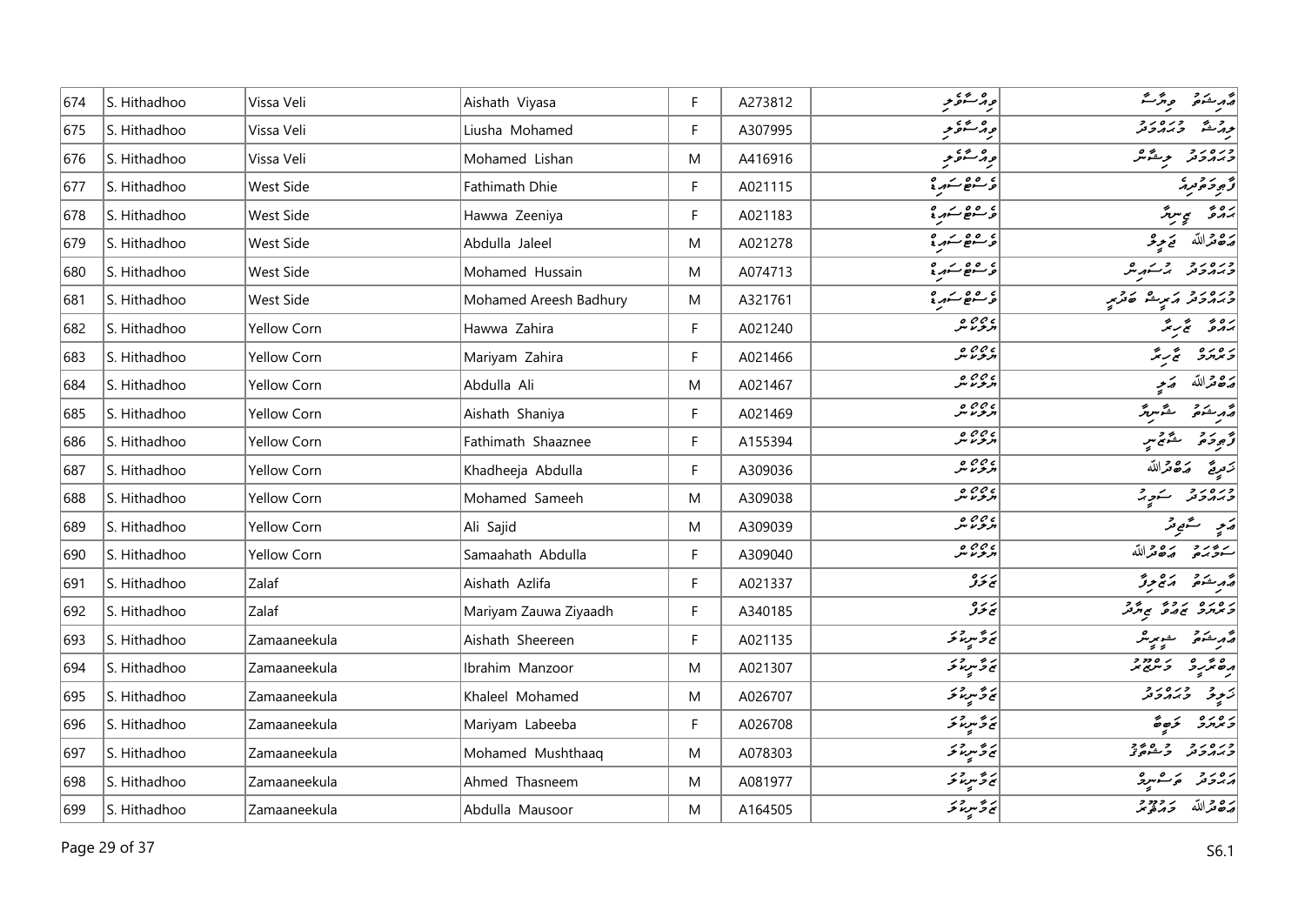| 700 | l S. Hithadhoo | Zamaaneekula | Aishath Meeliya Mushthag | F. | A278482 | ئەۋسىدە ئە        | أأثار مشكاة والمحرور والمشاءور             |
|-----|----------------|--------------|--------------------------|----|---------|-------------------|--------------------------------------------|
| 701 | S. Hithadhoo   | Zamaaneekula | Aminath Jabeen           | F  | A308512 | ى ئۇ سرىر ئىر     | أثر حرم من من المحمد المحمد                |
| 702 | IS. Hithadhoo  | Zeek         | Mohamed Nafees           | M  | A037236 | ىپى               | درەرد سَرِے                                |
| 703 | S. Hithadhoo   | Zeek         | Fathmath Nafees          | F. | A308696 | ە<br>ئىچ          | أزودة سيرب                                 |
| 704 | IS. Hithadhoo  | Zephyr       | Zahidha Ibrahim          | F. | A302111 | ئچ پو ہئر         | كمخ رقد مقتررة                             |
| 705 | S. Hithadhoo   | Zephyr       | Hawwa Zahira             | F. | A302117 | ځ نو د تر         | رەپ پچ رېڅ                                 |
| 706 | S. Hithadhoo   | Zephyr       | Mariyam Shaheedha        | F. | A302119 | ئچ پو ہئر         | ئەتەر ئە<br>شقى قر                         |
| 707 | S. Hithadhoo   | Zinkuge      | Nazneen Hassan           | F  | A020440 | ى مىڭرىدى         | شھاسریں   پرکسی                            |
| 708 | S. Hithadhoo   | Zinkuge      | Aminath Haseena          | F. | A020611 | ى مەرىرى          | أمراد متسبقه                               |
| 709 | IS. Hithadhoo  | Zinkuge      | Mohamed Shareef          | M  | A061856 | بر مرگری          | وره ر و<br>  وردوند شعيرتی                 |
| 710 | IS. Hithadhoo  | Zinkuge      | Hassan Futha             | M  | A141120 | ى مىڭرىم ئ        | بر سەھرىدى                                 |
| 711 | S. Hithadhoo   | Zinkuge      | Ahmed Unais Naeem        | M  | A166585 | ى مىڭرىم ئ        | أيرو و و مند عا مند و                      |
| 712 | S. Hithadhoo   | Zinkuge      | Naazna Hassan            | F  | A306367 | ىم مىر بر دى      | سرچ سُر پر سکاملر                          |
| 713 | S. Hithadhoo   | Zinkuge      | Ahmed Hamdhaan Hassan    | M  | A306369 | ى مىڭرىم ئ        | رە روپە دەپەر بەسەر<br>مەروىي تارىخى بەسەر |
| 714 | S. Hithadhoo   | Zinkuge      | Ibrahim Samaah           | M  | A306370 | بر مرگری          | コチン<br>ەھ ترىر ۋ<br>سسور بر<br>$\sim$      |
| 715 | S. Hithadhoo   | Zinkuge      | Hussain Azhaan           | M  | A306372 | 0.50<br>ہے سربر ت | جەسىر مەم يەر                              |
| 716 | S. Hithadhoo   | Zinkuge      | Ahmed Zain               | M  | A306373 | ى مەردى           | أرەرو ئەرش                                 |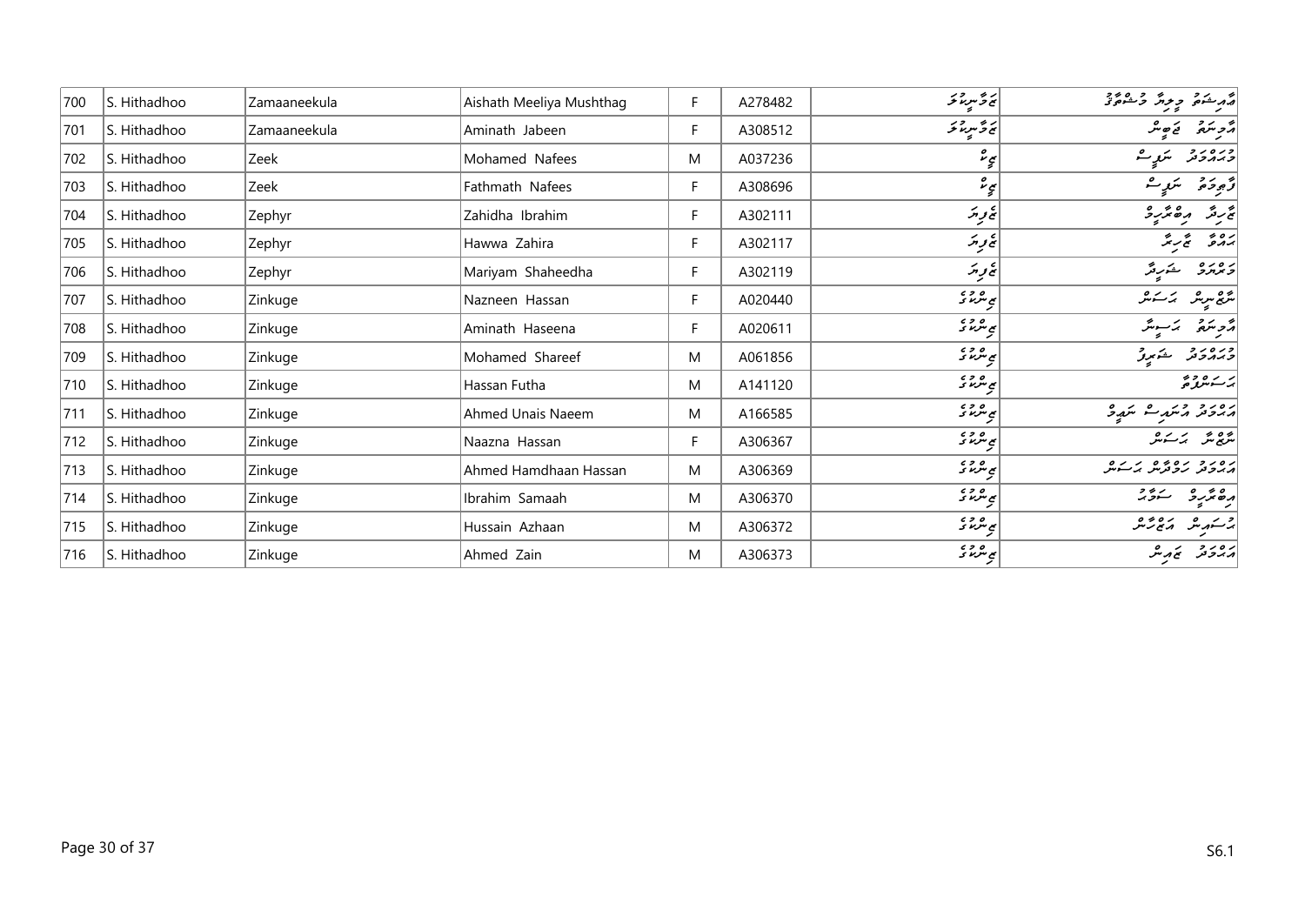## *w7qAn8m? sCw7mRo>u; wEw7mRw;sBo<*

| ' مرمر | 'يئرىثر: |
|--------|----------|
|        |          |
|        |          |
|        |          |

## *w7q9r@w7m> sCw7qHtFoFw7s; mAm=q7 w7qHtFoFw7s;*

| ىر تە | $\mathcal{O} \times$<br>$\sim$ | $\sim$<br>. . | لترنثر |
|-------|--------------------------------|---------------|--------|
|       |                                |               |        |
|       |                                |               |        |
|       |                                |               |        |

| يره | $^{\circ}$ | $\frac{2}{n}$ | $^{\circ}$<br>سرسر. |
|-----|------------|---------------|---------------------|
|     |            |               |                     |
|     |            |               |                     |
|     |            |               |                     |

| ' ئىرتىر: | سر سر |  |
|-----------|-------|--|
|           |       |  |
|           |       |  |
|           |       |  |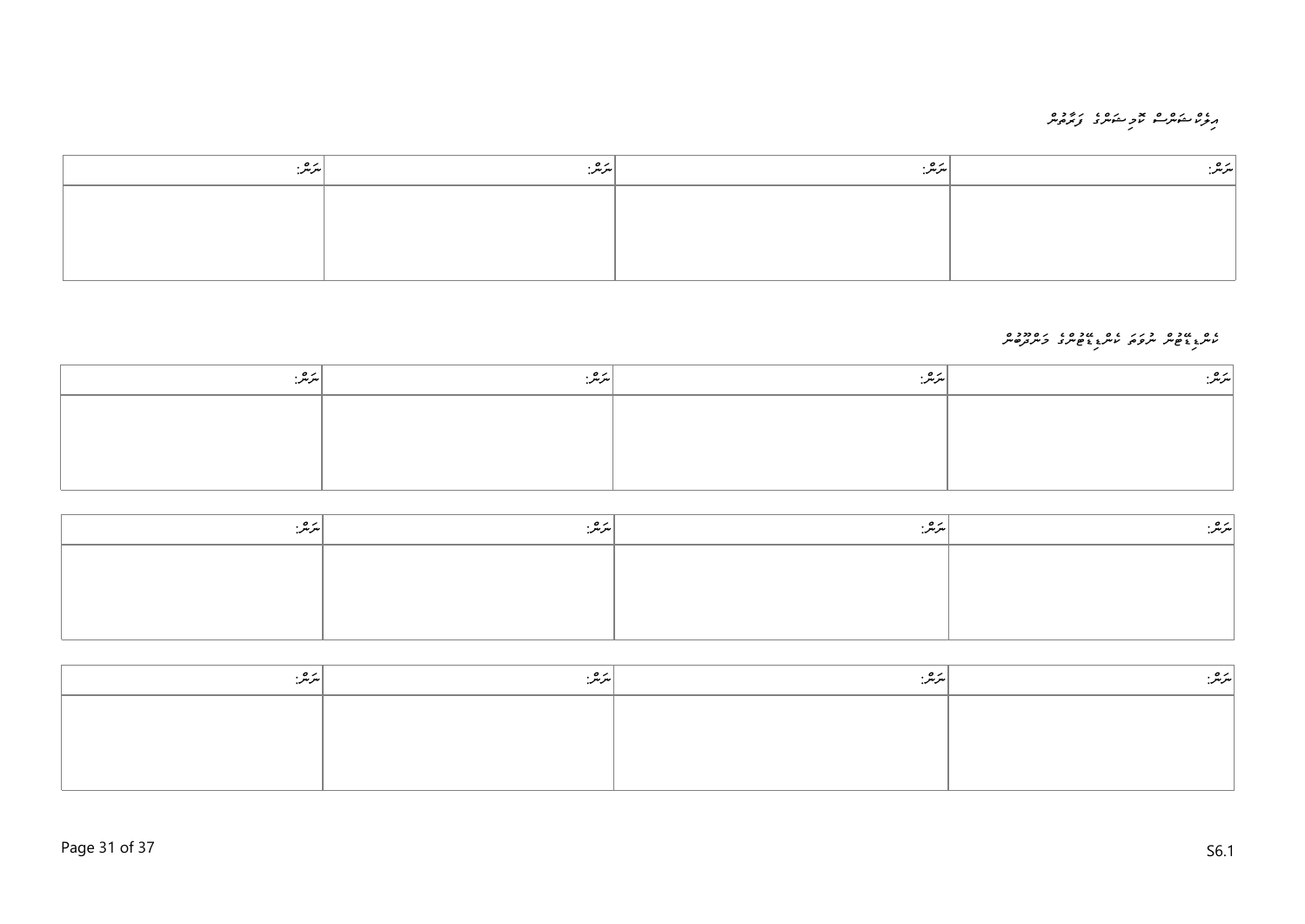| يزهر | $^{\circ}$ | ىئرىتر: |  |
|------|------------|---------|--|
|      |            |         |  |
|      |            |         |  |
|      |            |         |  |

| متريثر به | 。<br>'سرسر'۔ | يتزيترا | سرسر |
|-----------|--------------|---------|------|
|           |              |         |      |
|           |              |         |      |
|           |              |         |      |

| ىئرىتر. | $\sim$ | ا بر هه. | لىرىش |
|---------|--------|----------|-------|
|         |        |          |       |
|         |        |          |       |
|         |        |          |       |

| 。<br>مرس. | $\overline{\phantom{a}}$<br>مر مىر | يتريثر |
|-----------|------------------------------------|--------|
|           |                                    |        |
|           |                                    |        |
|           |                                    |        |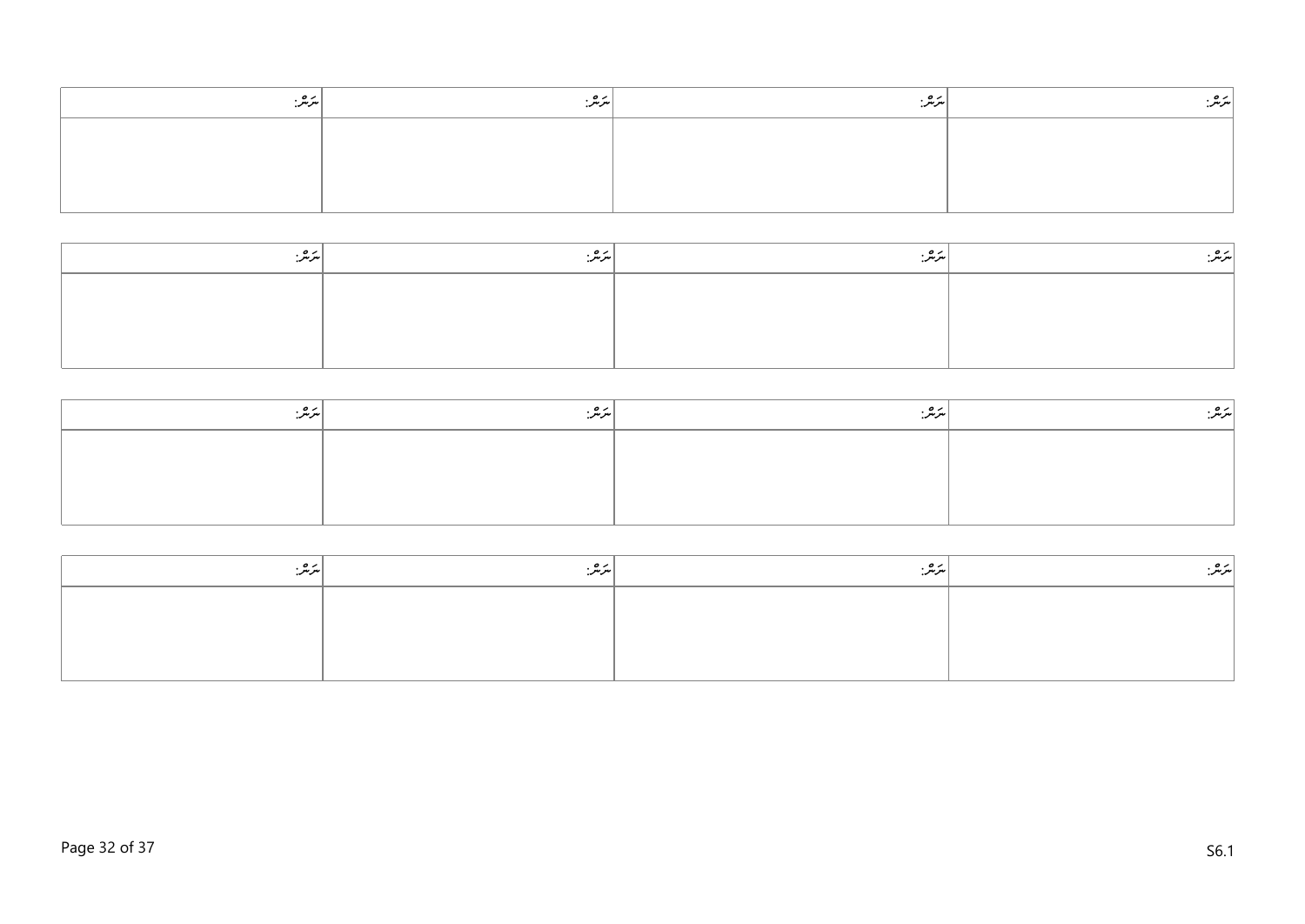| ير هو . | $\overline{\phantom{a}}$ | يرمر | اير هنه. |
|---------|--------------------------|------|----------|
|         |                          |      |          |
|         |                          |      |          |
|         |                          |      |          |

| ىر تىر: | $\circ$ $\sim$<br>" سرسر . | يترمير | o . |
|---------|----------------------------|--------|-----|
|         |                            |        |     |
|         |                            |        |     |
|         |                            |        |     |

| الترنثر: | ' مرتكز: | الترنثر: | .,<br>سرسر. |
|----------|----------|----------|-------------|
|          |          |          |             |
|          |          |          |             |
|          |          |          |             |

|  | . ه |
|--|-----|
|  |     |
|  |     |
|  |     |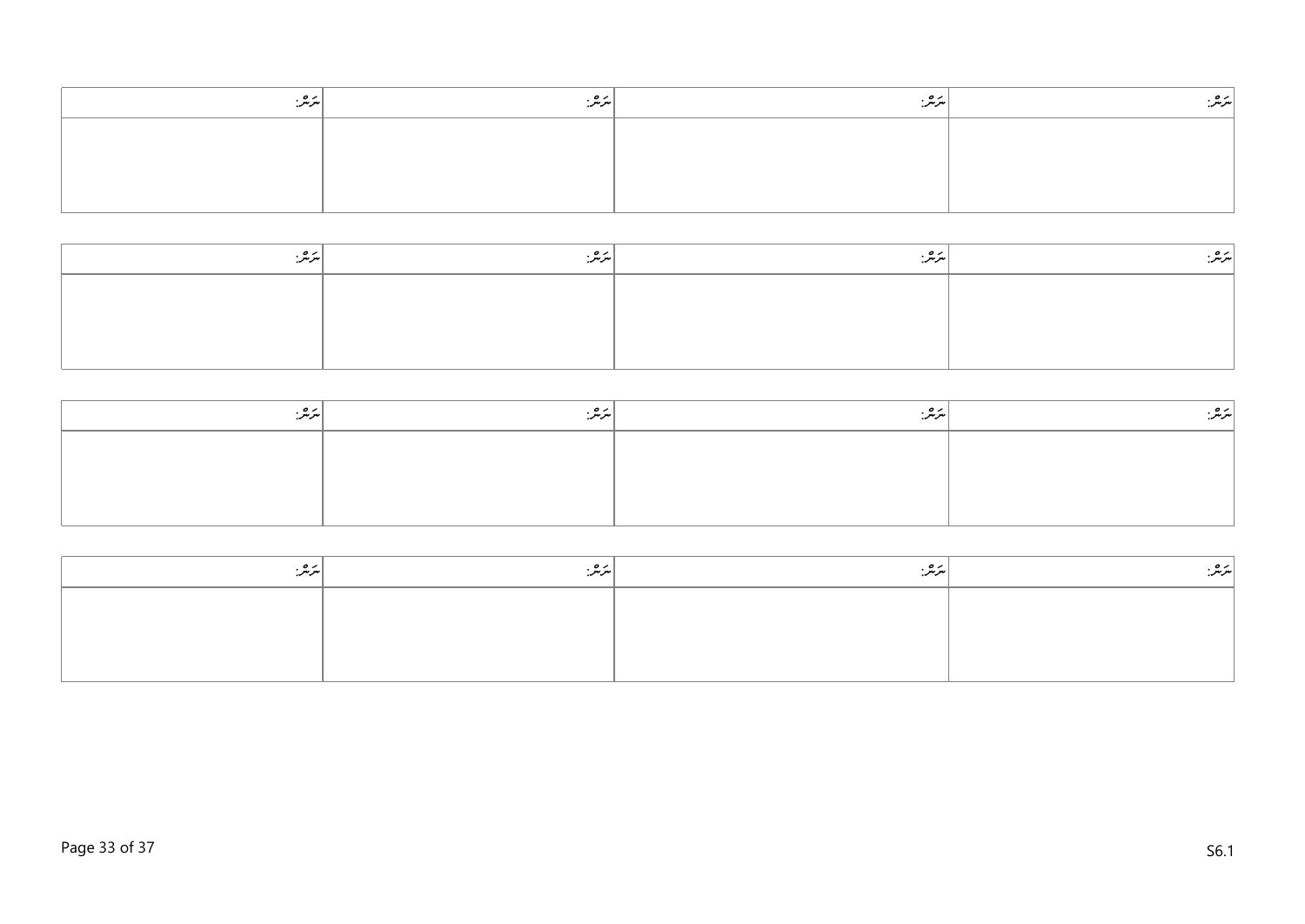| ير هو . | $\overline{\phantom{a}}$ | يرمر | اير هنه. |
|---------|--------------------------|------|----------|
|         |                          |      |          |
|         |                          |      |          |
|         |                          |      |          |

| ئىرتىر: | $\sim$<br>ا سرسر . | يئرمثر | o . |
|---------|--------------------|--------|-----|
|         |                    |        |     |
|         |                    |        |     |
|         |                    |        |     |

| الترنثر: | ' مرتكز: | الترنثر: | .,<br>سرسر. |
|----------|----------|----------|-------------|
|          |          |          |             |
|          |          |          |             |
|          |          |          |             |

|  | . ه |
|--|-----|
|  |     |
|  |     |
|  |     |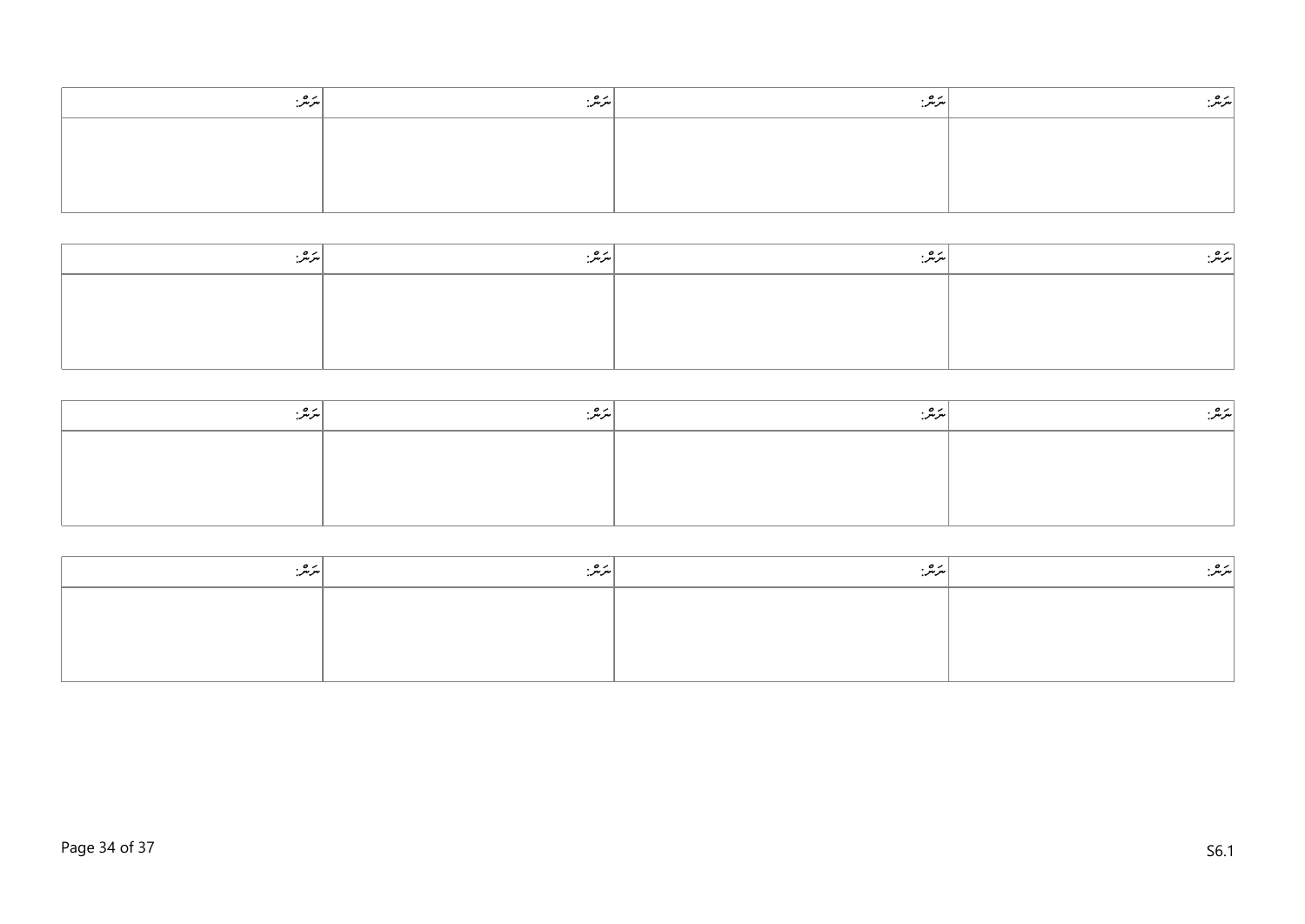| $\cdot$ | ο. | $\frac{\circ}{\cdot}$ | $\sim$<br>سرسر |
|---------|----|-----------------------|----------------|
|         |    |                       |                |
|         |    |                       |                |
|         |    |                       |                |

| ايرعر: | ر ه<br>. . |  |
|--------|------------|--|
|        |            |  |
|        |            |  |
|        |            |  |

| بر ه | 。 | $\sim$<br>َ سومس. |  |
|------|---|-------------------|--|
|      |   |                   |  |
|      |   |                   |  |
|      |   |                   |  |

| 。<br>. س | ىرىىر |  |
|----------|-------|--|
|          |       |  |
|          |       |  |
|          |       |  |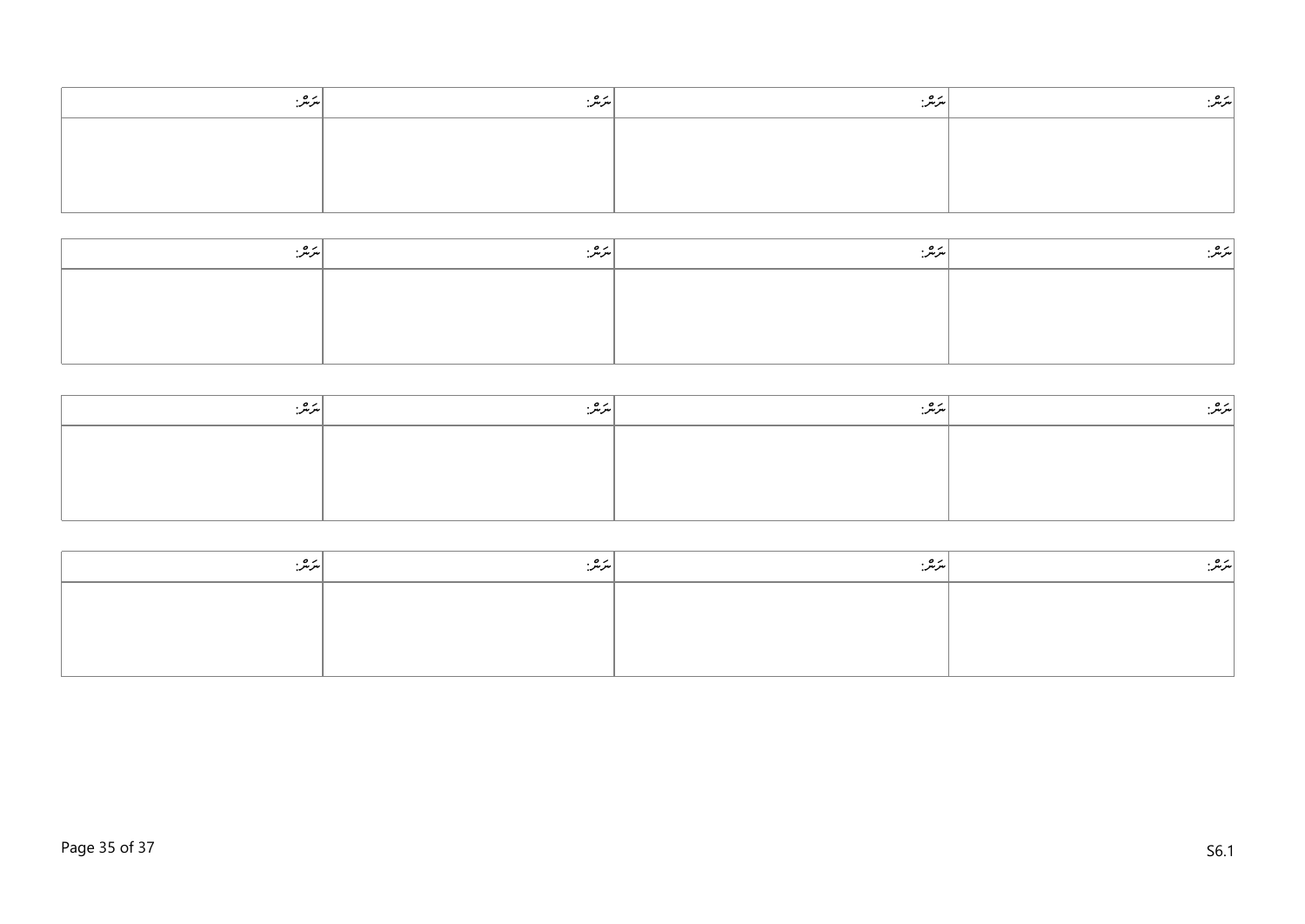| ير هو . | $\overline{\phantom{a}}$ | يرمر | لتزمثن |
|---------|--------------------------|------|--------|
|         |                          |      |        |
|         |                          |      |        |
|         |                          |      |        |

| ىر تىر: | $\circ$ $\sim$<br>" سرسر . | يترمير | o . |
|---------|----------------------------|--------|-----|
|         |                            |        |     |
|         |                            |        |     |
|         |                            |        |     |

| انترنثر: | ر ه |  |
|----------|-----|--|
|          |     |  |
|          |     |  |
|          |     |  |

|  | . ه |
|--|-----|
|  |     |
|  |     |
|  |     |